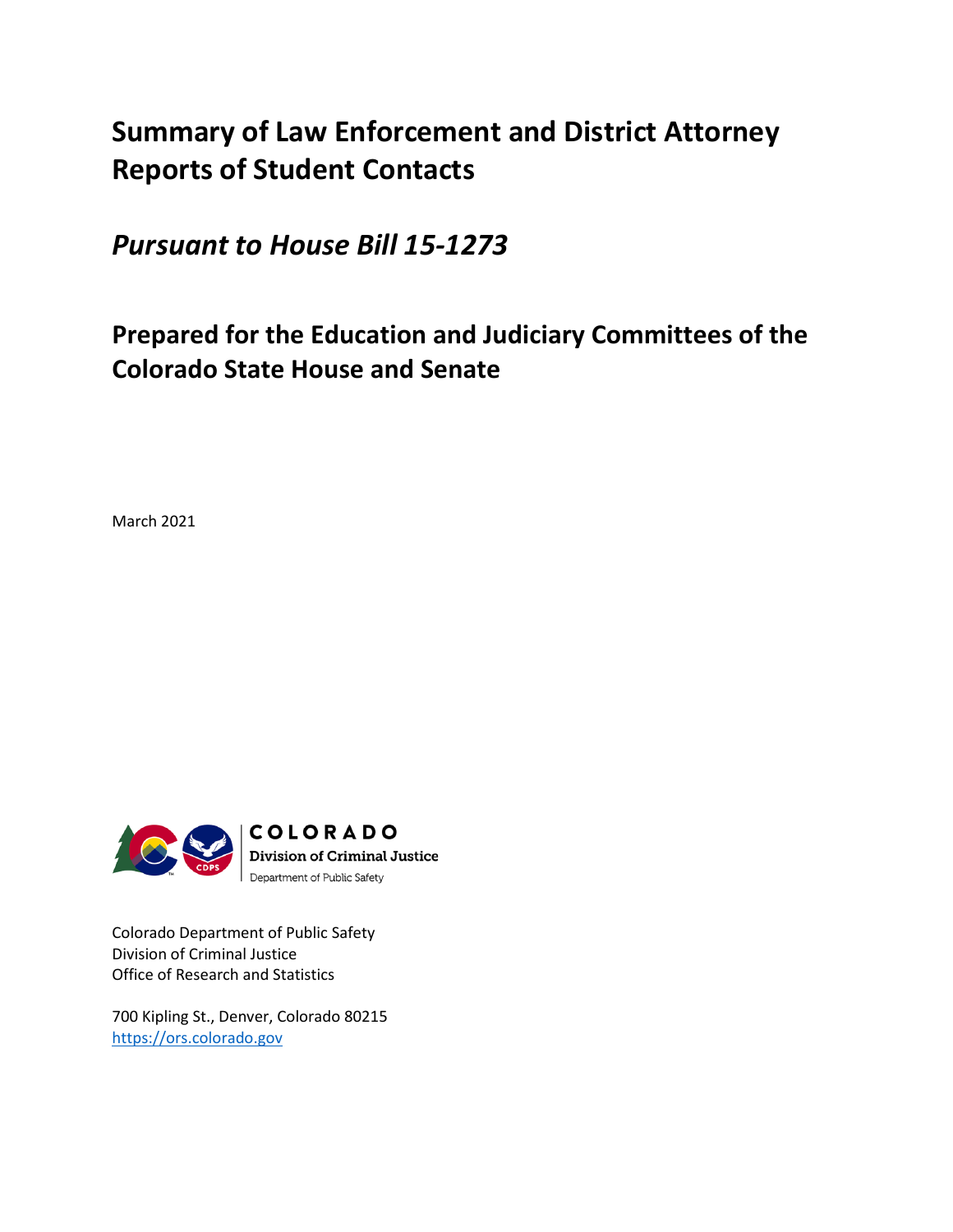# Summary of Law Enforcement and District Attorney Reports of Student Contacts

*Pursuant to House Bill 15-1273*

March 2021

*Prepared by*

Laurence Lucero Kim English



Stan Hilkey, Executive Director, Department of Public Safety Joe Thome, Director, Division of Criminal Justice Kim English, Research Director, Office of Research and Statistics

The corresponding web-based interactive data dashboard is located here: <https://ors.colorado.gov/ors-studentcontacts>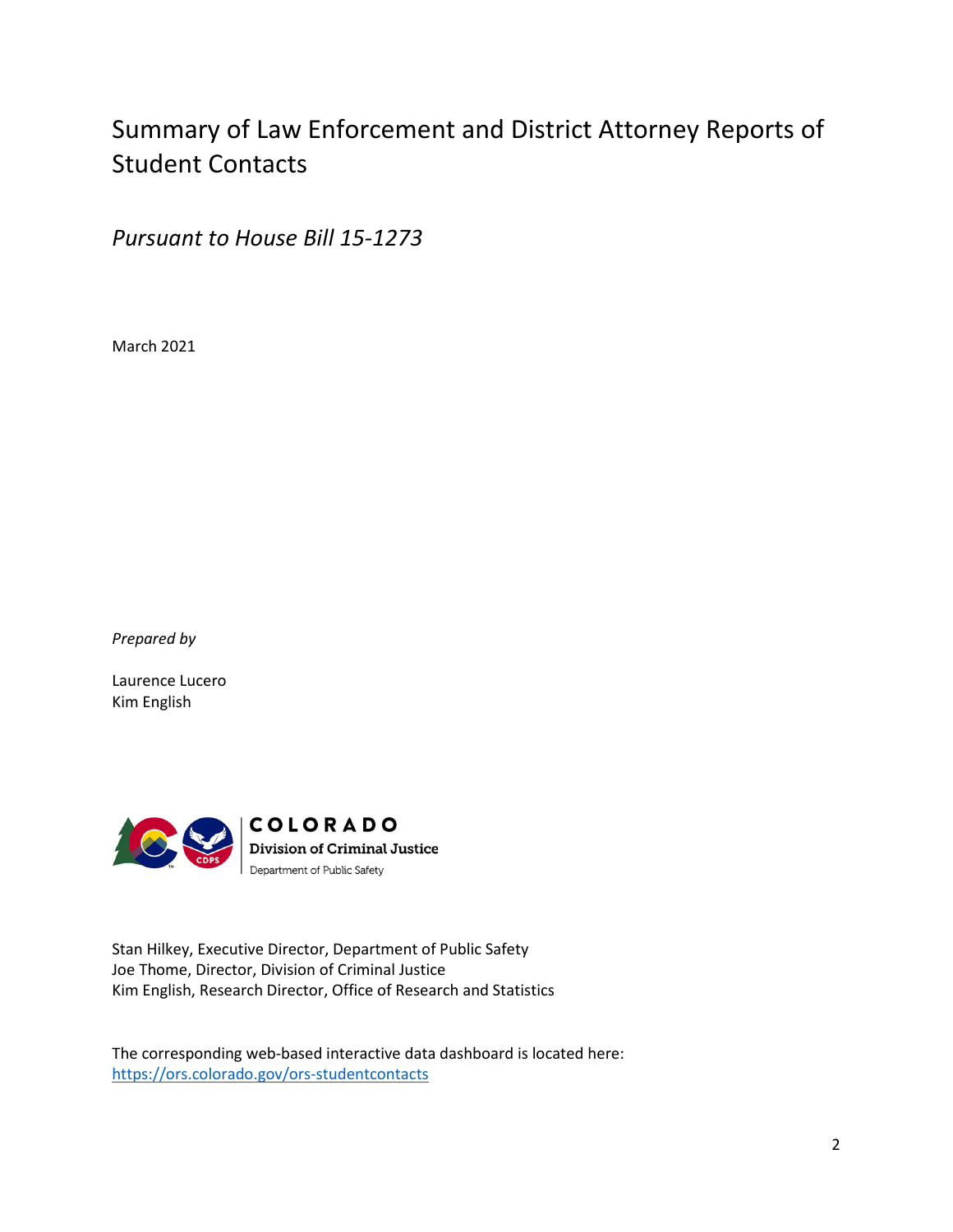## <span id="page-2-0"></span>Preface

In 2015, the Colorado General Assembly passed House Bill 1273 (C.R.S. 22-32-146(5) and C.R.S. 20-1- 113(4)), mandating that local law enforcement agencies and district attorney offices annually report specific information to the Division of Criminal Justice (DCJ) within the Colorado Department of Public Safety. These agencies must report every incident that resulted in a student's arrest, summons or ticket during the academic year for an offense that occurred on school grounds, in a school vehicle, or at a school activity or event sanctioned by public elementary schools, middle or junior high schools, or high schools.

H.B. 15-1273 mandated DCJ to annually analyze and report these data disaggregated by law enforcement agency, district attorney office, and school. This report is presented to the Judiciary and Education Committees of the General Assembly in tandem with a corresponding web-based interactive data dashboard that provides information on individual schools and law enforcement agencies*. These two reporting mechanisms—this report and the data dashboard—should be viewed together since only the report contains the analyses of all incidents and information regarding the development of the data sets used in the report and in the dashboard.* The interactive website may be found at [https://ors.colorado.gov/ors-studentcontacts](https://www.colorado.gov/dcj-ors/StudentContact_SD)

Every effort was made to protect the identity of individual students. Disaggregating the data by individual school required special precautions to protect student privacy. To this end, schools with five or fewer incidents were placed into a category titled "Schools with few incidents." Additionally, when only one individual fell into a race/ethnicity category in a specific school, that case was placed into the "other or unknown" race/ethnicity category in an effort to protect the identity of the student.

For information on incidents analyzed by school, school district, and by law enforcement agency, please go to the following website to access the data dashboard: [https://ors.colorado.gov/ors-studentcontacts](https://www.colorado.gov/dcj-ors/StudentContact_SD)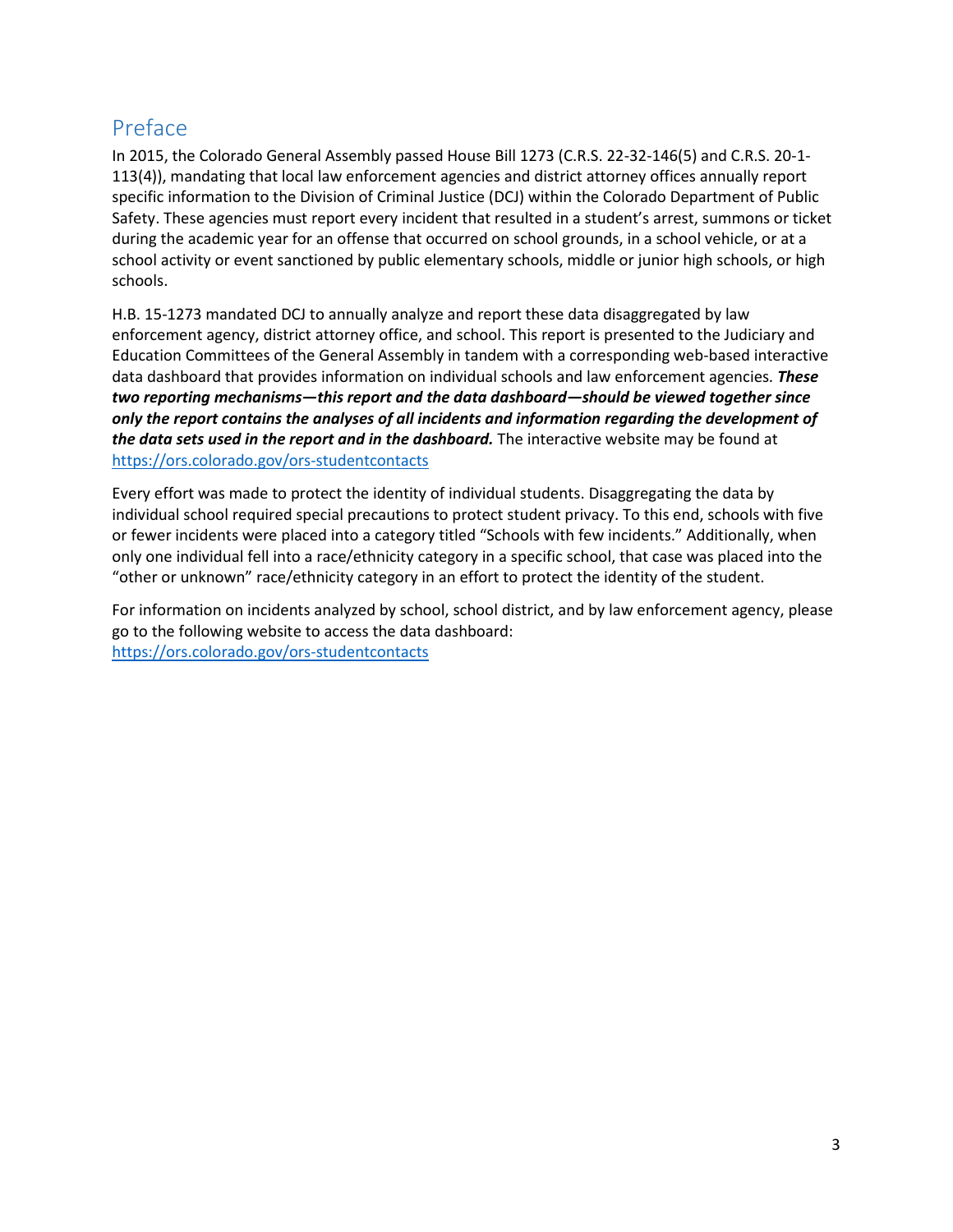# Table of Contents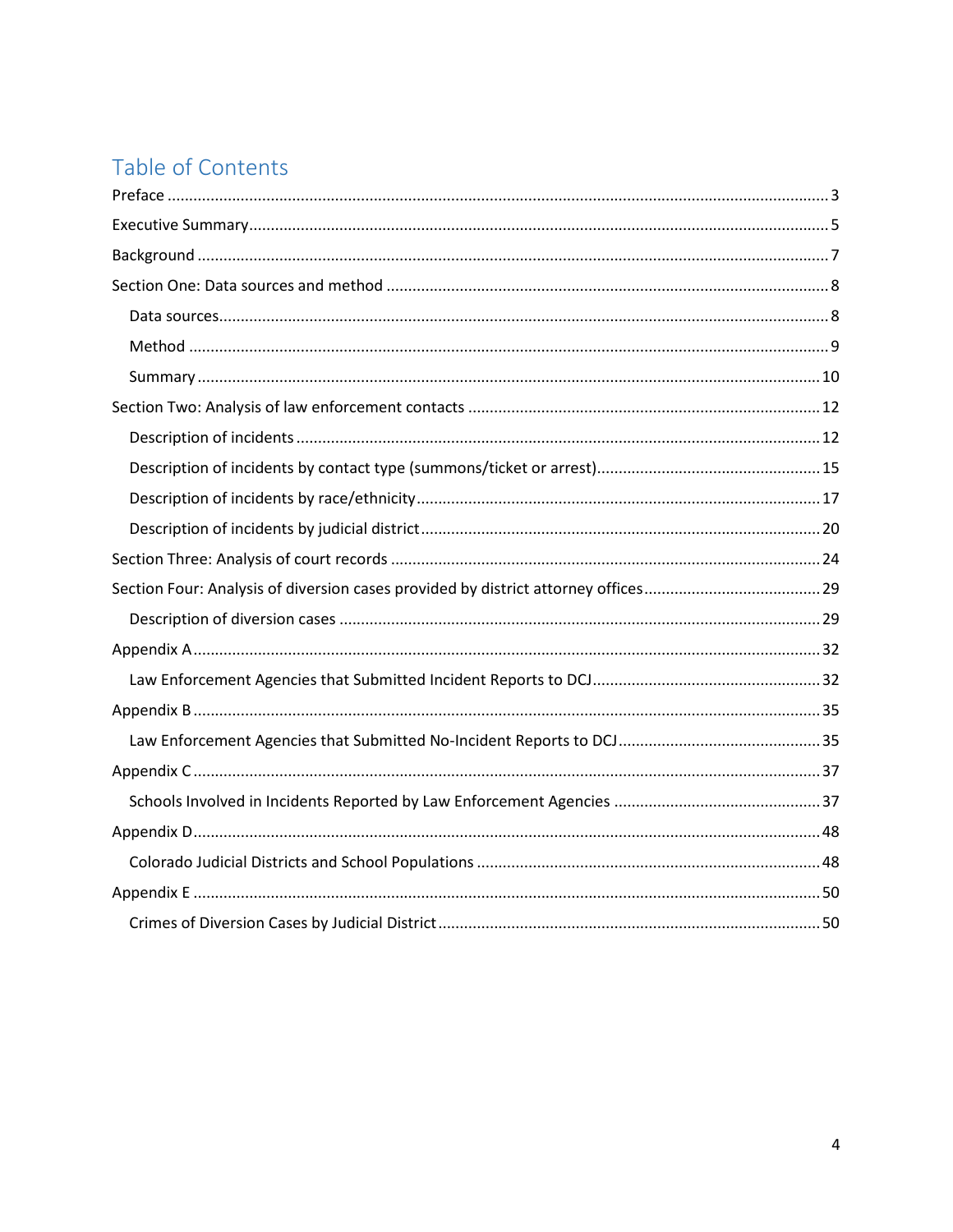## <span id="page-4-0"></span>Executive Summary

**Background.** In 2015, the Colorado General Assembly passed House Bill 1273, mandating that local law enforcement agencies annually report specific information to the Division of Criminal Justice (DCJ) within the Colorado Department of Public Safety. These agencies must report every incident that resulted in a student's arrest, summons or ticket during the prior academic year for an offense that occurred at a public elementary school, middle or junior high school, or high school; in a school vehicle; or at a school activity or sanctioned event. In addition, H.B. 15-1273 mandated that each district attorney annually report to DCJ the name of any student who was granted pre-filing juvenile or adult diversion for a ticket, summons, or offense that occurred at a public elementary school, middle or junior high school, or high school; in a school vehicle; or at a school activity or sanctioned event. The DCJ provided data collection instruments on its website for law enforcement agencies and district attorney offices to use that would allow for the submission of this information. This report covers the 2019-2020 academic year.

The year 2020 was marked by unprecedented circumstances due to the worldwide pandemic of COVID-19. Starting in March 2020, most of Colorado school classes moved to on-line learning, meaning that few students were on school grounds in the last three months of the school year.

One hundred forty-two ([1](#page-4-1)42) law enforcement agencies provided data to DCJ for this study.<sup>1</sup> Of these, forty-eight (48) law enforcement agencies reported no incidents. Thus, 94 agencies reported more than 4897 incidents in 525 public schools for the 2019-20 academic year. <sup>[2,](#page-4-2)[3](#page-4-3)</sup> This compares with 135 agencies in the 2018-2019 school year (36 reported no incidents) reporting 6688 incidents in 528 public schools. This reduction of approximately 27% of incidents is likely a result of classes moving to on-line learning in the spring of 2020.

Not all district attorney offices offer pre-filing diversion opportunities. Seventeen of the 22 district attorney offices submitted information to DCJ for the 2019-2020 academic year. Four of these reported no cases.

**Law enforcement incident reports.** About 85% of the incidents reported by law enforcement agencies occurred in eight judicial districts: the 1st, 2nd, 4th, 8th, 17th, 18th, 19th and 20th. The majority (88%) of the 4897 incidents resulted in law enforcement officers issuing a ticket or summons and 9% resulted in an arrest. In terms of race/ethnicity, 53% of the students involved in the incidents reported by law enforcement were White, 36% were Hispanic, and 9% were Black (for 2% of incidents, race/ethnicity was "other or unknown").<sup>[4](#page-4-4)</sup> Weapons were reported to be present in 15% of incidents, however, this figure includes 582 (79%) instances when the weapon was a leg or fist (personal weapon). Twenty-two (22), or 0.5% of all incidents analyzed, involved a firearm.

<span id="page-4-1"></span> <sup>1</sup> Approximately 240 law enforcement agencies are expected to report data to DCJ. It is unknown if those agencies that did not report did not have incidents on school grounds, or were unaware of the reporting requirements specified in H.B. 15-1273. The data collection templates include a "No Incidents" option.

<span id="page-4-2"></span><sup>&</sup>lt;sup>2</sup> This compares to 92 agencies that responded to the DCJ request for school incident reports corresponding to the 2014-15 school year, 147 agencies corresponding to the 2015-16 school year, 140 agencies corresponding to the 2016-17 school year and 172 agencies corresponding to the 2017-18 school year, the focus of previous reports. In 2014-15, 72 agencies reported incidents in at least one school in their jurisdiction, in 2015-16, 91 agencies reported incidents, in 2016-17, 93 agencies reported incidents, in 2017-18, 113 reported incidents, and in 2018-19, 99 agencies reported incidents.

<span id="page-4-4"></span><span id="page-4-3"></span><sup>&</sup>lt;sup>3</sup> Please see the "Developing the data base" section for information describing why some incidents were excluded from the analysis. Note that law enforcement agencies reported incidents in 525 public schools; there are over 1800 schools statewide. <sup>4</sup> The Colorado Department of Education reports the race/ethnicity distribution for all schools at the beginning of academic year 2019-20 as follows: 53% were White, 34% were Hispanic, 5% were Black, and 8% of students fell into "other, Asian/Native Hawaiian/American Indian/Alaska Native."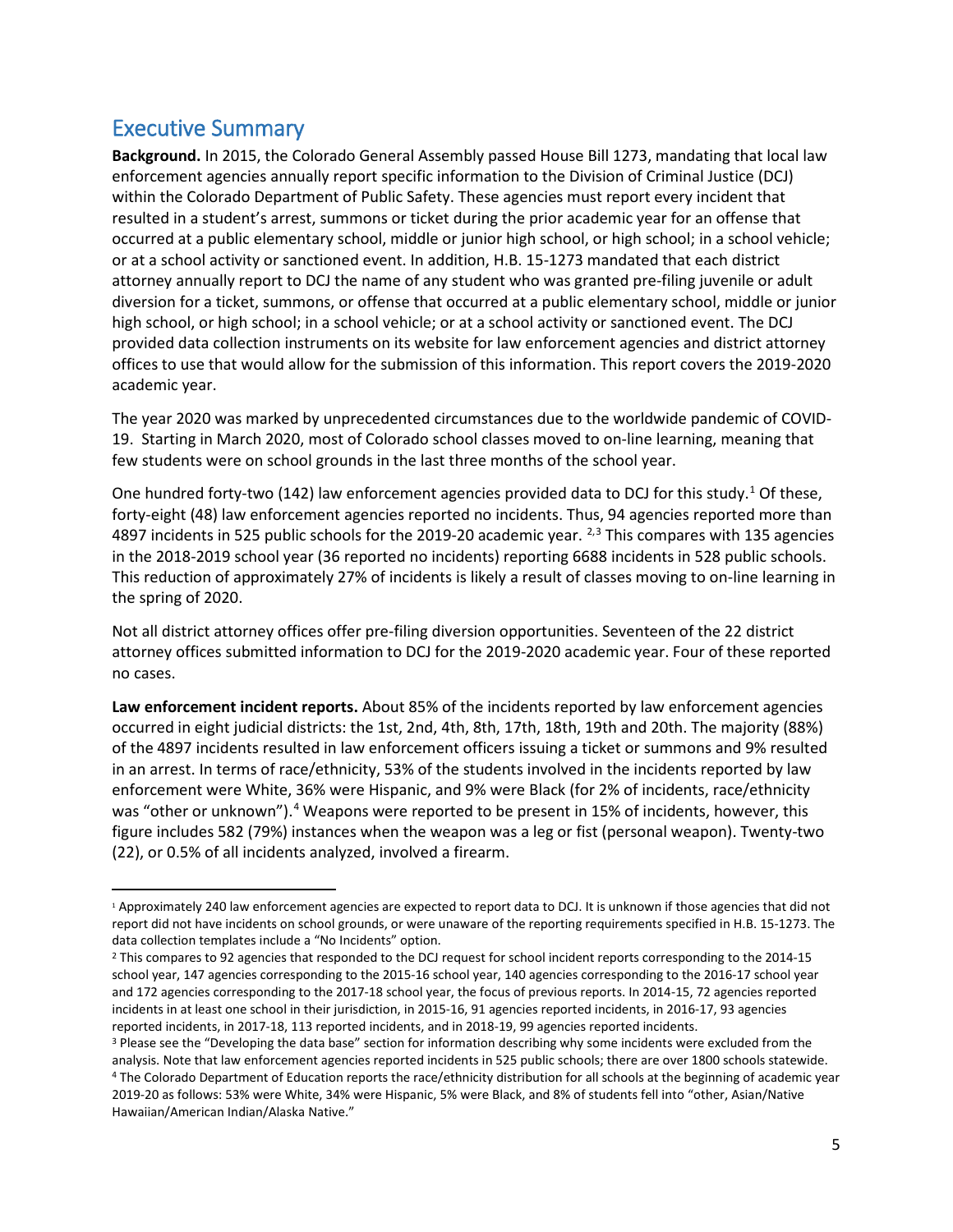Marijuana-related offenses, disorderly conduct and assault were the most frequently occurring offenses. While White students were involved in 53% of incidents overall, Whites were represented in 73% of drug/health public safety violations, and 70% of public order crimes and liquor alcohol violations. Hispanic students, involved in 36% of incidents overall, were more likely to be involved in disorderly conduct (50%), and assault (41%). Black students, involved in 9% of incidents overall, were more likely to be involved in public peace violations (28%).

For information by law enforcement agency, school district, and school, please use the following link to access an interactive data dashboard: https://ors.colorado.gov/ors-studentcontacts

**Court case outcome.** H.B. 15-1273 requires that DCJ obtain the court disposition for the reported incident, when this information is available. Using data from Judicial's ICON data system (which does not include Denver County Court data or municipal court data), court case records were found for 1119 of law enforcement records. Note that cases filed in county or district court are likely to reflect charges that are more serious or multiple prior infractions. About 42% of these cases resulted in a conviction. Charges were dismissed in 38% of cases. Charges were dismissed more frequently for White students (40%), and less frequently for Hispanics and Black students (34% and 35%, respectively).

Sentencing information was available for 442 cases. Of these, 69% received probation/deferred judgment or intensive supervision, whereas 20% of these cases received a fine or a fee. Hispanic and Black students or those in the "other/unknown" race/ethnicity category were more likely to receive probation/deferred judgment compared to White students. Three cases resulted in a sentence to the Division of Youth Services.

**District attorney diversion cases.** Thirteen district attorney offices reported 453 pre-filing diversion cases involving 149 females, 304 males. Black students represented 4% of the cases, Hispanics represented 32%, and Whites represented 59% of the cases; for the remaining 5% of cases, race/ethnicity was other/unknown. Offense type was found for 229 cases after matching district attorney cases with law enforcement records. Among these cases, disorderly conduct/fighting was the most common offense (17%), followed by assault (13%) and harassing communication (11%).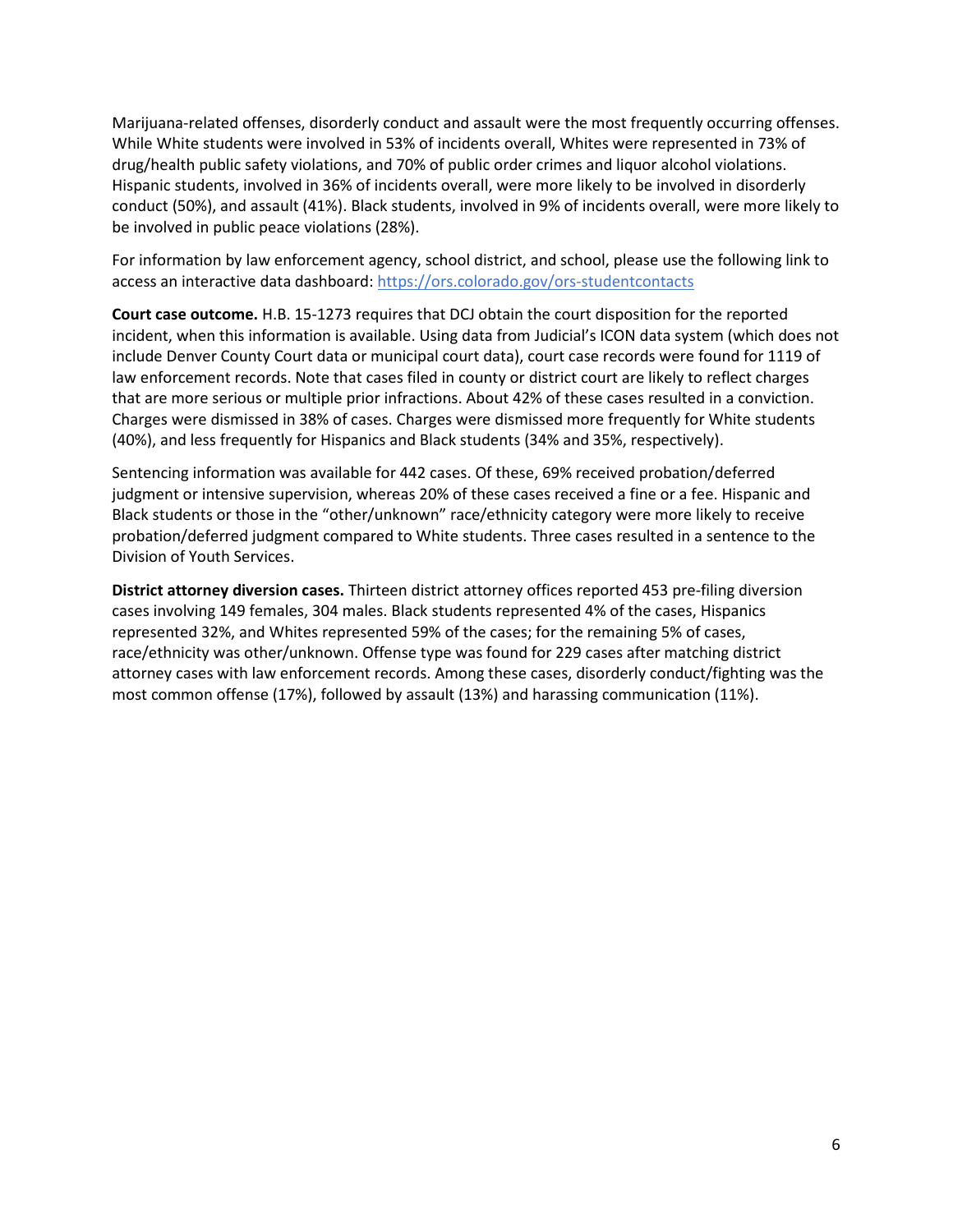## <span id="page-6-0"></span>**Background**

In 2015, the Colorado General Assembly passed House Bill 1273 (C.R.S. 22-32-146(5) and C.R.S. 20-1- 113(4)), mandating that local law enforcement agencies annually report specific information to the Division of Criminal Justice (DCJ) in the Department of Public Safety. Agencies must report every incident that resulted in a student's arrest, summons or ticket during the previous academic year. H.B. 15-1273 mandated DCJ to annually analyze and report the data by law enforcement agency and by school. For information on incidents analyzed by school, school district, and by law enforcement agency, please go to the following website to access an interactive data dashboard: https://ors.colorado.gov/ors-studentcontacts

In addition, H.B. 15-1273 mandated that each district attorney office annually report to DCJ specific information regarding any student who was granted pre-filing juvenile or adult diversion for a ticket, summons, or offense that occurred at a public elementary school, middle or junior high school, or high

school; in a school vehicle; or at a school activity or sanctioned event.

DCJ provided data collection instruments to law enforcement agencies and district attorney offices that allowed for the submission of this information for the period between August 1, 2019 and July 31, 2020.

This report is organized as follows: Section One describes the statute including the data requested, and also describes the approach employed to develop the data set; Section Two focuses on the findings from the data provided by law enforcement agencies; Section Three presents information on the final outcome of the incidents according to court records; and, Section Four provides results from district attorney pre-filing diversion cases and a summary of the findings by judicial district.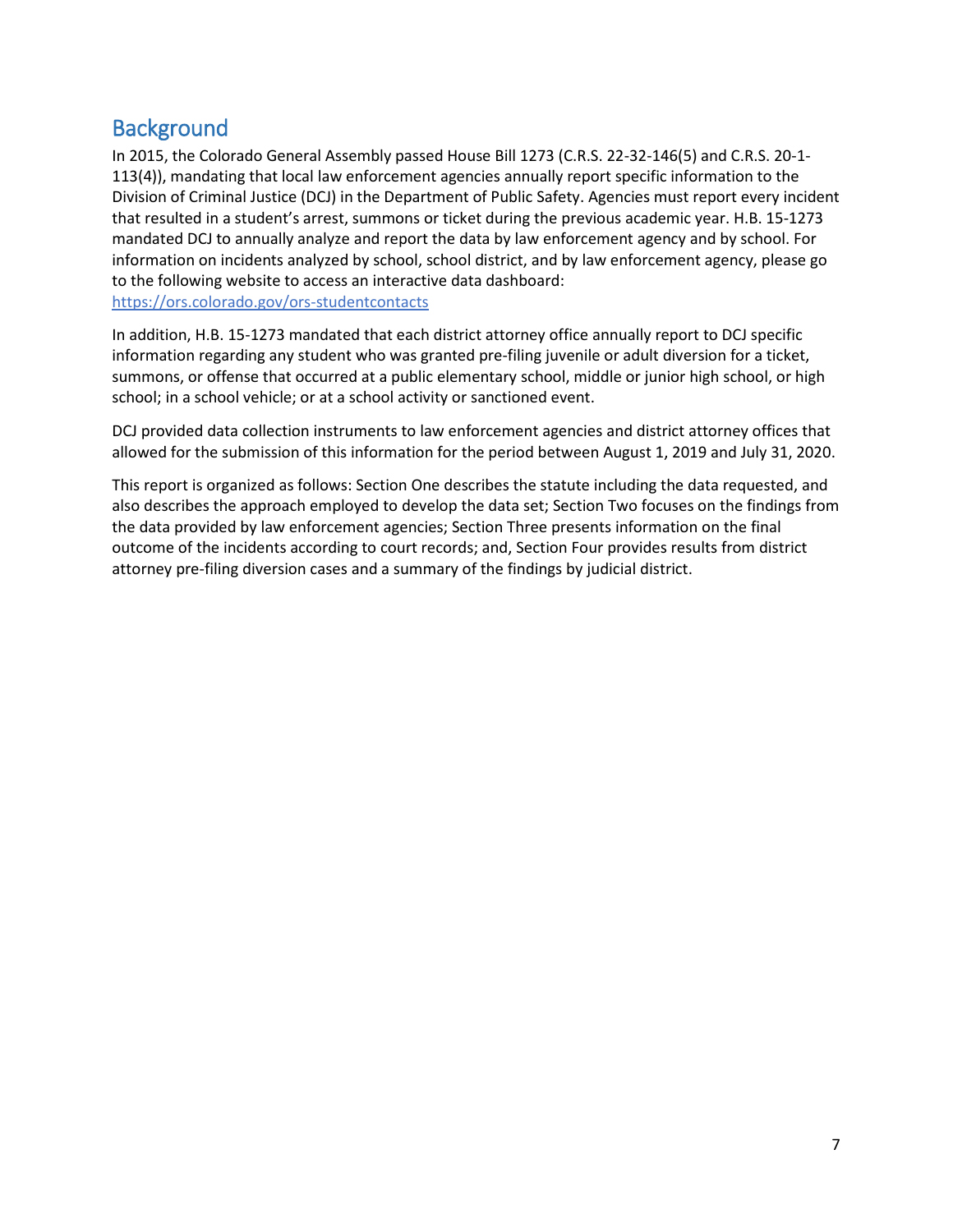## <span id="page-7-0"></span>Section One: Data sources and method

### <span id="page-7-1"></span>Data sources

**Law enforcement data.** Based on the statutory mandate, each law enforcement agency employee or contractor who acted in an official capacity on school grounds, in a school vehicle, or at a school activity or sanctioned event at public elementary schools, middle or junior high schools, or high schools, is required to report the following information:

a) The student's full name;

b) The student's date of birth;

c) The student's race, ethnicity, and gender;

d) The name of the school where the incident occurred or the name of the school that operated the vehicle or held the activity or event;

e) The date of the arrest or taking of a student into custody;

f) The date of the issuance of the summons or ticket;

g) The arrest or incident report number as recorded by the law enforcement agency;

h) The single most serious offense for which a student was arrested, issued a summons, or issued a ticket using the National Crime Information Center (NCIC) crime code;

i) The type of weapon involved, if any, for offenses classified as Group A offenses in NIBRS; and

j) The law enforcement agency's originating reporting identifier.

For the period between August 1, 2019 and July 31, 2020, 142 law enforcement agencies provided information to DCJ. Of these, 48 agencies reported no-incidents and 94 agencies reported at least one school incident.<sup>[5](#page-7-2)</sup>

Approximately 240 law enforcement agencies are expected to report data to DCJ for this project. It is unknown if those agencies that did not report to DCJ did not have incidents on school grounds, or were unaware of the reporting requirements specified in H.B. 15-1273. DCJ provides data collection instruments to law enforcement agencies to capture reports of both incidents and non-incidents.

*A note of caution.* Given the limitations of law enforcement records management systems, it is likely that agencies reported incidents based on the address of the school. This means information may be missing regarding incidents that occurred elsewhere, such as in a school vehicle or at a schoolsanctioned event. It also means that incidents that involved individuals other than students may be included in the data provided to DCJ.

**District attorney data.** As previously mentioned, H.B. 15-1273 mandated that each district attorney office annually report to DCJ specific information regarding any student who was granted pre-filing

<span id="page-7-2"></span> <sup>5</sup> This compares to 92 agencies that responded to the DCJ request for school incident reports corresponding to the 2014-15 school year, 147 agencies corresponding to the 2015-16 school year, 140 agencies corresponding to the 2016-17 school year, and 172 agencies corresponding to the 2017-18 school year, the focus of previous reports. In 2014-15, 72 agencies reported incidents in at least one school in their jurisdiction, in 2015-16, 91 agencies reported incidents, in 2016-17, 93 agencies reported incidents and, in 2017-18, 113 agencies reported incidents, and in 2018-19, 99 agencies reported incidents.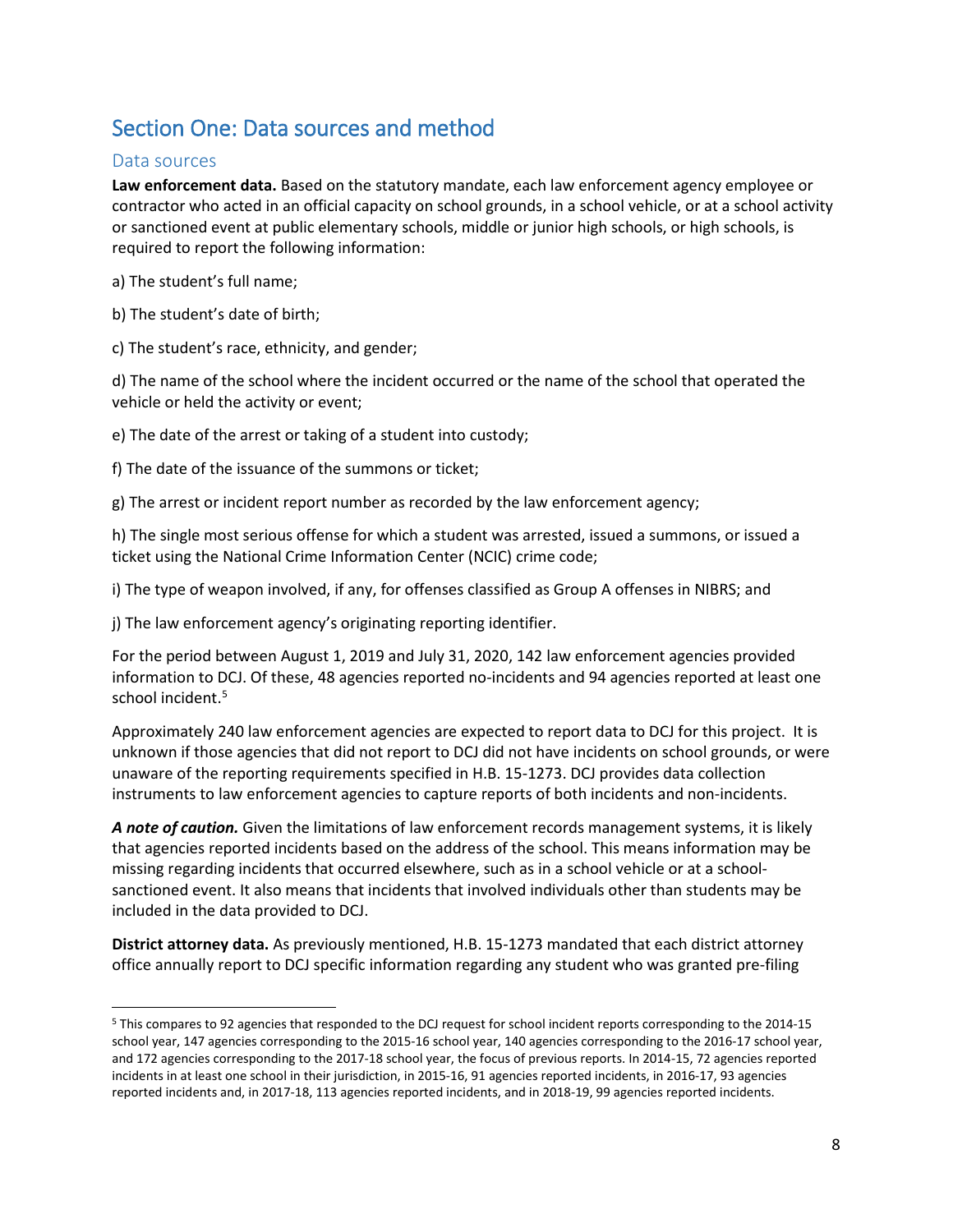juvenile diversion for a ticket, summons, or offense that occurred at a public elementary school, middle or junior high school, or high school; in a school vehicle; or at a school activity or sanctioned event.

The following information regarding pre-file juvenile or adult diversion is required:

- a) The student's full name;
- b) The student's date of birth;
- c) The student's race, ethnicity, and gender;
- d) The date of the arrest or taking of a student into custody;
- e) The date of the issuance of the summons or ticket;
- f) The arrest or incident report number as recorded by the law enforcement agency; and
- g) The name of the law enforcement agency that issued the ticket/summons or arrest.

This report covers the period between August 1, 2019 and July 31, 2020. Not all DA offices offer prefiling diversion. Seventeen of the 22 district attorney offices in Colorado submitted information to the DCJ. Four DA offices reported no diversion cases.

**Court data from the Judicial Branch's ICON/ECLIPSE data system.** Using Judicial's ICON/ECLIPSE data system, efforts were made to locate the disposition of cases filed in county or district court. Note that Denver County Court is not part of the ICON system, so that information is unavailable. Additionally, there is no central repository for municipal court information so these data are not available for analysis. Court records were located for approximately 23% of incidents.

**National Crime Information Center.** To obtain the type of offense associated with the incidents provided, the offenses or crimes reported by the law enforcement agencies were matched with crime codes and categories provided by the Federal Bureau of Investigation's National Crime Information Center (NCIC). Not all reported incidents included a crime type, however. When this occurred, the offense type was coded "other."

**Colorado Department of Education.** H.B. 15-1273 limits the analysis to public schools. An official list of public schools from the Colorado Department of Education (CDE) website was used to identify and match the school name provided by law enforcement agencies with the official school name, and to obtain the school level (e.g., middle school). Some of the school names provided corresponded to a school facility, a school program or a private school not listed by CDE as having a school code. These incidents (a total of 88 incidents) were excluded from the analysis.

### <span id="page-8-0"></span>Method

**Incident date and name.** For an incident to qualify for inclusion in the study, the arrest date of the incident had to fall between August 1, 2019 and July 31, 2020. If the arrest date was not provided (and arrest information was unavailable in the court record), or the arrest date was outside the period of study, the incident was not included in the analysis. Incidents that did not include the name of the student (required for matching with court data) were eliminated from the court record analysis but included in the law enforcement contact analyses.

Some agencies reported more than one offense for the same person on the same arrest date, using the same incident number. When this occurred, the most serious offense was selected for analysis.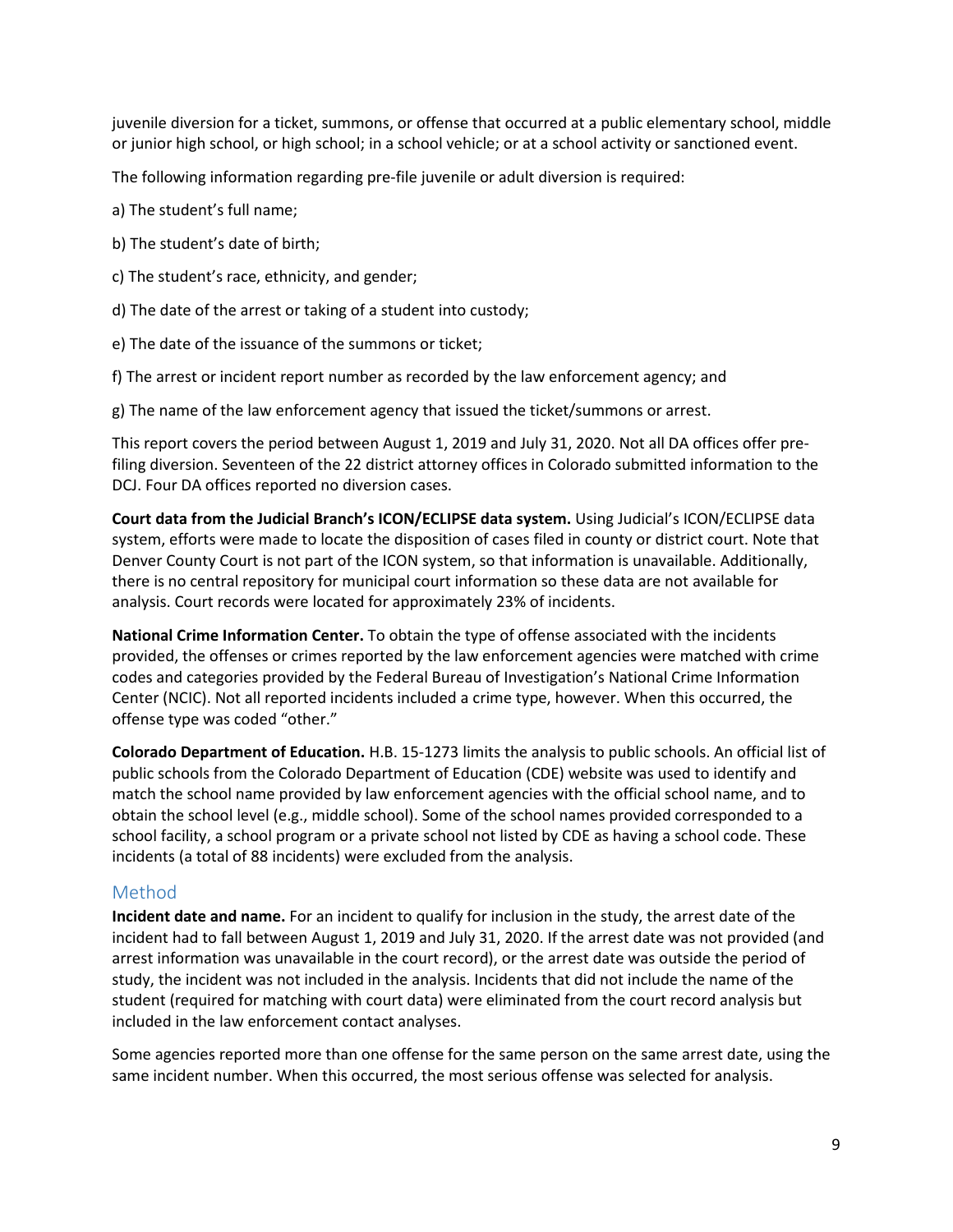**Contact type.** H.B. 15-1273 called for the analysis of school-related incidents that resulted in either an arrest, a summons or a ticket. Because "summons" and "ticket" are used interchangeably, these two categories were combined. When the contact type was blank or unclear, which occurred for 170 reported incidents, 54 incidents were excluded where no court records were found. For the 116 incidents where court records were found, the contact type was changed to "other/unknown".

**Calculation of age.** The data collection instrument requested the student's date of birth (DOB). Using the DOB and the arrest date, the age of the person at the time of the incident was calculated. Incidents for which no DOB was available were excluded from the court records analysis (n=11).

Once the age for each individual was calculated, the following categories were used: Those less than ten years old, 10-11 years old, 12-13 years old, 14-15 years old, 16-17 years old, and 18-19 years old. Incidents with students age 9 or younger (n=1) were excluded to protect the privacy of the individual; students age 20 and older (n=32) were also excluded from the analyses because these are likely incidents not involving students.

**Schools.** School information was necessary to identify those incidents that occurred on school premises. Incidents for which the school name was not provided, or the name was not on the list of Colorado Department of Education Schools, were eliminated (n=24). Also, to protect the identity of students who may be involved in the incidents reported here, schools with five or fewer incidents were placed in a category titled "Schools with few incidents." In total, 251 schools (48%) were re-assigned to the category "Schools with few incidents."

**Race/ethnicity.** The following categories describe race/ethnicity: White, Hispanic, Black, and Other/unknown. To ensure the privacy of students in this study, further aggregation was done based on race/ethnicity in the following manner: When there was a school with only one incident, the race/ethnicity of the student was changed to "other/unknown."

**Matching records.** Name, date of birth, incident/arrest number, arrest date and most serious offense from the law enforcement agency data were used to match incidents with court records in Judicial's ICON/ECLIPSE data system. A similar matching process was undertaken to obtain offense type for the district attorney diversion cases. Note that ICON/ECLIPSE does not contain municipal court records or Denver County Court data, so this information was not available for analysis.

### <span id="page-9-0"></span>Summary

One hundred forty-two (142) law enforcement agencies responded to the DCJ request for school incident reports corresponding to the 2019-20 academic year. Out of those that responded, 94 law enforcement agencies reported incidents in at least one school in their jurisdiction. Forty-eight (48) law enforcement agencies reported no-incidents in their jurisdiction.

Approximately 240 law enforcement agencies are expected to report data to DCJ for this study. It is unknown if those agencies that did not report to DCJ did not have incidents on school grounds, or were unaware of the reporting requirements specified in H.B. 15-1273.

Given the limitations of law enforcement records management systems, it is likely that law enforcement agencies reported incidents based on the address of the school. This means information may be missing regarding incidents that occurred elsewhere (school vehicle or school-sanctioned event). It also means that incidents that involved individuals other than students may be included in the data provided to DCJ.

A total of 4897 incidents in 525 public schools were included in the analyses presented here. Court records were found for 1119 incidents, representing 23% of the 4897 incidents analyzed. Since these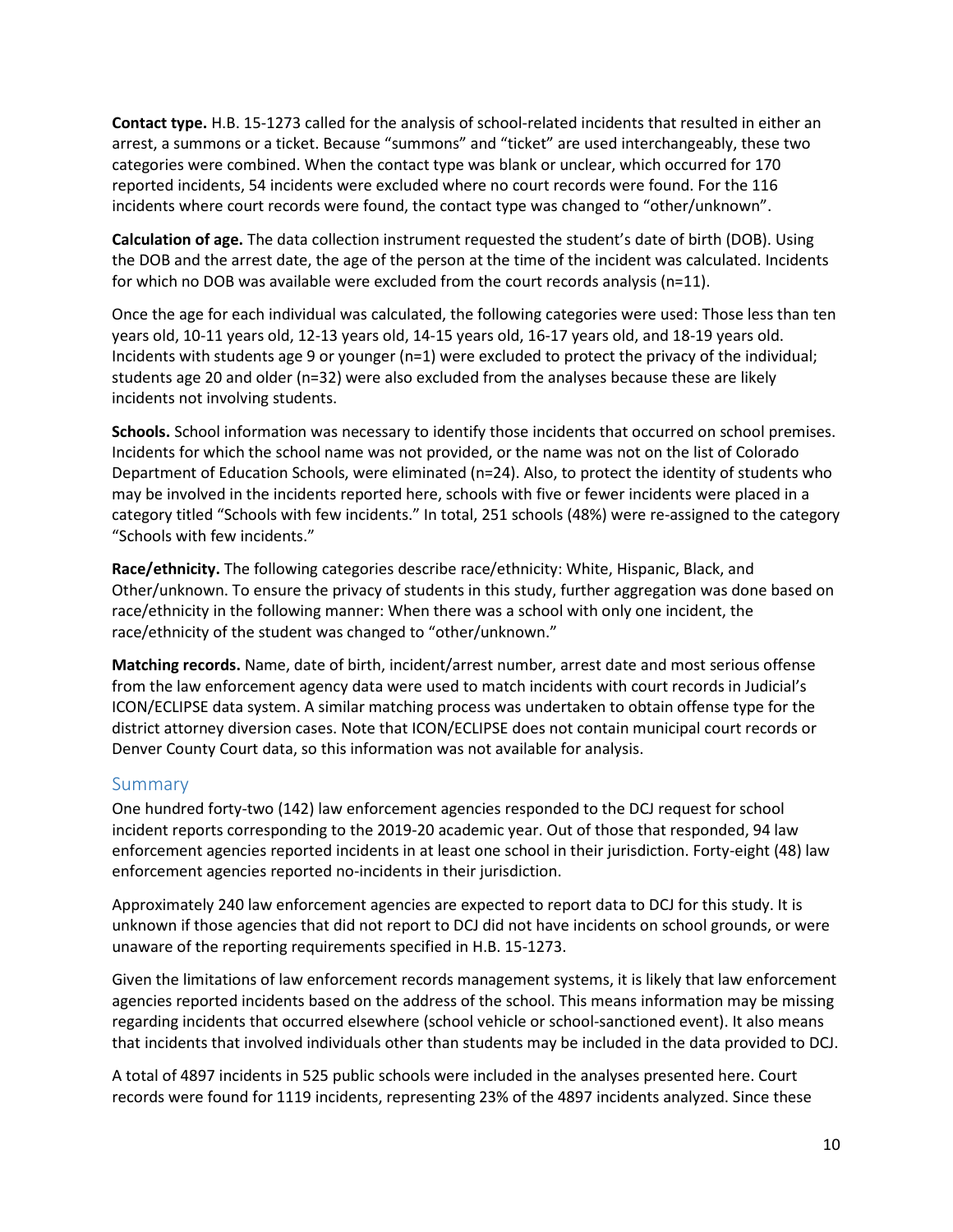cases were filed in district or county court,<sup>[6](#page-10-0)</sup> it is likely that these 1119 incidents represent more serious offenses, or individuals with prior incidents. Seventeen of the 22 district attorney offices in Colorado submitted information to DCJ. Four DA offices reported no diversion cases. The diversion analysis was performed on data from 13 offices.

<span id="page-10-0"></span> <sup>6</sup> Denver County Court data and municipal court data were not available for analysis. Denver County Court is not part of the statewide Judicial ICON data system. There is no centralized repository for municipal court data.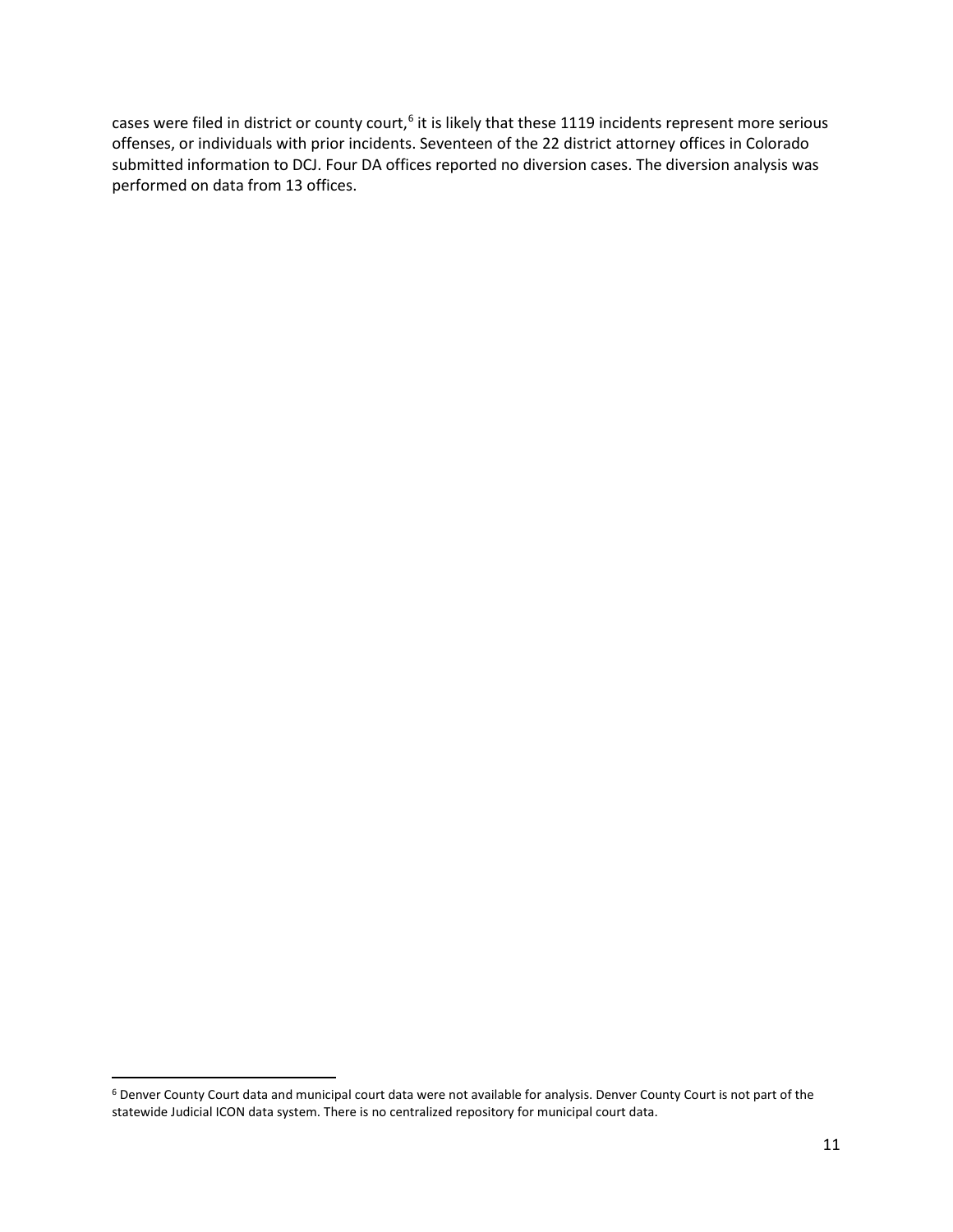## <span id="page-11-0"></span>Section Two: Analysis of law enforcement contacts

Ninety-four (94) law enforcement agencies reported 4897 qualifying incidents in 525 public schools during the 2019-20 academic year, from August 1, 2019 through July 31, 2020.

This section provides an analysis of law enforcement reports of incidents. For information on incidents analyzed by school and by law enforcement agency, please go to the following website to access an interactive data dashboard: https://ors.colorado.gov/ors-studentcontacts

## <span id="page-11-1"></span>Description of incidents

Table 2.1 shows that 88% of incidents resulted in a summons/ticket and 9% resulted in arrest. For approximately 2% of incidents, contact type was other/unknown. In terms of race/ethnicity (Table 2.2), 53% of students were White, 36% were Hispanic, 9% were Black, and for 2% of students the race was either "other or unknown."

#### Table 2.1: Contact type

| <b>Contact Type</b> | N     | ℅    |
|---------------------|-------|------|
| Summons             | 4,321 | 88%  |
| Arrest              | 460   | 9%   |
| Other/unknown       | 116   | 2%   |
| <b>Total</b>        | 4,897 | 100% |

#### Table 2.2: Student race/ethnicity

| Race/Ethnicity | N     | ℅    |
|----------------|-------|------|
| White          | 2,588 | 53%  |
| Hispanic       | 1,774 | 36%  |
| <b>Black</b>   | 427   | 9%   |
| Other/unknown  | 108   | 2%   |
| <b>Total</b>   | 4,897 | 100% |

Sixty-six percent (66%) of incidents reported by law enforcement agencies involved male students and 34% involved female students (data not presented). Table 2.3 below shows the age of the students involved in the incidents. Fourteen and 15-year-olds were more likely than those in the other age categories to be involved in the incidents reported here. Five percent (5%) of cases fell into the 10-11 age category and 3% fell into the 18-19 age category. Table 2.4 shows that 5% of the incidents occurred in elementary schools, 28% occurred in middle schools, and 67% occurred in high schools.

#### Table 2.3: Student age category

| Age          | N     | %       |
|--------------|-------|---------|
| $10 - 11$    | 233   | 5%      |
| $12 - 13$    | 1,147 | 23%     |
| $14 - 15$    | 2,002 | 41%     |
| $16-17$      | 1,361 | 28%     |
| 18-19        | 144   | 3%      |
| Unknown      | 10    | $< 1\%$ |
| <b>Total</b> | 4,897 | 100%    |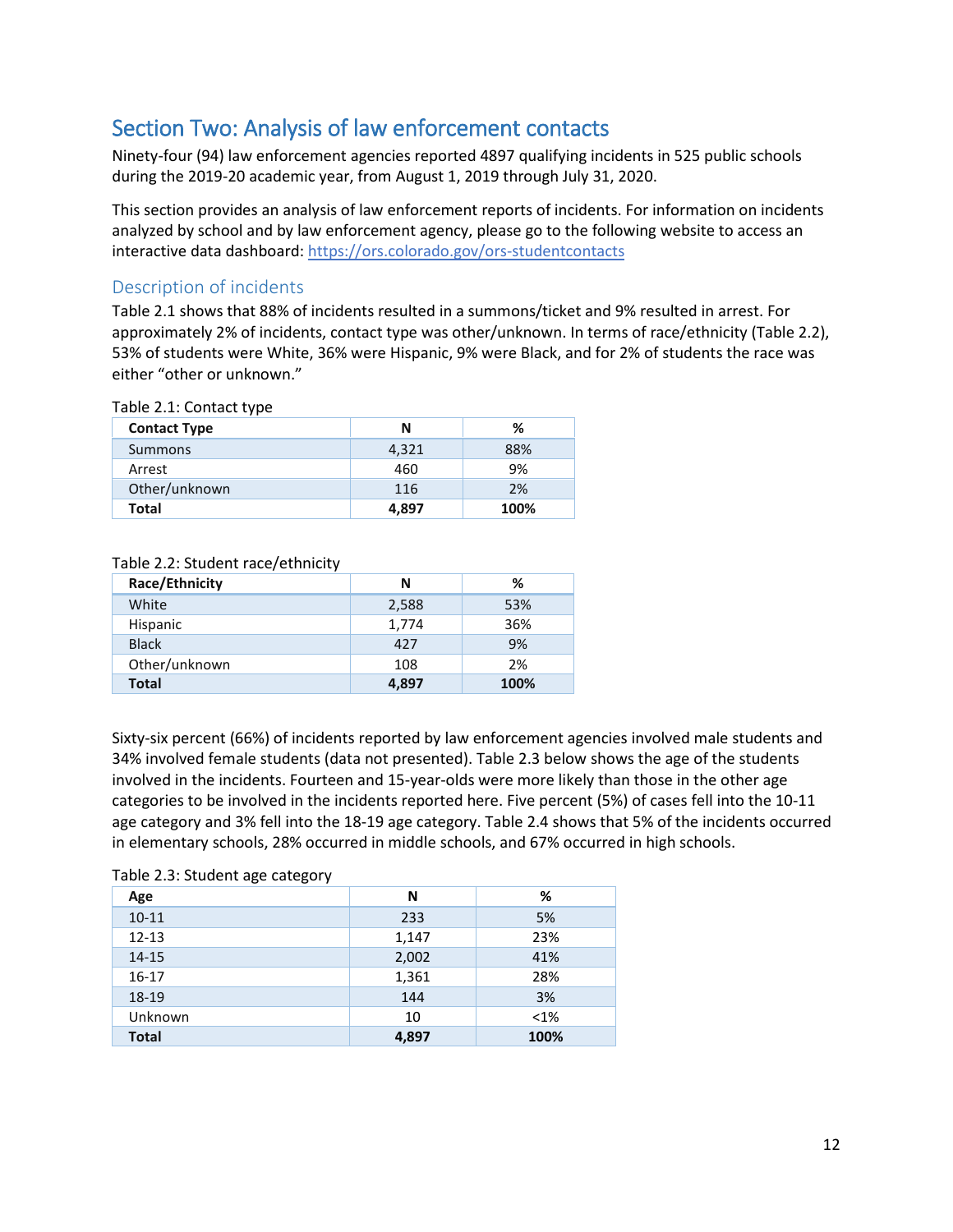Table 2.4: School level

| <b>School Level</b> | N     | %    |
|---------------------|-------|------|
| High                | 3,301 | 67%  |
| Middle              | 1,359 | 28%  |
| Elementary          | 237   | 5%   |
| <b>Total</b>        | 4,897 | 100% |

Table 2.5 shows the type of offenses involved in the incidents described here. The most frequently occurring offense involved marijuana. That is, 21% of the incidents reported by law enforcement agencies were marijuana-related. Disorderly conduct, at 17%, and assault, at 12% of offenses when combined with marijuana, represent about half of all incidents as shown in the percent column in Table 2.5.

Table 2.5: Offense type

| <b>Offense</b>                         | N              | %       |
|----------------------------------------|----------------|---------|
| Marijuana                              | 1,034          | 21%     |
| Disorderly Conduct/Fighting            | 826            | 17%     |
| Assault                                | 570            | 12%     |
| Dangerous Drugs                        | 339            | 7%      |
| Liquor/Alcohol                         | 292            | 6%      |
| Tobacco                                | 278            | 6%      |
| Harassing communication                | 230            | 5%      |
| <b>Public Order Crimes</b>             | 195            | 4%      |
| Larceny/Theft                          | 179            | 4%      |
| Trespassing                            | 146            | 3%      |
| <b>Public Peace</b>                    | 120            | 2%      |
| <b>Criminal Mischief</b>               | 75             | 2%      |
| Damage Property                        | 75             | 2%      |
| <b>Traffic Offense</b>                 | 75             | 2%      |
| Sexual Assault/Offense                 | 71             | 1%      |
| Drugs/Health or Safety                 | 70             | 1%      |
| <b>Weapon Offense</b>                  | 64             | 1%      |
| Other                                  | 61             | 1%      |
| Obstruct                               | 52             | 1%      |
| Warrant                                | 33             | 1%      |
| Interference with Educ. Institution    | 30             | 1%      |
| <b>Burglary</b>                        | 20             | <1%     |
| Arson                                  | 17             | $< 1\%$ |
| Family/Child Offense                   | 14             | <1%     |
| Robbery                                | 12             | $< 1\%$ |
| Kidnapping                             | 5              | $< 1\%$ |
| Extortion                              | $\overline{2}$ | $< 1\%$ |
| Fraud/Forgery                          | 2              | <1%     |
| Missing/Unclear                        | $\overline{2}$ | $< 1\%$ |
| Morals-Decency Crimes                  | 2              | <1%     |
| Attempted murder                       | $\mathbf{1}$   | < 1%    |
| DUI-D                                  | 1              | <1%     |
| Homicide                               | $\mathbf{1}$   | <1%     |
| Incite Destruction of Life or Property | 1              | <1%     |
| <b>Vehicle Theft</b>                   | $\mathbf{1}$   | $< 1\%$ |
| Vehicular homicide                     | 1              | <1%     |
| <b>Total</b>                           | 4,897          | 100%    |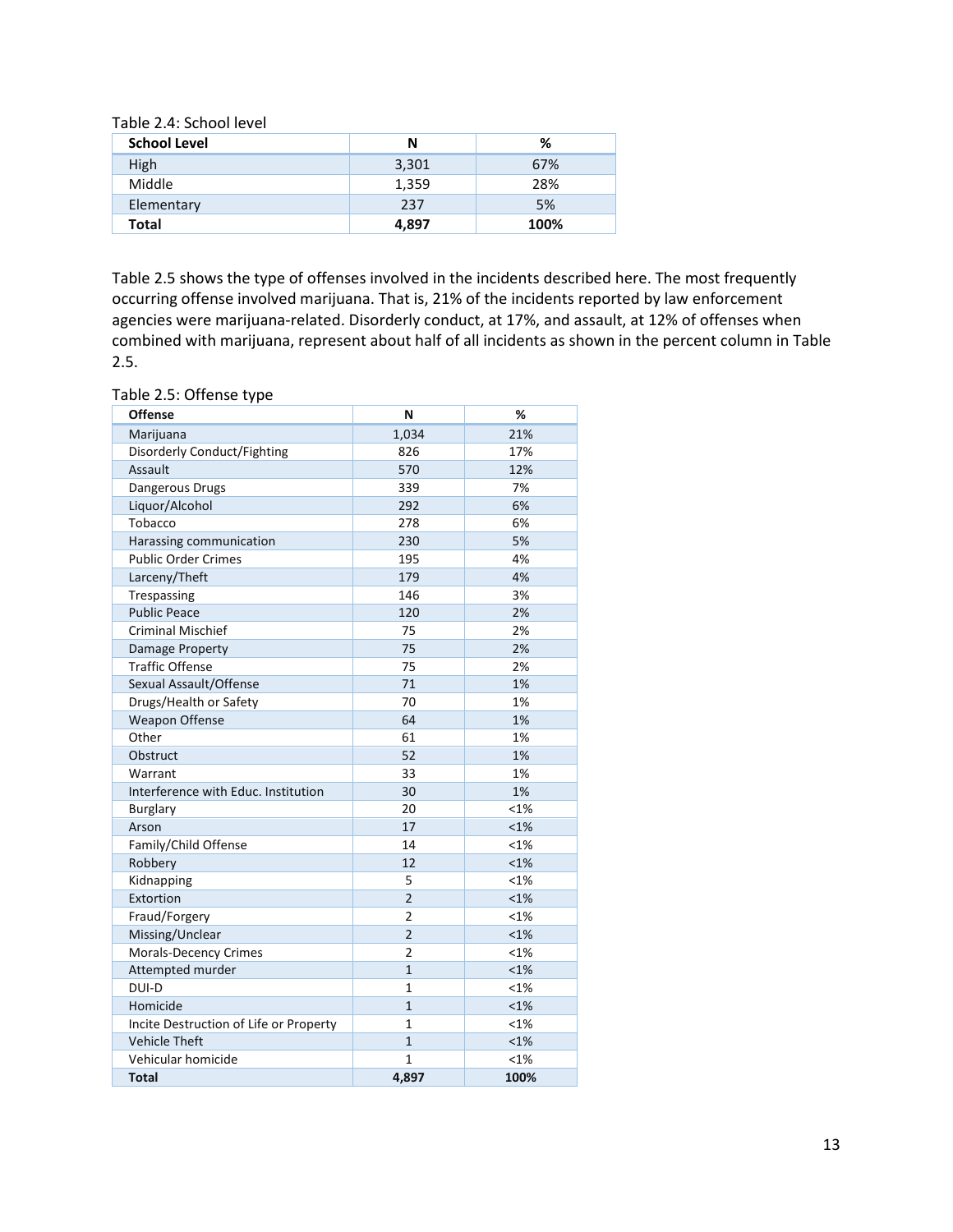Marijuana offenses, disorderly conduct and assault were the top three offenses across high, middle and elementary school. Table 2.6 shows offense type by school level for 90% of the most frequently occurring crimes and collapses the least frequent (and remaining) 10% into the last row. Marijuana offenses were the most frequently reported offense in high schools (24%). Disorderly conduct/fighting (20%) and assault (15%) were the most common offense types in middle schools as was assault in elementary schools (20%).

| <b>Offense</b>              | High  | <b>Middle</b> | Elementary | <b>Total</b> |
|-----------------------------|-------|---------------|------------|--------------|
| (N)                         | 3,301 | 1,359         | 237        | 4,897        |
| Marijuana                   | 24%   | 14%           | 15%        | 21%          |
| Disorderly Conduct/Fighting | 16%   | 20%           | 13%        | 17%          |
| Assault                     | 10%   | 15%           | 20%        | 12%          |
| Dangerous Drugs             | 8%    | 5%            | 5%         | 7%           |
| Liquor/Alcohol              | 7%    | 5%            | <1%        | 6%           |
| Tobacco                     | 5%    | 8%            | 1%         | 6%           |
| Harassing communication     | 3%    | 8%            | 8%         | 5%           |
| <b>Public Order Crimes</b>  | 5%    | 2%            | 3%         | 4%           |
| Larceny/Theft               | 3%    | 5%            | 2%         | 4%           |
| Trespassing                 | 3%    | 2%            | 13%        | 3%           |
| <b>Public Peace</b>         | 2%    | 3%            | 3%         | 2%           |
| <b>Criminal Mischief</b>    | 2%    | 2%            | 1%         | 1%           |
| Damage Property             | 1%    | 2%            | $<1\%$     | 1%           |
| <b>Traffic Offense</b>      | 2%    | $<$ 1%        | 0%         | 1%           |
| Remaining 10%               | 9%    | 9%            | 16%        | 10%          |
| <b>Total</b>                | 100%  | 100%          | 100%       | 100%         |

Table 2.6: Offense type by school level

Given the frequency of assault and disturbing the peace incidents, it is not surprising that law enforcement agencies reported that 15% (n=739) of total incidents involved a weapon. However, Table 2.7 shows that personal weapons, such as a fist, were the most common weapons reported in 79% of incidents involving weapons. A firearm was present in 3% of incidents involving a weapon (n=22).

#### Table 2.7: Weapon type

| Weapon                            | N   | %       |
|-----------------------------------|-----|---------|
| Personal Weapons                  | 582 | 79%     |
| Other                             | 67  | 9%      |
| Knife/Cutting Instrument          | 54  | 7%      |
| Handgun                           | 17  | 2%      |
| <b>Blunt Object</b>               | 8   | 1%      |
| Any Firearm                       | 5   | 1%      |
| Fire/Incendiary Device/Explosives | 5   | 1%      |
| Motor Vehicle                     | 1   | $< 1\%$ |
| <b>Total</b>                      | 739 | 100%    |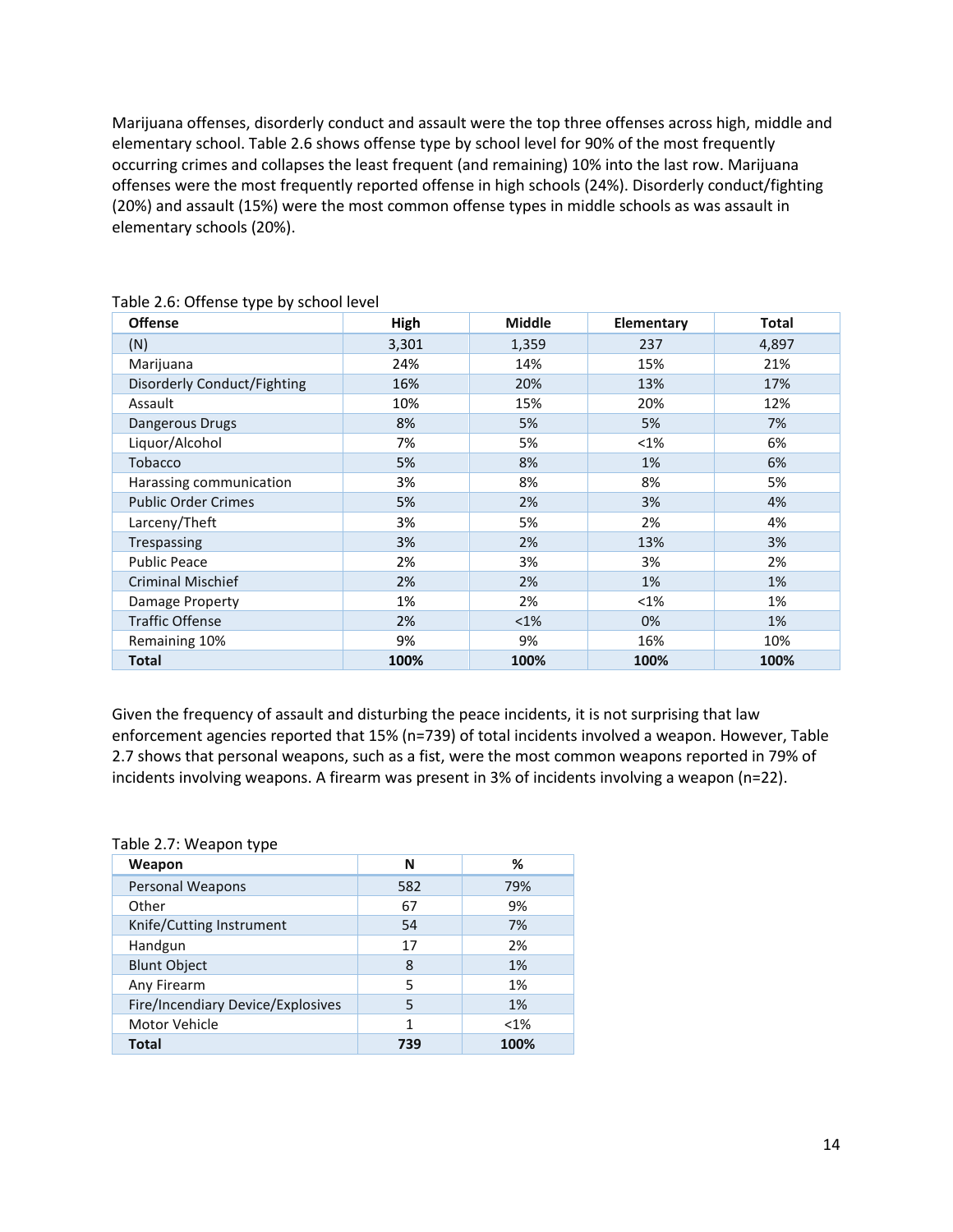**Summary.** Ninety-four (94) law enforcement agencies reported 4897 qualifying incidents in 525 public schools during the 2019-20 academic year. The majority of incidents (88%) resulted in law enforcement officers issuing a ticket/summons, 9% resulted in an arrest, and for less than 2% of the incidents the information was missing. More than (53%) of the students involved in the incidents reported by law enforcement agencies were White, 36% were Hispanic, 9% were Black, and for 2% of incidents the students' race/ethnicity was coded "other/unknown." Marijuana-related incidents, disorderly conduct and assault were the most frequently occurring offenses. Law enforcement reported that weapons were present in 15% of incidents; of these, 79% were personal weapons such as a fist. A firearm was present in 3% of incidents involving a weapon (n=22).

### <span id="page-14-0"></span>Description of incidents by contact type (summons/ticket or arrest)

Table 2.8 shows that female students were slightly more likely to receive a summons/ticket than were males, at 91% and 87% respectively and, conversely, males were more likely to get arrested (10% for males compared to 8% for females). As shown in Table 2.9, those younger than age 18 were somewhat more likely to receive a summons compared to those age 18 and 19. Based on school level (Table 2.10), the incident resulted in arrest for 11% of elementary school students, 8% of middle school students, and 10% of the high school students.

| Gender       | Ν     | <b>Summons</b> | <b>Arrest</b> | Other/<br><b>Unknown</b> | Total |
|--------------|-------|----------------|---------------|--------------------------|-------|
| Male         | 3,252 | 87%            | 10%           | 3%                       | 100%  |
| Female       | 1.645 | 91%            | 8%            | 2%                       | 100%  |
| <b>Total</b> | 4.897 | 88%            | 9%            | 2%                       | 100%  |

#### Table 2.8: Student gender by contact type

#### Table 2.9: Age category by contact type

| Age          | N     | <b>Summons</b> | <b>Arrest</b> | Other/<br><b>Unknown</b> | <b>Total</b> |
|--------------|-------|----------------|---------------|--------------------------|--------------|
| $10 - 11$    | 233   | 91%            | 9%            | $< 1\%$                  | 100%         |
| $12 - 13$    | 1,147 | 89%            | 9%            | 2%                       | 100%         |
| $14 - 15$    | 2,002 | 89%            | 9%            | 2%                       | 100%         |
| $16 - 17$    | 1,361 | 86%            | 10%           | 4%                       | 100%         |
| 18-19        | 144   | 83%            | 15%           | 2%                       | 100%         |
| Unknown      | 10    | 90%            | 10%           | 0%                       | 100%         |
| <b>Total</b> | 4,897 | 88%            | 9%            | 2%                       | 100%         |

#### Table 2.10: School level by contact type

| <b>School Level</b> | N     | <b>Summons</b> | <b>Arrest</b> | Other/<br><b>Unknown</b> | <b>Total</b> |
|---------------------|-------|----------------|---------------|--------------------------|--------------|
| High                | 3,301 | 88%            | 10%           | 3%                       | 100%         |
| Middle              | 1,359 | 90%            | 8%            | 1%                       | 100%         |
| Elementary          | 237   | 84%            | 11%           | 5%                       | 100%         |
| Total               | 4.897 | 88%            | 9%            | 2%                       | 100%         |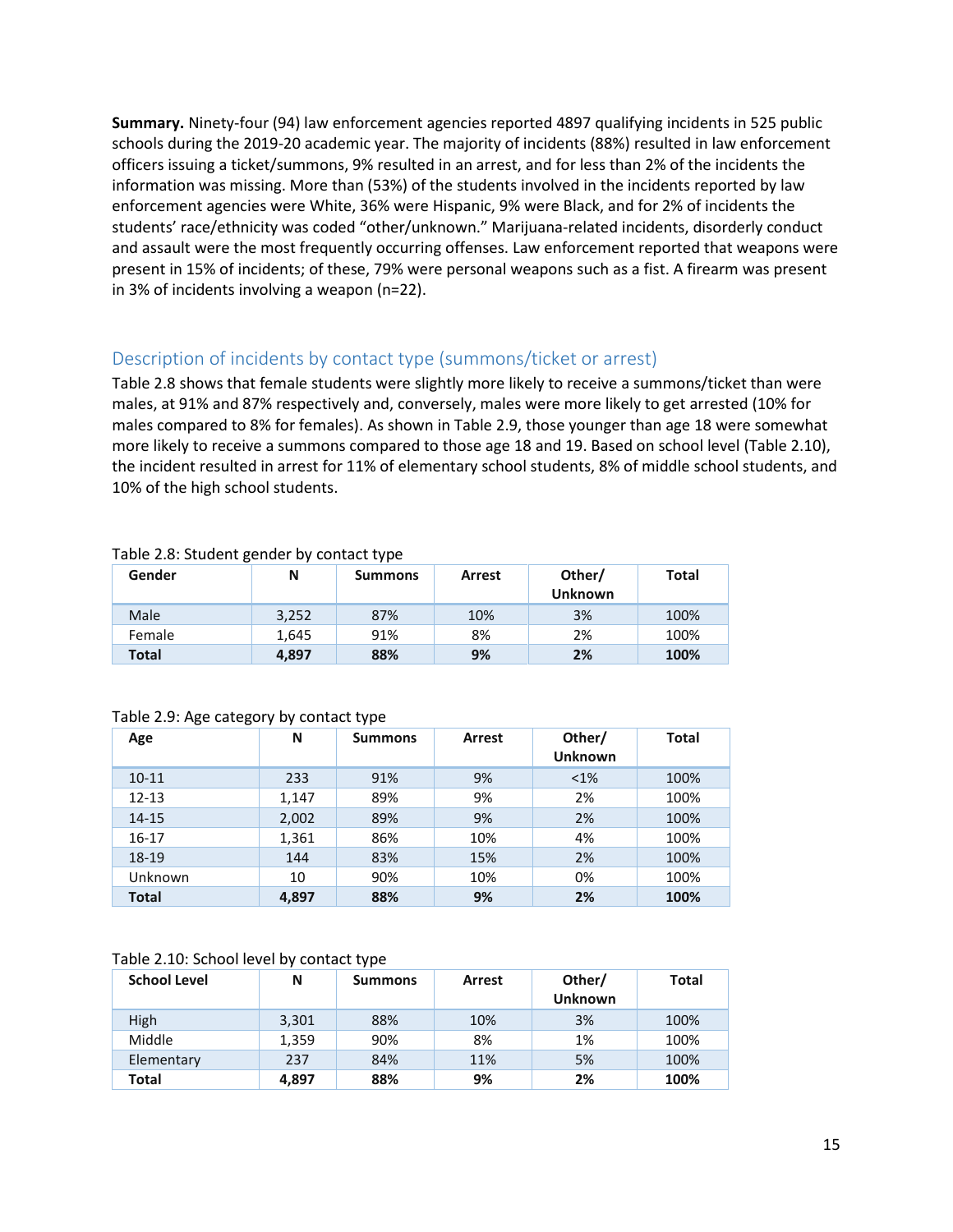In terms of race/ethnicity and contact type, Hispanic students were more likely to receive a summons (90%) compared to White and Black students (88% and 84% respectively). Black students were more likely to be arrested (14%) than the overall rate of 9% (Table 2.11).

| Race/Ethnicity | N     | <b>Summons</b> | <b>Arrest</b> | Other/<br><b>Unknown</b> | <b>Total</b> |
|----------------|-------|----------------|---------------|--------------------------|--------------|
| White          | 2,588 | 88%            | 9%            | 4%                       | 100%         |
| Hispanic       | 1,774 | 90%            | 9%            | 1%                       | 100%         |
| <b>Black</b>   | 427   | 84%            | 14%           | 2%                       | 100%         |
| Other/unknown  | 108   | 89%            | 9%            | 2%                       | 100%         |
| <b>Total</b>   | 4,897 | 88%            | 9%            | 2%                       | 100%         |

Table 2.11: Student race/ethnicity by contact type

Table 2.12 shows the types of offenses that are more likely to result in an arrest. Assault incidents were considerably more likely to be linked to an arrest (22%); this was also the case with dangerous drug violations and harassing communication (17% and 13% respectively). Regarding the top three offenses, marijuana offenses or disorderly conduct resulted in an arrest 3%, while assault resulted in an arrest in 22% of incidents. The crimes combined in the "remaining 10%" also had a high rate of arrests: 29% compared to 9% overall. This is not surprising since many of the "remaining 10%" of crimes were serious, infrequent events.

| <b>Offense</b>              | N     | <b>Summons</b> | Arrest | Other/<br><b>Unknown</b> | <b>Total</b> |
|-----------------------------|-------|----------------|--------|--------------------------|--------------|
| Marijuana                   | 1,034 | 94%            | 3%     | 3%                       | 100%         |
| Disorderly Conduct/Fighting | 826   | 96%            | 3%     | 1%                       | 100%         |
| Assault                     | 570   | 75%            | 22%    | 3%                       | 100%         |
| Dangerous Drugs             | 339   | 81%            | 17%    | 2%                       | 100%         |
| Liquor/Alcohol              | 292   | 98%            | 2%     | $< 1\%$                  | 100%         |
| Tobacco                     | 278   | 100%           | 0%     | 0%                       | 100%         |
| Harassing communication     | 230   | 83%            | 13%    | 3%                       | 100%         |
| <b>Public Order Crimes</b>  | 195   | 96%            | 4%     | 0%                       | 100%         |
| Larceny/Theft               | 179   | 93%            | 6%     | 1%                       | 100%         |
| Trespassing                 | 146   | 82%            | 9%     | 10%                      | 100%         |
| <b>Public Peace</b>         | 120   | 93%            | 6%     | 1%                       | 100%         |
| <b>Criminal Mischief</b>    | 75    | 89%            | 7%     | 4%                       | 100%         |
| Damage Property             | 75    | 87%            | 10%    | 3%                       | 100%         |
| <b>Traffic Offense</b>      | 75    | 99%            | 0%     | 1%                       | 100%         |
| Remaining 10%               | 463   | 66%            | 29%    | 5%                       | 100%         |
| <b>Total</b>                | 4,874 | 88%            | 9%     | 2%                       | 100%         |

#### Table 2.12: Offense type by contact type

Fifteen percent (15%) of incidents involved weapons, according to law enforcement reports. However, 79% of these incidents included personal weapons (such as a leg or fist). As shown in Table 2.13, the incidents involving unknown weapons or personal weapons were less likely to result in an arrest. About 44% of incidents that involved a knife/cutting instrument resulted in an arrest; 68% of incidents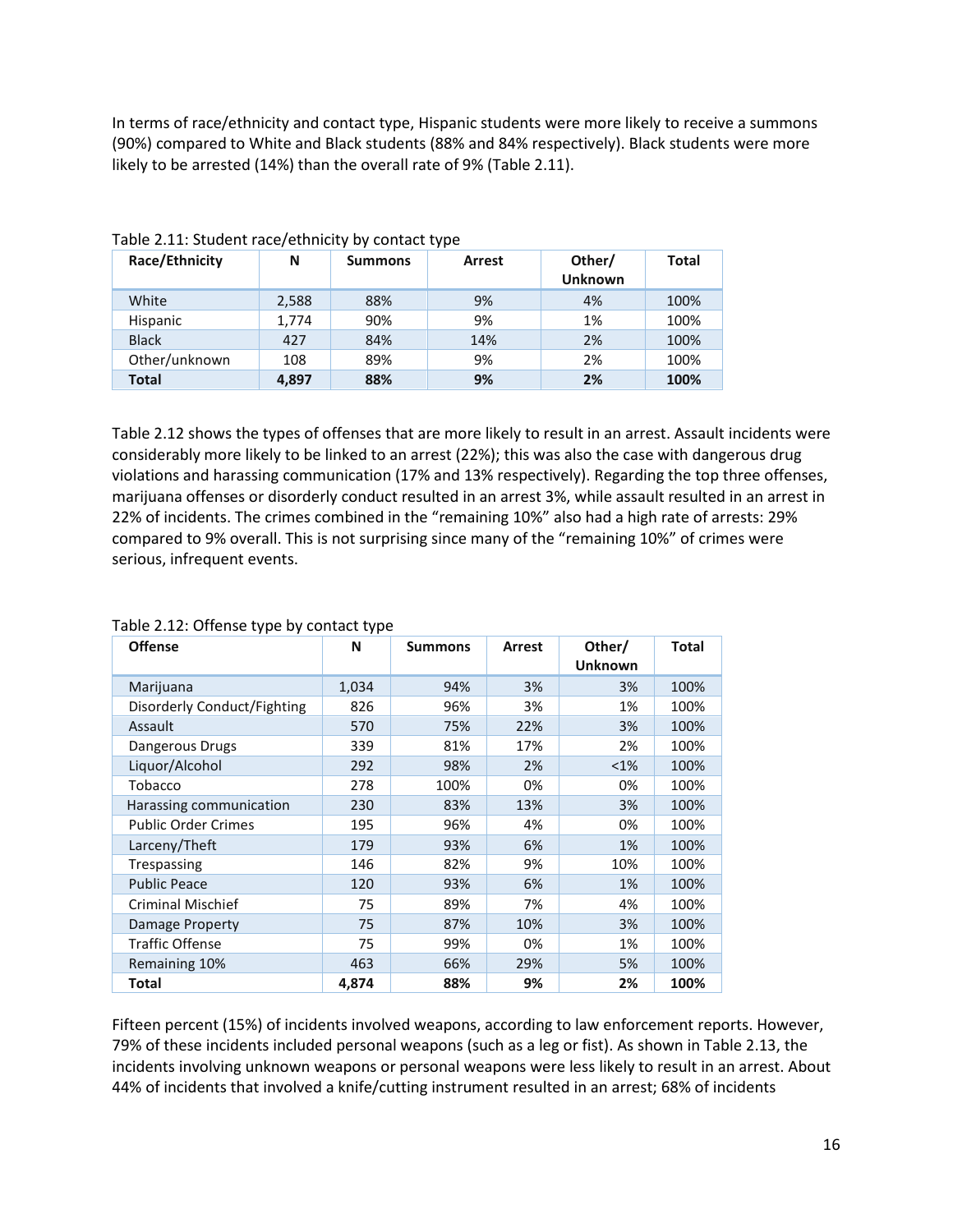involving a firearm resulted in an arrest; and 60% of incidents that involved fire/incendiary devices/explosives resulted in an arrest.

| Weapon                             | N   | <b>Summons</b> | <b>Arrest</b> | <b>Unknown</b> | Total |
|------------------------------------|-----|----------------|---------------|----------------|-------|
| Personal Weapons                   | 582 | 84%            | 16%           | $< 1\%$        | 100%  |
| Other                              | 67  | 85%            | 15%           | 0%             | 100%  |
| Knife/Cutting Instrument           | 54  | 43%            | 44%           | 13%            | 100%  |
| Handgun                            | 17  | 18%            | 82%           | 0%             | 100%  |
| <b>Blunt Object</b>                | 8   | 88%            | 13%           | 0%             | 100%  |
| Any Firearm                        | 5   | 60%            | 20%           | 20%            | 100%  |
| Fire/Incendiary Device/ Explosives | 5   | 40%            | 60%           | 0%             | 100%  |
| Motor Vehicle                      | 1   | 0%             | 100%          | 0%             | 100%  |
| <b>Total</b>                       | 739 | 79%            | 20%           | 1%             | 100%  |

| Table 2.13: Weapon by contact type (n=739) |  |  |
|--------------------------------------------|--|--|
|                                            |  |  |

**Summary.** Males were slightly more likely to be arrested than females, and those incidents that involved a serious weapon such as any firearm were more likely to result in an arrest. Twenty-two percent of assaults resulted in an arrest, but only 3% of marijuana-related incidents resulted in an arrest.

## <span id="page-16-0"></span>Description of incidents by race/ethnicity

Table 2.14 shows gender by race/ethnicity for those involved in the 4897 incidents. Table 2.15 displays the distribution of age within each racial/ethnic group and Table 2.16 reflects the race/ethnicity distribution within each age category.

Table 2.15 shows age category by race/ethnicity. Table 2.15 shows that the students in the Other/unknown race/ethnicity category were more likely to fall into the 14-15 age category (47%) than the overall (41%) age distribution. Hispanics were more likely (27%) to fall into the 12-13 age category than the overall (23%) age distribution. Whites were more likely (31%) to fall into the 16-17 age category than the overall (28%) age distribution.

| Gender       | White | <b>Hispanic</b> | <b>Black</b> | Other /<br><b>Unknown</b> | <b>Total</b> |
|--------------|-------|-----------------|--------------|---------------------------|--------------|
| N            | 2,588 | 1,774           | 427          | 108                       | 4,897        |
| Male         | 68%   | 63%             | 69%          | 62%                       | 66%          |
| Female       | 32%   | 37%             | 31%          | 38%                       | 34%          |
| <b>Total</b> | 100%  | 100%            | 100%         | 100%                      | 100%         |

Table 2.14: Student gender by race/ethnicity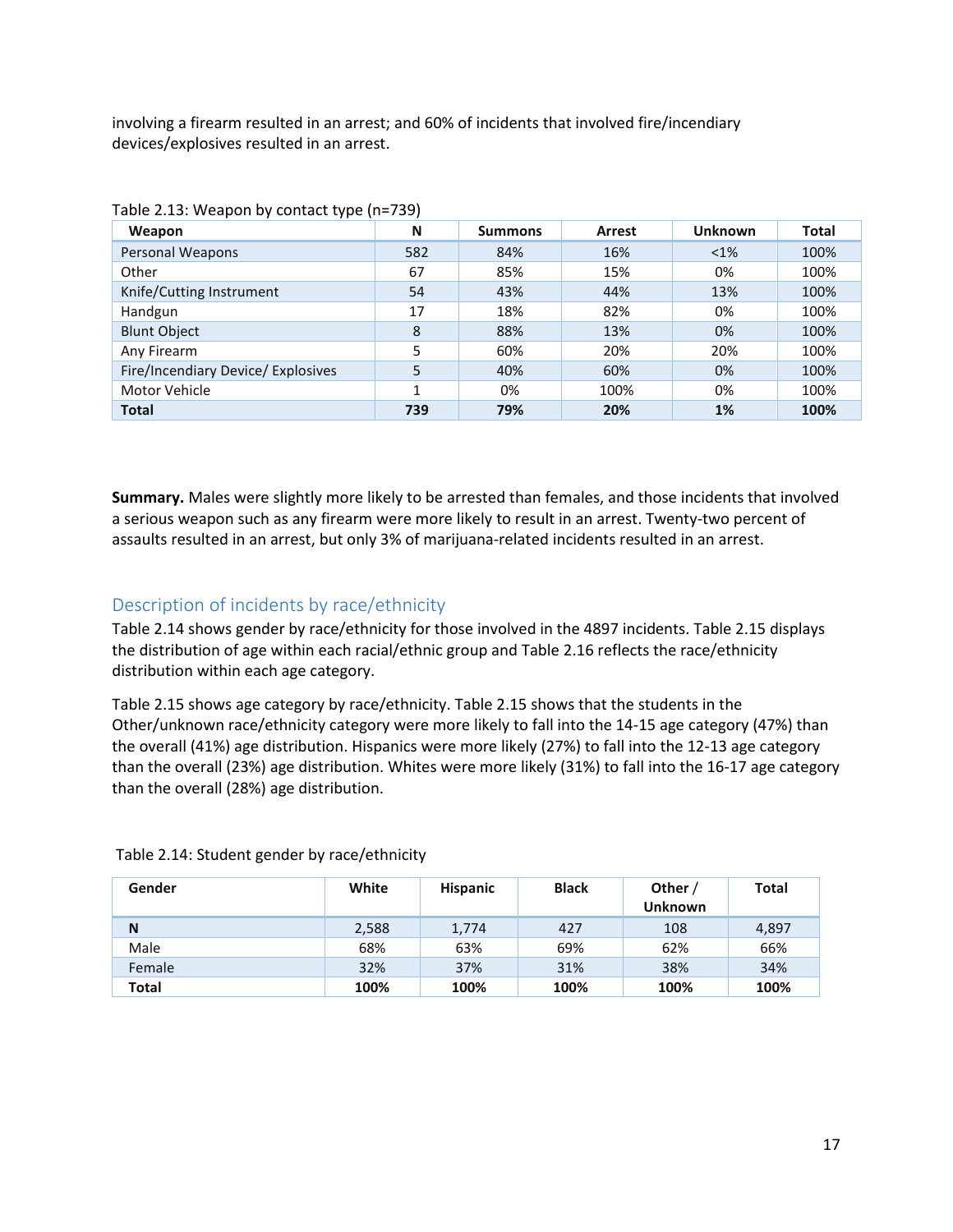| Age          | White   | Hispanic | <b>Black</b> | Other /<br><b>Unknown</b> | <b>Total</b> |
|--------------|---------|----------|--------------|---------------------------|--------------|
| N            | 2,588   | 1,774    | 427          | 108                       | 4,897        |
| $10 - 11$    | 4%      | 5%       | 7%           | 6%                        | 5%           |
| $12 - 13$    | 21%     | 27%      | 25%          | 25%                       | 23%          |
| $14 - 15$    | 41%     | 41%      | 39%          | 47%                       | 41%          |
| $16 - 17$    | 31%     | 24%      | 25%          | 19%                       | 28%          |
| 18-19        | 3%      | 3%       | 3%           | 4%                        | 3%           |
| Unknown      | $< 1\%$ | $< 1\%$  | 0%           | 0%                        | $<$ 1%       |
| <b>Total</b> | 100%    | 100%     | 100%         | 100%                      | 100%         |

#### Table 2.15: Student age category by race/ethnicity

Table 2.16 shows race/ethnicity by age category. While White students were involved in 53% of incidents overall, 59% of students in the 16-17 age categories were White. While Hispanic students were involved in 36% of incidents overall, approximately 41% of students in the 12-13 age categories were Hispanics. While Black students were involved in 9% of incidents overall, 14% of students in the 10-11 age category were Black.

| Age          | N     | White | Hispanic | <b>Black</b> | Other /<br><b>Unknown</b> | <b>Total</b> |
|--------------|-------|-------|----------|--------------|---------------------------|--------------|
| $10 - 11$    | 233   | 42%   | 42%      | 14%          | 3%                        | 100%         |
| $12 - 13$    | 1,147 | 47%   | 41%      | 9%           | 2%                        | 100%         |
| $14 - 15$    | 2,002 | 53%   | 36%      | 8%           | 3%                        | 100%         |
| $16-17$      | 1,361 | 59%   | 32%      | 8%           | 1%                        | 100%         |
| 18-19        | 144   | 56%   | 33%      | 9%           | 3%                        | 100%         |
| Unknown      | 10    | 90%   | 10%      | 0%           | 0%                        | 100%         |
| <b>Total</b> | 4.897 | 53%   | 36%      | 9%           | 2%                        | 100%         |

#### Table 2.16: Student age category by race/ethnicity

Table 2.17 shows school level by race/ethnicity. Black and Hispanic students were more likely to be involved in middle school incidents compared to the overall race/ethnicity distribution. Not surprisingly, the majority of incidents occurred in high school (67%).

| <b>School Level</b> | White | <b>Hispanic</b> | <b>Black</b> | Other /<br><b>Unknown</b> | <b>Total</b> |
|---------------------|-------|-----------------|--------------|---------------------------|--------------|
| N                   | 2,588 | 1,774           | 427          | 108                       | 4,897        |
| High                | 70%   | 64%             | 65%          | 68%                       | 67%          |
| Middle              | 26%   | 30%             | 31%          | 24%                       | 28%          |
| Elementary          | 4%    | 6%              | 4%           | 8%                        | 5%           |
| Total               | 100%  | 100%            | 100%         | 100%                      | 100%         |

#### Table 2.17: School level by race/ethnicity of students

Table 2.18 depicts the race/ethnicity of students by offense. Of the marijuana offenses, 54% of those charged were White, 38% were Hispanic and 6% were Black. Hispanic students, involved in 36% of incidents overall, were charged with half of the disorderly conduct offenses and 41% of assaults. Black students, involved in 9% of incidents overall, were charged in 28% of public peace offenses, 18% of assaults and 11% of disorderly conduct offenses.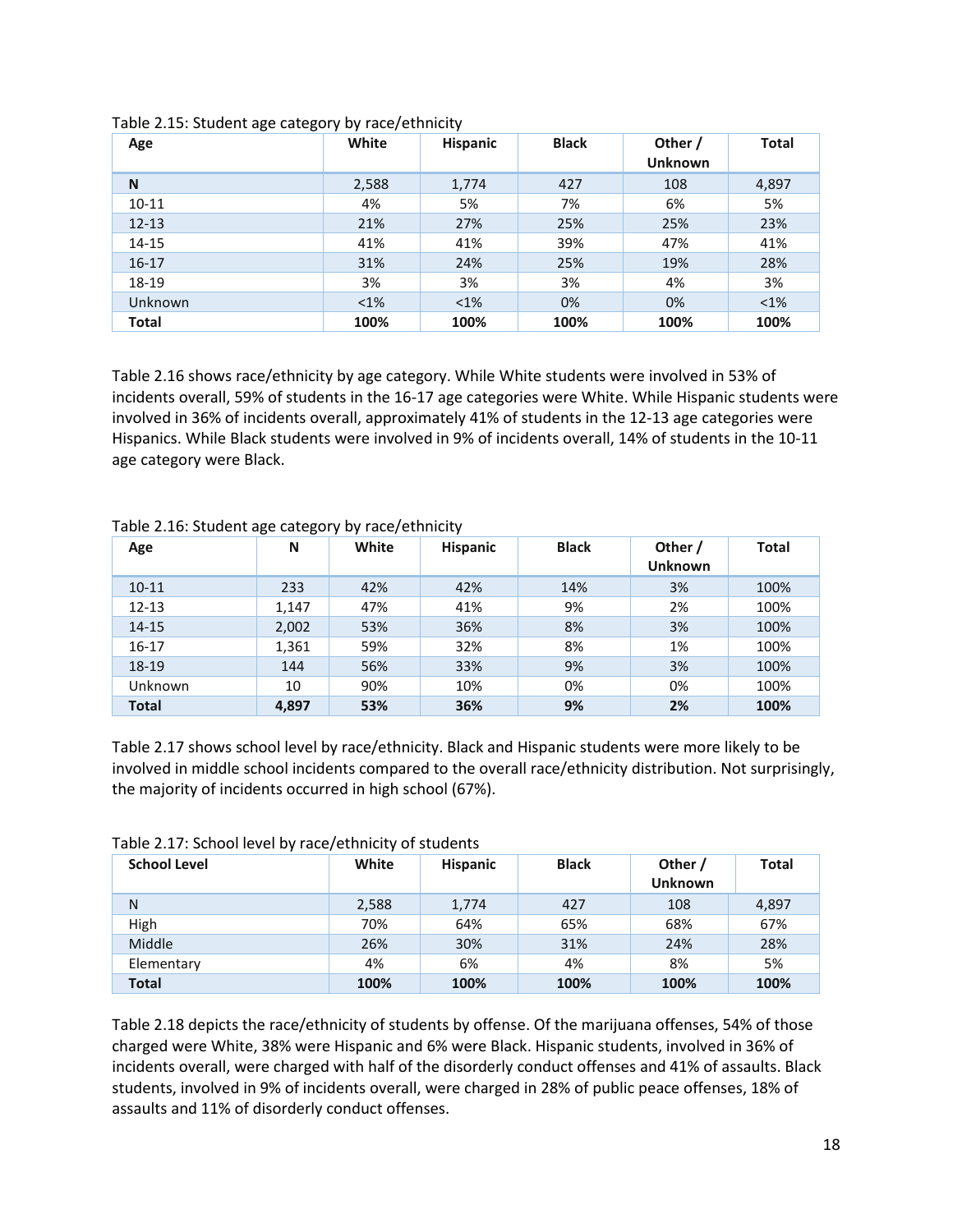Table 2.19 shows the offense type by the race/ethnicity of students. White and Hispanic students were most frequently involved in marijuana-related offenses (22% for both) and disorderly conduct/fighting (12% and 23%, respectively). Black students were most frequently involved in disorderly conduct/fighting (21%) and assault (23%). Note that those charged with assault were more likely to be arrested rather than issued a ticket (see Table 2.12 above).

| <b>Offense</b>              | N     | White | <b>Hispanic</b> | <b>Black</b> | Other /<br><b>Unknown</b> | <b>Total</b> |
|-----------------------------|-------|-------|-----------------|--------------|---------------------------|--------------|
|                             |       |       |                 |              |                           |              |
| Marijuana                   | 1,034 | 54%   | 38%             | 6%           | 2%                        | 100%         |
| Disorderly Conduct/Fighting | 826   | 37%   | 50%             | 11%          | 2%                        | 100%         |
| Assault                     | 570   | 39%   | 41%             | 18%          | 2%                        | 100%         |
| Dangerous Drugs             | 339   | 61%   | 34%             | 3%           | 2%                        | 100%         |
| Liquor/Alcohol              | 292   | 70%   | 24%             | 5%           | 1%                        | 100%         |
| Tobacco                     | 278   | 62%   | 32%             | 3%           | 3%                        | 100%         |
| Harassing communication     | 230   | 57%   | 33%             | 8%           | 2%                        | 100%         |
| <b>Public Order Crimes</b>  | 195   | 70%   | 24%             | 5%           | 2%                        | 100%         |
| Larceny/Theft               | 179   | 64%   | 19%             | 13%          | 3%                        | 100%         |
| Trespassing                 | 146   | 53%   | 33%             | 9%           | 5%                        | 100%         |
| <b>Public Peace</b>         | 120   | 47%   | 23%             | 28%          | 2%                        | 100%         |
| <b>Criminal Mischief</b>    | 75    | 59%   | 35%             | 7%           | 0%                        | 100%         |
| <b>Traffic Offense</b>      | 75    | 69%   | 28%             | 0%           | 3%                        | 100%         |
| Damage Property             | 75    | 60%   | 28%             | 7%           | 4%                        | 100%         |
| Remaining 10%               | 463   | 69%   | 24%             | 7%           | 0%                        | 100%         |
| Total                       | 4,897 | 53%   | 36%             | 9%           | 2%                        | 100%         |

#### Table 2.18: Offense type by race/ethnicity of students

### Table 2.19: Offense type by race/ethnicity of students

| , ,<br><b>Offense</b>       | White | <b>Hispanic</b> | <b>Black</b> | Other /<br><b>Unknown</b> | <b>Total</b> |
|-----------------------------|-------|-----------------|--------------|---------------------------|--------------|
| N                           | 2,588 | 1,774           | 427          | 108                       | 4,897        |
| Marijuana                   | 22%   | 22%             | 14%          | 22%                       | 21%          |
| Disorderly Conduct/Fighting | 12%   | 23%             | 21%          | 14%                       | 17%          |
| Assault                     | 9%    | 13%             | 23%          | 10%                       | 12%          |
| Dangerous Drugs             | 8%    | 7%              | 2%           | 5%                        | 7%           |
| Liquor/Alcohol              | 8%    | 4%              | 4%           | 2%                        | 6%           |
| <b>Tobacco</b>              | 7%    | 5%              | 2%           | 8%                        | 6%           |
| Harassing communication     | 5%    | 4%              | 4%           | 5%                        | 5%           |
| <b>Public Order Crimes</b>  | 5%    | 3%              | 2%           | 3%                        | 4%           |
| Larceny/Theft               | 4%    | 2%              | 6%           | 6%                        | 4%           |
| <b>Trespassing</b>          | 3%    | 3%              | 3%           | 7%                        | 3%           |
| <b>Public Peace</b>         | 2%    | 2%              | 8%           | 2%                        | 2%           |
| <b>Criminal Mischief</b>    | 2%    | 1%              | 1%           | 0%                        | 2%           |
| <b>Traffic Offense</b>      | 2%    | 1%              | 0%           | 2%                        | 2%           |
| Damage Property             | 2%    | 1%              | 1%           | 2%                        | 1%           |
| Remaining 10%               | 9%    | 9%              | 9%           | 12%                       | 1%           |
| <b>Total</b>                | 100%  | 100%            | 100%         | 100%                      | 100%         |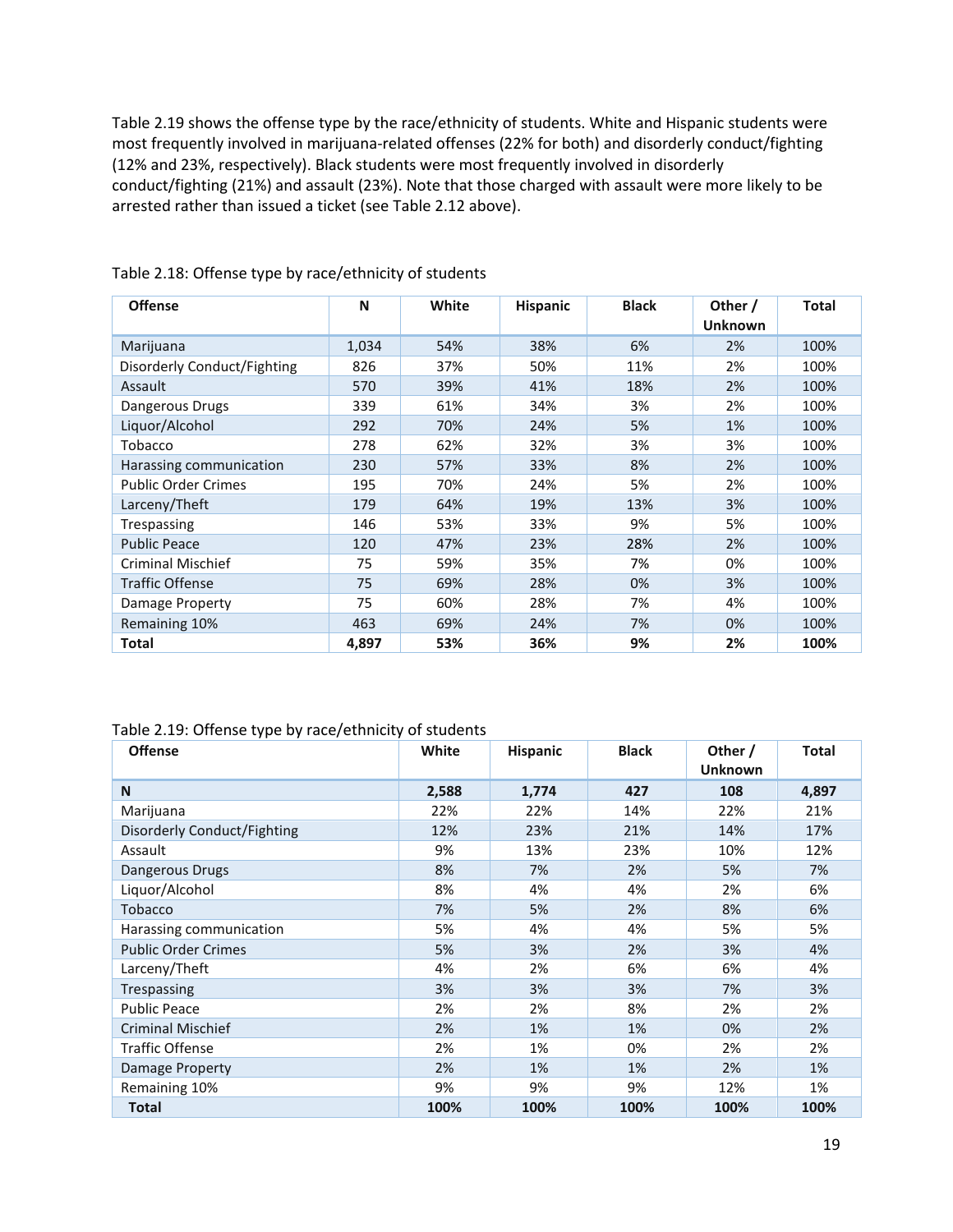Table 2.20 shows incidents involving a weapon by race/ethnicity of students. Note that weapons were involved in 15% (n=739) of incidents, however, as previously discussed, this figure includes 582 instances when the weapon was a leg or fist (personal weapon). Eighty-three percent (83%) of Black students and 82% of Hispanics were involved with personal weapons compared to 79% overall.

| Weapon                            | White | <b>Hispanic</b> | <b>Black</b> | Other /<br><b>Unknown</b> | <b>Total</b> |
|-----------------------------------|-------|-----------------|--------------|---------------------------|--------------|
| N                                 | 288   | 310             | 131          | 10                        | 739          |
| Personal Weapons                  | 74%   | 82%             | 83%          | 50%                       | 79%          |
| Other                             | 11%   | 8%              | 6%           | 20%                       | 9%           |
| Knife/Cutting Instrument          | 11%   | 5%              | 4%           | 20%                       | 7%           |
| Handgun                           | 1%    | 3%              | 3%           | 10%                       | 2%           |
| <b>Blunt Object</b>               | 1%    | 1%              | 1%           | 0%                        | 1%           |
| Any Firearm                       | 1%    | 1%              | 1%           | 0%                        | 1%           |
| Fire/Incendiary device/Explosives | 1%    | 0%              | 2%           | 0%                        | 1%           |
| <b>Motor Vehicle</b>              | 0%    | $<$ 1%          | 0%           | 0%                        | $< 1\%$      |
| <b>Total</b>                      | 100%  | 100%            | 100%         | 100%                      | 100%         |

#### Table 2.20: Weapon type by race/ethnicity (n= 739)

**Overall Summary.** Most incidents (67%) occurred in high schools, and only 9% of incidents resulted in an arrest versus a summons/ticket. However, 22% of assault incidents resulted in an arrest. White students were involved in 53% of incidents overall, and were most likely to be charged with marijuana-related offenses (22%) and disorderly conduct/fighting (12%). Likewise, Hispanic students, involved in 36% of incidents overall, were most likely to be charged with disorderly conduct/fighting (23%) and marijuanarelated offenses (22%). Black students, involved in 9% of incidents overall, were most likely to be charged with assault (23%) and disorderly conduct/fighting (21%).

## <span id="page-19-0"></span>Description of incidents by judicial district

This section presents results by judicial district. No incidents were reported by law enforcement agencies in the  $16<sup>th</sup>$  judicial district.

Table 2.21 shows the judicial district in which the incidents occurred. Approximately 85% of the incidents reported by law enforcement agencies occurred in the  $1^{st}$ ,  $2^{nd}$ ,  $4^{th}$ ,  $8^{th}$ ,  $17^{th}$ ,  $18^{th}$ ,  $19^{th}$  and  $20^{th}$ judicial districts. The 1<sup>st</sup> and the 17<sup>th</sup> Judicial Districts accounted for 17% and 16% of the incidents, respectively.

Table 2.22 provides information about whether the incident involved a summons/ticket or an arrest, by judicial district. Incidents in certain judicial districts, such as the 1<sup>st</sup>, 2<sup>nd</sup>, 3<sup>rd</sup>, 5<sup>th</sup>, 12<sup>th</sup>, 18<sup>th</sup>, 19<sup>th</sup> and 22<sup>nd</sup> had higher arrest rates compared to the overall arrest rate for all districts (9%); however, the number of incidents in some of these districts is small. As discussed previously, arrests were more likely to occur when more serious offenses were involved.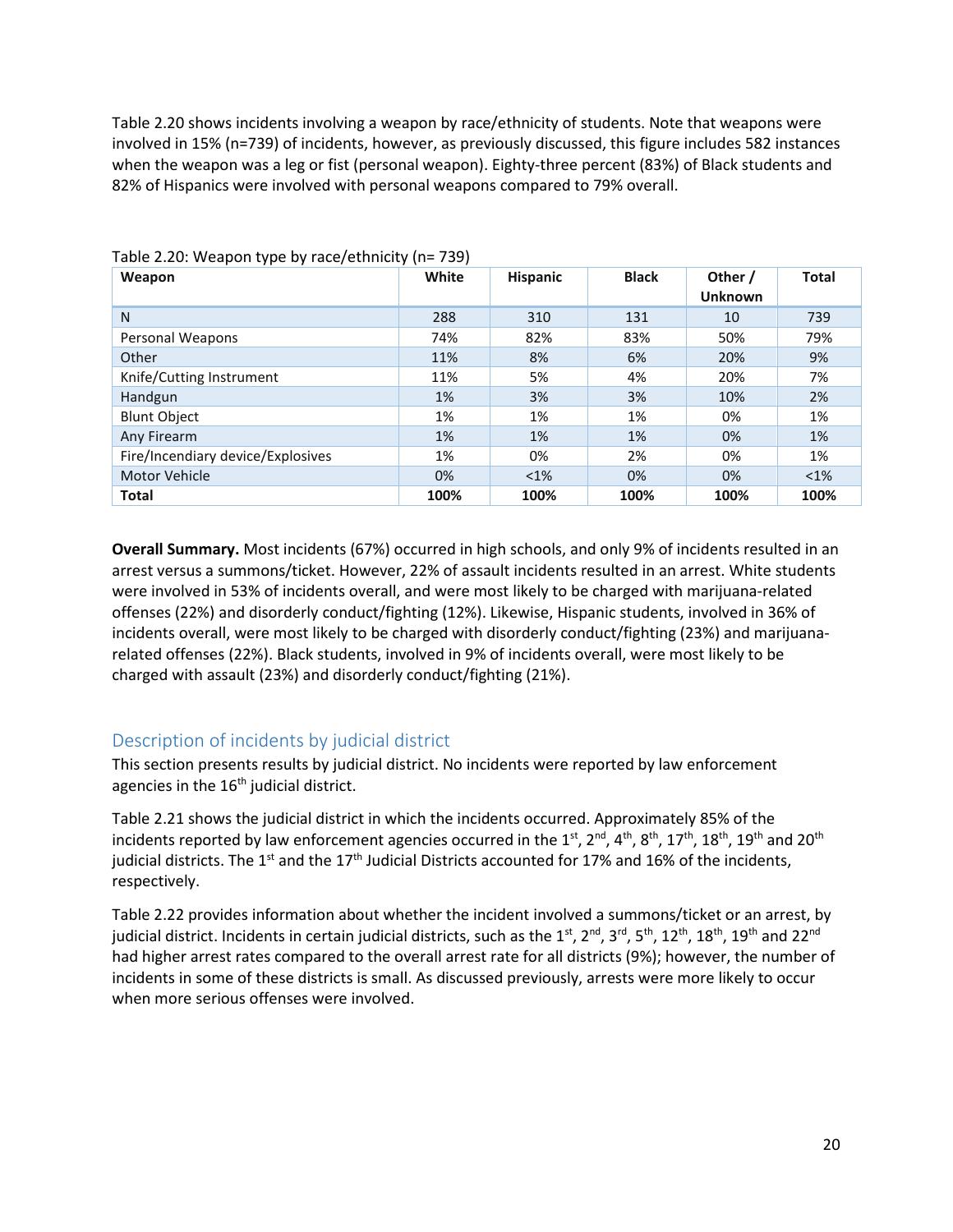| <b>Judicial District</b> | N     | %       |
|--------------------------|-------|---------|
| $\mathbf{1}$             | 818   | 17%     |
| 2                        | 389   | 8%      |
| 3                        | 10    | <1%     |
| 4                        | 484   | 10%     |
| 5                        | 21    | $< 1\%$ |
| 6                        | 38    | 1%      |
| $\overline{7}$           | 114   | 2%      |
| 8                        | 515   | 11%     |
| 9                        | 83    | 2%      |
| 10                       | 252   | 5%      |
| 11                       | 21    | <1%     |
| 12                       | 11    | <1%     |
| 13                       | 71    | 1%      |
| 14                       | 46    | 1%      |
| 15                       | 6     | <1%     |
| 17                       | 776   | 16%     |
| 18                       | 581   | 12%     |
| 19                       | 293   | 6%      |
| 20                       | 287   | 6%      |
| 21                       | 72    | 1%      |
| 22                       | 9     | $< 1\%$ |
| <b>Total</b>             | 4,897 | 100%    |

### Table 2.21: Judicial district by number of incidents

Note: No incidents were reported by law enforcement agencies in the 16th Judicial District.

| <b>Judicial District</b> | N     | <b>Summons</b> | Arrest | <b>Unknown</b> | <b>Total</b> |
|--------------------------|-------|----------------|--------|----------------|--------------|
| $\mathbf{1}$             | 818   | 86%            | 14%    | 0%             | 100%         |
| $\overline{2}$           | 389   | 86%            | 14%    | 0%             | 100%         |
| $\overline{3}$           | 10    | 50%            | 50%    | 0%             | 100%         |
| 4                        | 484   | 95%            | 5%     | 0%             | 100%         |
| 5                        | 21    | 62%            | 33%    | 5%             | 100%         |
| 6                        | 38    | 95%            | 5%     | 0%             | 100%         |
| $\overline{7}$           | 114   | 95%            | 5%     | 0%             | 100%         |
| 8                        | 515   | 95%            | 5%     | 0%             | 100%         |
| 9                        | 83    | 100%           | 0%     | 0%             | 100%         |
| 10                       | 252   | 98%            | 2%     | 0%             | 100%         |
| 11                       | 21    | 90%            | 5%     | 5%             | 100%         |
| 12                       | 11    | 82%            | 18%    | 0%             | 100%         |
| 13                       | 71    | 100%           | 0%     | 0%             | 100%         |
| 14                       | 46    | 98%            | 2%     | 0%             | 100%         |
| 15                       | 6     | 83%            | 0%     | 17%            | 100%         |
| 17                       | 776   | 92%            | 8%     | <1%            | 100%         |
| 18                       | 581   | 70%            | 11%    | 19%            | 100%         |
| 19                       | 293   | 84%            | 16%    | 1%             | 100%         |
| 20                       | 287   | 91%            | 9%     | 0%             | 100%         |
| 21                       | 72    | 97%            | 3%     | 0%             | 100%         |
| 22                       | 9     | 89%            | 11%    | 0%             | 100%         |
| <b>Total</b>             | 4,897 | 88%            | 9%     | 2%             | 100%         |

#### Table 2.22: Judicial district by contact type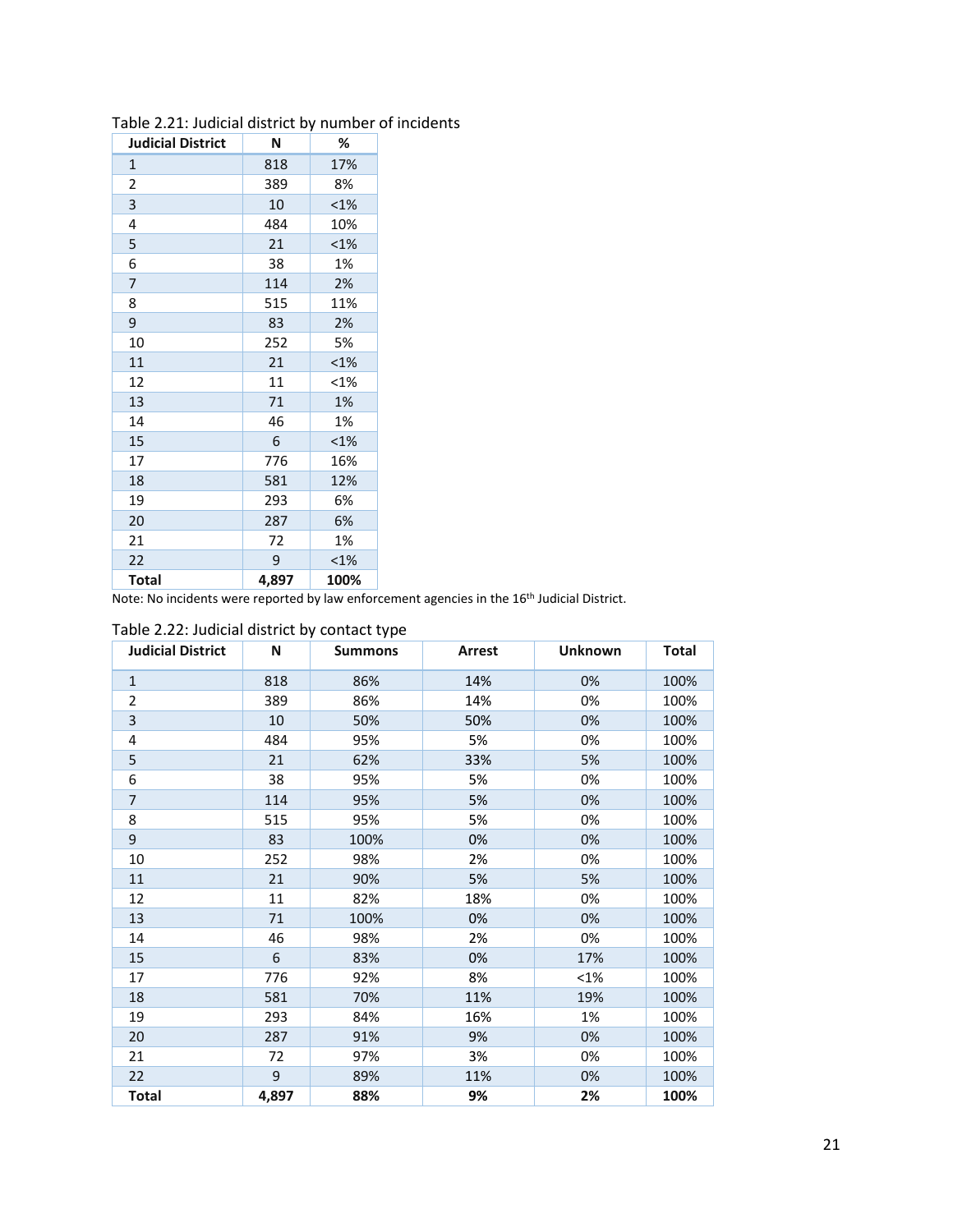Table 2.23 provides information on the race/ethnicity of students involved in incidents, by judicial district. This information should be considered in the context of the race/ethnicity distribution of students in these judicial districts; please see Appendix D, Table D.2, for this information.

| <b>Judicial</b>  | N     | White | Hispanic | <b>Black</b> | Other /        | <b>Total</b> |
|------------------|-------|-------|----------|--------------|----------------|--------------|
| <b>District</b>  |       |       |          |              | <b>Unknown</b> |              |
| $\mathbf{1}$     | 818   | 59%   | 34%      | 5%           | 2%             | 100%         |
| 3                | 10    | 20%   | 80%      | 0%           | 0%             | 100%         |
| $\overline{4}$   | 484   | 49%   | 21%      | 27%          | 2%             | 100%         |
| 5                | 21    | 48%   | 52%      | 0%           | 0%             | 100%         |
| $\boldsymbol{6}$ | 38    | 53%   | 26%      | 0%           | 21%            | 100%         |
| 7                | 114   | 69%   | 28%      | 3%           | 0%             | 100%         |
| $\,8\,$          | 515   | 66%   | 27%      | 5%           | 1%             | 100%         |
| 9                | 83    | 63%   | 37%      | 0%           | 0%             | 100%         |
| 10               | 252   | 25%   | 69%      | 5%           | 0%             | 100%         |
| 11               | 21    | 90%   | 5%       | 0%           | 5%             | 100%         |
| 12               | 11    | 9%    | 45%      | 0%           | 45%            | 100%         |
| 13               | 71    | 42%   | 56%      | 1%           | 0%             | 100%         |
| 14               | 46    | 78%   | 22%      | 0%           | 0%             | 100%         |
| 15               | 6     | 50%   | 50%      | 0%           | 0%             | 100%         |
| 17               | 776   | 39%   | 54%      | 5%           | 2%             | 100%         |
| 18               | 581   | 78%   | 13%      | 7%           | 2%             | 100%         |
| 19               | 293   | 59%   | 38%      | 3%           | 0%             | 100%         |
| $\overline{2}$   | 389   | 15%   | 51%      | 30%          | 4%             | 100%         |
| 20               | 287   | 56%   | 37%      | 4%           | 3%             | 100%         |
| 21               | 72    | 78%   | 22%      | 0%           | 0%             | 100%         |
| 22               | 9     | 33%   | 0%       | 11%          | 56%            | 100%         |
| <b>Total</b>     | 4,897 | 53%   | 36%      | 9%           | 2%             | 100%         |

Table 2.23: Incidents by judicial district by race/ethnicity of students

Table 2.24 shows the weapon type by judicial district for the 739 incidents that involved a weapon. It is important to reiterate that the majority (79%) of weapons reported were "personal," such as a fist. No incidents involving weapons were reported in the  $3^{rd}$ ,  $11^{th}$ ,  $13^{th}$ ,  $14^{th}$ ,  $15^{th}$  and  $16^{th}$  judicial districts.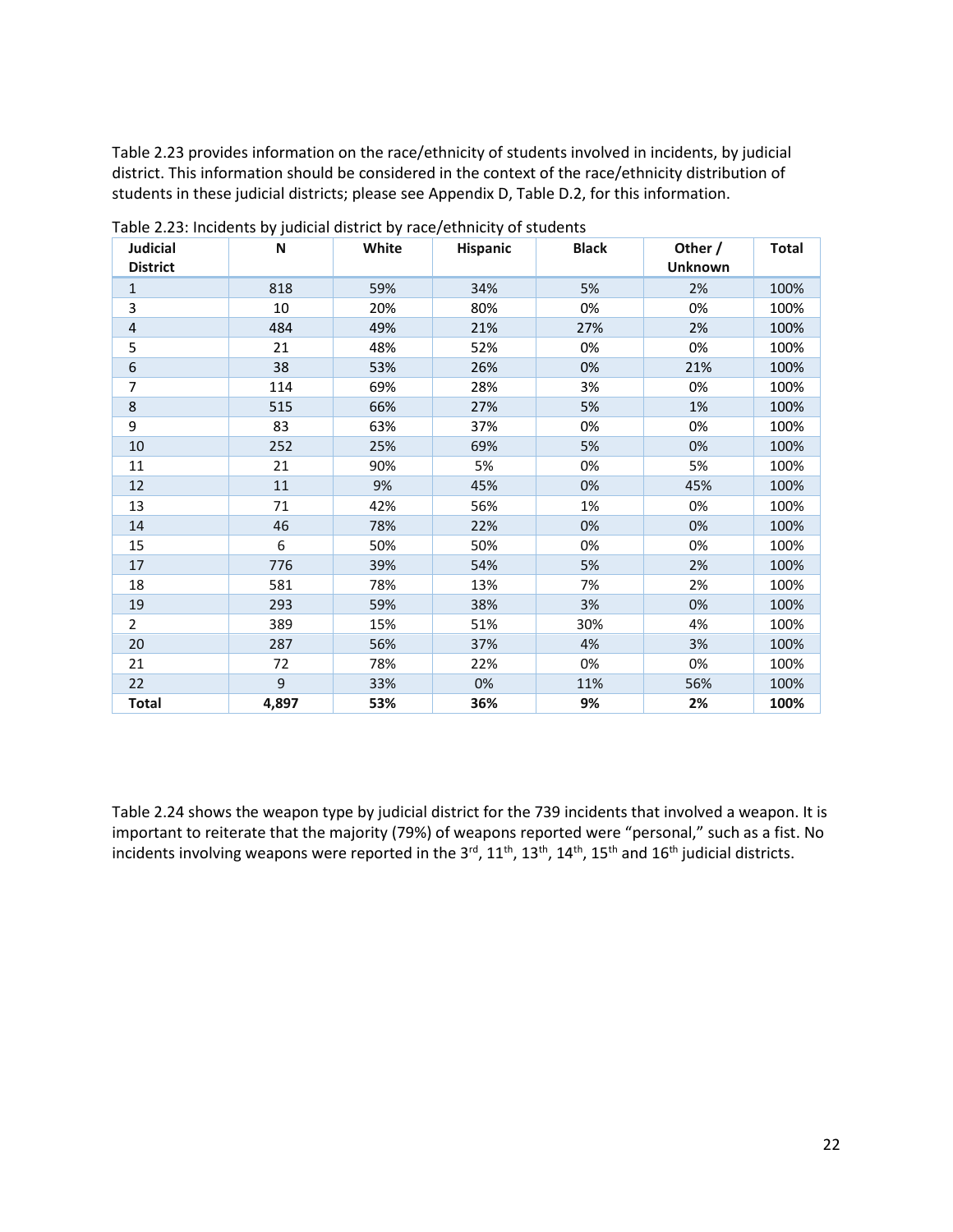| <b>Judicial</b><br><b>District</b> | N              | Any<br><b>Firearm</b> | <b>Blunt</b><br>Object | <b>Fire</b><br>Incendiary<br><b>Device</b><br><b>Explosives</b> | Handgun | Knife<br><b>Cutting</b><br>Instrument | Motor<br>Vehicle | Other | Personal<br><b>Weapons</b> | Total |
|------------------------------------|----------------|-----------------------|------------------------|-----------------------------------------------------------------|---------|---------------------------------------|------------------|-------|----------------------------|-------|
| $\mathbf{1}$                       | 102            | 1%                    | 0%                     | 0%                                                              | 1%      | 5%                                    | 1%               | 3%    | 89%                        | 100%  |
| 2                                  | 165            | 1%                    | 0%                     | 1%                                                              | 5%      | 3%                                    | 0%               | 6%    | 84%                        | 100%  |
| 4                                  | 84             | 0%                    | 2%                     | 0%                                                              | 1%      | 10%                                   | 0%               | 2%    | 85%                        | 100%  |
| 5                                  | 6              | 0%                    | 0%                     | 0%                                                              | 0%      | 17%                                   | 0%               | 0%    | 83%                        | 100%  |
| 6                                  | $\overline{2}$ | 0%                    | 0%                     | 0%                                                              | 0%      | 0%                                    | 0%               | 0%    | 100%                       | 100%  |
| 7                                  | 21             | 0%                    | 0%                     | 0%                                                              | 0%      | 10%                                   | 0%               | 0%    | 90%                        | 100%  |
| 8                                  | 66             | 0%                    | 9%                     | 0%                                                              | 0%      | 14%                                   | 0%               | 3%    | 74%                        | 100%  |
| 9                                  | 14             | 0%                    | 0%                     | 0%                                                              | 0%      | 7%                                    | 0%               | 0%    | 93%                        | 100%  |
| 10                                 | 25             | 0%                    | 0%                     | 0%                                                              | 0%      | 16%                                   | 0%               | 0%    | 84%                        | 100%  |
| 12                                 | 1              | 0%                    | 0%                     | 0%                                                              | 0%      | 0%                                    | 0%               | 0%    | 100%                       | 100%  |
| 17                                 | 114            | 0%                    | 0%                     | 0%                                                              | 3%      | 3%                                    | 0%               | 33%   | 61%                        | 100%  |
| 18                                 | 26             | 12%                   | 0%                     | 0%                                                              | 8%      | 35%                                   | 0%               | 4%    | 42%                        | 100%  |
| 19                                 | 76             | 0%                    | 0%                     | 1%                                                              | 0%      | 7%                                    | 0%               | 7%    | 86%                        | 100%  |
| 20                                 | 23             | 0%                    | 0%                     | 9%                                                              | 0%      | 4%                                    | 0%               | 17%   | 70%                        | 100%  |
| 21                                 | 11             | 0%                    | 0%                     | 0%                                                              | 9%      | 9%                                    | 0%               | 0%    | 82%                        | 100%  |
| 22                                 | 3              | 0%                    | 0%                     | 0%                                                              | 33%     | 0%                                    | 0%               | 67%   | 0%                         | 100%  |
| <b>Total</b>                       | 739            | 1%                    | 1%                     | 1%                                                              | 2%      | 7%                                    | $1%$             | 9%    | 79%                        | 100%  |

Table 2.24: Judicial district by weapon type (n= 739)

Note: No incidents involving weapons were reported for the 3<sup>rd</sup>, 11<sup>th</sup>, 13<sup>th</sup>, 14<sup>th</sup>, 15 and 16<sup>th</sup> judicial districts.

**Summary.** Approximately 85% of the incidents reported by law enforcement agencies occurred in the  $1^{st}$ ,  $2^{nd}$ ,  $4^{th}$ ,  $8^{th}$ ,  $17^{th}$ ,  $18^{th}$ ,  $19^{th}$  and  $20^{th}$  judicial districts. Incidents in certain judicial districts had higher arrest rates compared to the overall arrest rate for all districts (9%); however, the number of incidents in some of these locations is small. As discussed previously, arrests were more likely to occur when more serious offenses were involved.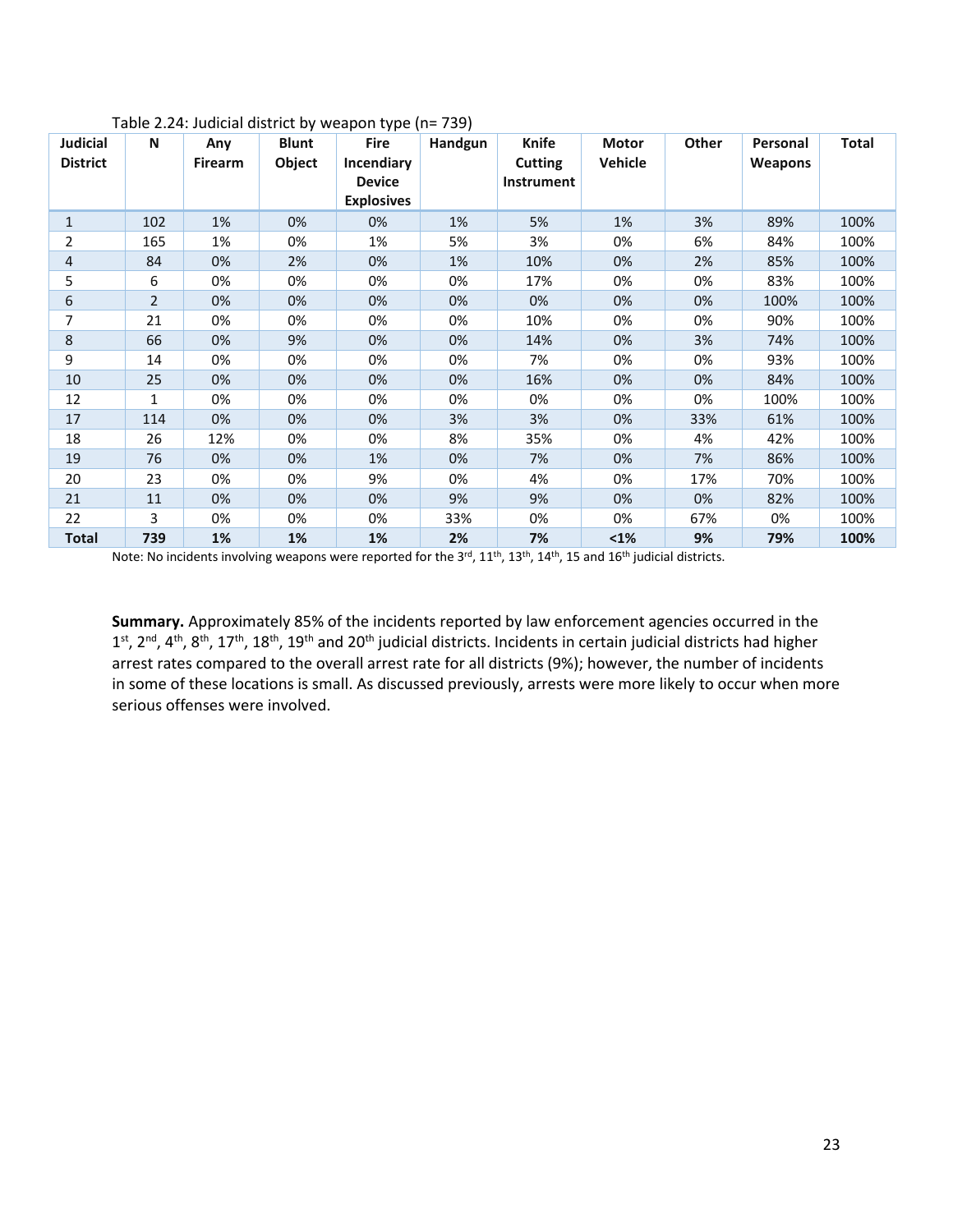## <span id="page-23-0"></span>Section Three: Analysis of court records

District and county court records were matched with incidents using Judicial's ICON/Eclipse data system by using student name, date of birth, the arrest/incident number, and arrest date. Of the 4897 incidents analyzed, court records were found for 1119 incidents, or approximately 23% of incidents. However, Denver County Court and all municipal court records are not contained in ICON/Eclipse, so this information is not available for analysis. The majority of lower level offenses are most likely referred to municipal courts but there is no central repository for municipal court data in Colorado. Since the 1119 cases were filed in district or county court, it is likely that these incidents represent more serious offenses, or individuals with prior incidents.

Table 3.1 shows that 41% of incidents that resulted in an identified court filing were convicted and 38% were dismissed/not guilty. Nineteen percent (19%) of the cases found in the ICON/Eclipse data system had not yet been resolved by November 2020 when the case matching analysis occurred.

Table 3.2 shows the case outcome by type of offense. The number of cases in each category is shown rather than percentages, because many of the small numbers would round to 0% and thus provide limited information.

#### Table 3.1: Case outcome (n= 1,119)

| Case outcome                        | N     | ℅    |
|-------------------------------------|-------|------|
| Convicted                           | 464   | 41%  |
| <b>Charges Dismissed/Not Guilty</b> | 421   | 38%  |
| No Finding - Case not yet resolved  | 208   | 19%  |
| Case closed                         | 26    | 2%   |
| <b>Total</b>                        | 1.119 | 100% |

Note: Case outcome information was obtained using Judicial's ICON/Eclipse data system that holds district and county (excluding Denver County) court data.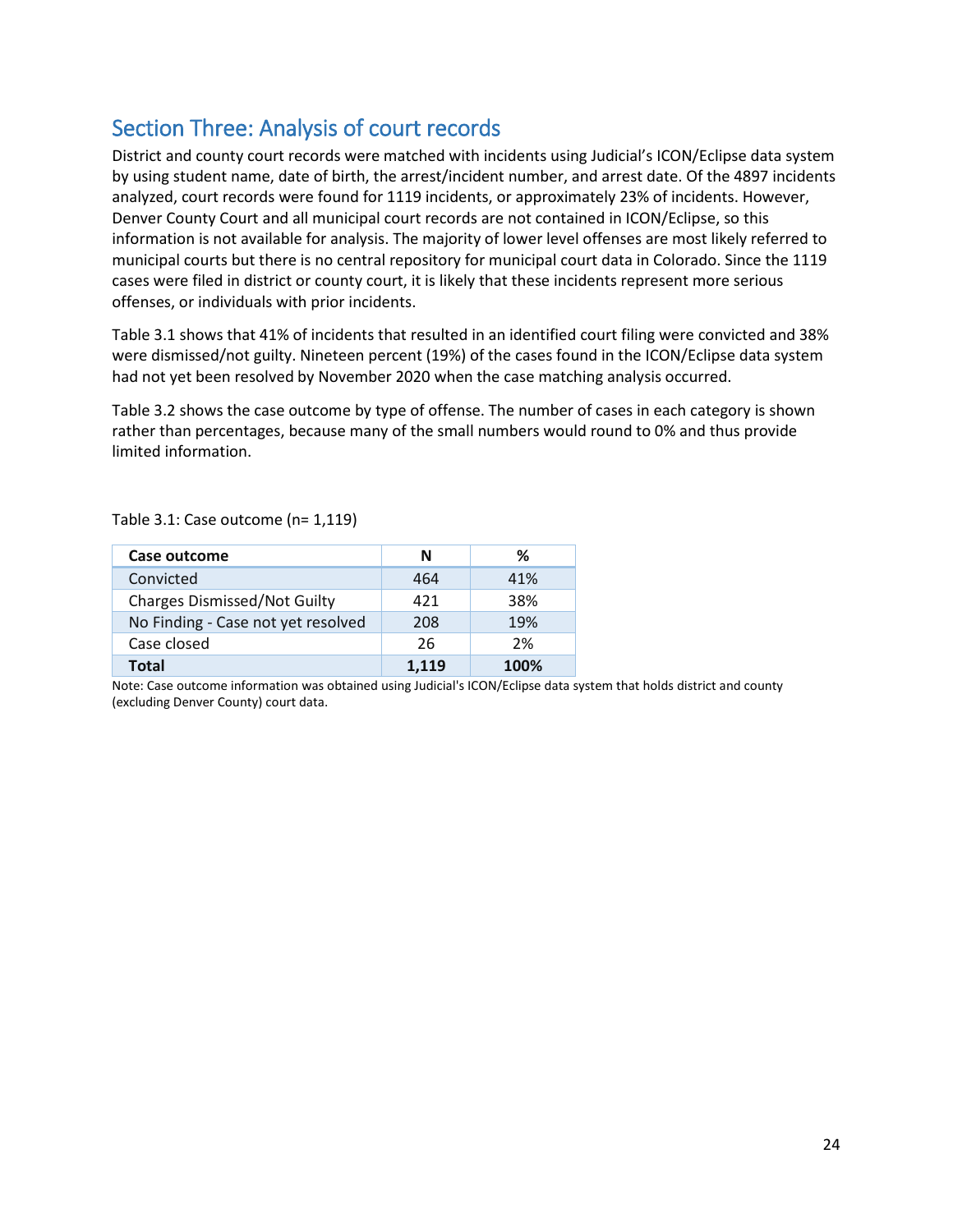| Offense                            | N                       | Convicted      | Charges<br>Dismissed/<br>Not Guilty | No Finding/<br>Not yet<br>resolved | Case closed    |
|------------------------------------|-------------------------|----------------|-------------------------------------|------------------------------------|----------------|
| Marijuana                          | 254                     | 111            | 107                                 | 34                                 | $\overline{2}$ |
| Assault                            | 161                     | 86             | 24                                  | 44                                 | $\overline{7}$ |
| Liquor/Alcohol                     | 121                     | 33             | 61                                  | 27                                 | $\mathbf 0$    |
| <b>Public Order Crimes</b>         | 103                     | 4              | 95                                  | $\overline{4}$                     | 0              |
| Dangerous Drugs                    | 90                      | 43             | 29                                  | 13                                 | 5              |
| <b>Disorderly Conduct/Fighting</b> | 74                      | 42             | 19                                  | 9                                  | $\overline{4}$ |
| Harassing communication            | 51                      | 25             | 11                                  | 14                                 | $\overline{1}$ |
| Trespassing                        | 33                      | 20             | 8                                   | 5                                  | 0              |
| <b>Public Peace</b>                | 32                      | 10             | $\overline{7}$                      | 14                                 | $\mathbf{1}$   |
| Sexual Assault/Offense             | 23                      | 10             | 3                                   | 9                                  | $\mathbf{1}$   |
| <b>Traffic Offense</b>             | 23                      | 12             | 9                                   | $\overline{2}$                     | $\mathbf 0$    |
| Weapon Offense                     | 22                      | 15             | 6                                   | $\mathbf{1}$                       | 0              |
| Damage Property                    | 20                      | $\overline{7}$ | 11                                  | $\overline{2}$                     | $\mathbf 0$    |
| Obstruct                           | 20                      | 9              | 3                                   | 8                                  | 0              |
| Larceny/Theft                      | 15                      | $\overline{4}$ | 8                                   | $\overline{2}$                     | $\mathbf{1}$   |
| <b>Burglary</b>                    | 13                      | 5              | 3                                   | 5                                  | 0              |
| <b>Criminal Mischief</b>           | 13                      | 7              | 3                                   | 3                                  | $\mathbf 0$    |
| Interference with Educ Inst        | 11                      | 5              | 3                                   | $\mathbf{1}$                       | $\overline{2}$ |
| Robbery                            | 8                       | $\overline{2}$ | 3                                   | 3                                  | $\mathbf 0$    |
| Warrant                            | 5                       | 1              | $\mathbf{1}$                        | $\mathbf{1}$                       | $\overline{2}$ |
| Arson                              | $\overline{\mathbf{4}}$ | $\overline{2}$ | $\overline{2}$                      | $\mathbf 0$                        | $\mathbf 0$    |
| Family/Child Offense               | 4                       | 2              | $\overline{2}$                      | $\mathbf 0$                        | $\pmb{0}$      |
| Other                              | $\overline{4}$          | 3              | $\mathbf 0$                         | $\mathbf{1}$                       | $\mathbf 0$    |
| Drugs/Health or Safety             | 3                       | 1              | $\mathbf{1}$                        | $\mathbf{1}$                       | $\mathbf 0$    |
| Tobacco                            | 3                       | $\mathbf{1}$   | $\overline{2}$                      | $\mathbf 0$                        | $\Omega$       |
| Extortion                          | $\overline{2}$          | 1              | $\mathbf 0$                         | 1                                  | $\mathbf 0$    |
| Fraud/Forgery                      | $\overline{2}$          | $\overline{2}$ | $\mathbf 0$                         | $\mathbf 0$                        | $\mathbf 0$    |
| Attempted murder                   | $\mathbf{1}$            | $\mathbf{1}$   | $\mathbf 0$                         | $\mathbf 0$                        | 0              |
| DUI-D                              | $\mathbf{1}$            | 0              | $\mathbf 0$                         | $1\,$                              | $\mathbf 0$    |
| Homicide                           | $\mathbf{1}$            | $\pmb{0}$      | $\mathbf 0$                         | $\mathbf{1}$                       | $\pmb{0}$      |
| Missing/Unclear                    | $\mathbf{1}$            | $\mathbf 0$    |                                     | $\mathbf{1}$                       | $\mathbf 0$    |
| Vehicular homicide                 | $\mathbf{1}$            | 0              | $\mathbf 0$                         | $\mathbf{1}$                       | $\mathbf 0$    |
| <b>Total</b>                       | 1,119                   | 464            | 421                                 | 208                                | 26             |

Table 3.2: Offense type by case outcome (frequency) (n=1,119)

Note: Case outcome information was obtained using Judicial's ICON/Eclipse data system that holds district and county (excluding Denver County) court data.

Table 3.3 displays the contact type by court case outcome. Whereas the overall arrest rate for all incidents was 9%, among those cases that were identified with district or county court filing records and found to be convicted, 25% were arrested. For the 421 cases that were eventually dismissed, only about 15% had been arrested.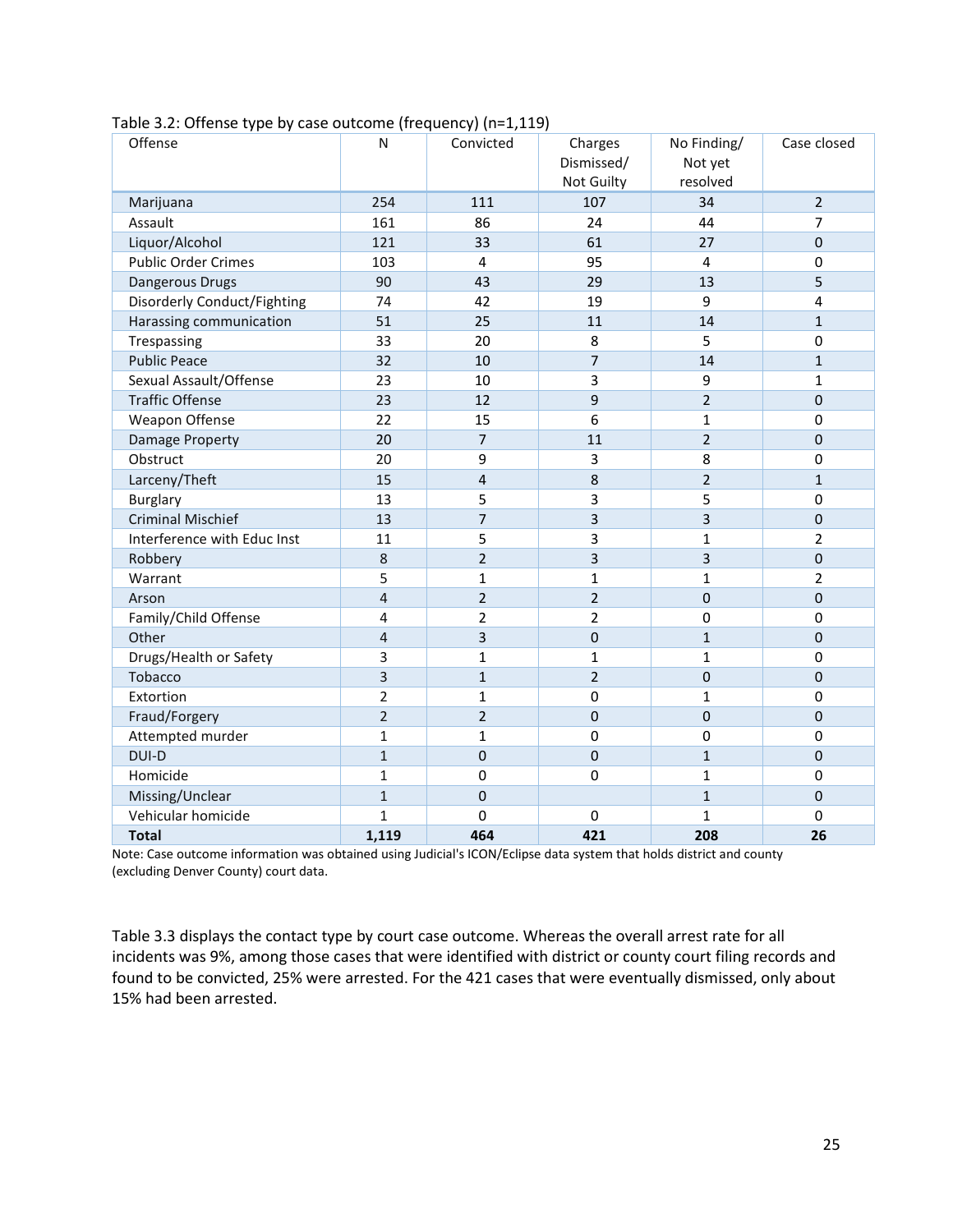| <b>Case Outcome</b>                 | N     | <b>Summons</b> | <b>Arrest</b> | Other/<br>Unknown | <b>Total</b> |
|-------------------------------------|-------|----------------|---------------|-------------------|--------------|
| Convicted                           | 464   | 58%            | 25%           | 18%               | 100%         |
| <b>Charges Dismissed/Not Guilty</b> | 421   | 81%            | 15%           | 4%                | 100%         |
| No Finding - Case not yet resolved  | 208   | 70%            | 21%           | 9%                | 100%         |
| Case closed-No prosecution          | 26    | 38%            | 62%           | 0%                | 100%         |
| <b>Total</b>                        | 1,119 | 68%            | 21%           | 10%               | 100%         |

#### Table 3.3: Case outcome by contact type (n=1,119)

Note: Case outcome information was obtained using Judicial's ICON/Eclipse data system that holds district and county (excluding Denver County) court data.

Table 3.4 displays the court case outcome by student race/ethnicity for those incidents that were identified with district or county court records. Convictions occurred less frequently for Black students (30%) compared to the other race/ethnicity groups, however, 31% of the cases where the student was Black were not yet resolved at the time of this analysis. Compared to Whites (40%), charges were dismissed less frequently for students in other/unknown race/ethnicity category (33%), Hispanics (34%), and Blacks (35%) but, as mentioned previously, over one-third of the cases of Black students were not yet resolved.

Table 3.4: Case outcome by race/ethnicity of students (n=1,119)

| <b>Case Outcome</b>                | White | <b>Hispanic</b> | <b>Black</b> | Other/<br><b>Unknown</b> | <b>Total</b> |
|------------------------------------|-------|-----------------|--------------|--------------------------|--------------|
| (N)                                | 726   | 256             | 116          | 21                       | 1,119        |
| Convicted                          | 42%   | 43%             | 30%          | 57%                      | 41%          |
| Case closed-No prosecution         | 2%    | 3%              | 3%           | 0%                       | 2%           |
| Dismissed/Not Guilty               | 40%   | 34%             | 35%          | 33%                      | 38%          |
| No Finding - Case not yet resolved | 16%   | 21%             | 31%          | 10%                      | 19%          |
| <b>Total</b>                       | 100%  | 100%            | 100%         | 100%                     | 100%         |

Note: Case outcome information was obtained using Judicial's ICON/Eclipse data system that holds district and county (excluding Denver County) court data.

Of the 464 cases that were convicted, 442 cases had a sentence recorded at the time the data were obtained for analysis. Table 3.5 shows that 69% of the 442 incidents received a sentence to probation/deferred judgment/intensive supervision. Just over twenty percent (21%) received a fine or a fee as the most serious sentence. Three youth were sentenced to the Division of Youth Services.

| Table 3.5: Case sentence (n=442) |               |         |
|----------------------------------|---------------|---------|
| <b>Sentence</b>                  | N             | ℅       |
| Probation/Deferred               | 303           | 69%     |
| Fines/fees                       | 92            | 21%     |
| Unsupervised Probation/Deferred  | 40            | 9%      |
| Division of Youth Services       | 3             | 1%      |
| <b>Community Service</b>         | $\mathcal{P}$ | $< 1\%$ |
| <b>Intensive Supervision</b>     | $\mathcal{P}$ | $< 1\%$ |
| <b>Total</b>                     |               | 100%    |

Table 3.5: Case sentence (n=442)

Note: Case outcome information was obtained using Judicial's ICON/Eclipse data system that holds district and county (excluding Denver County) court data.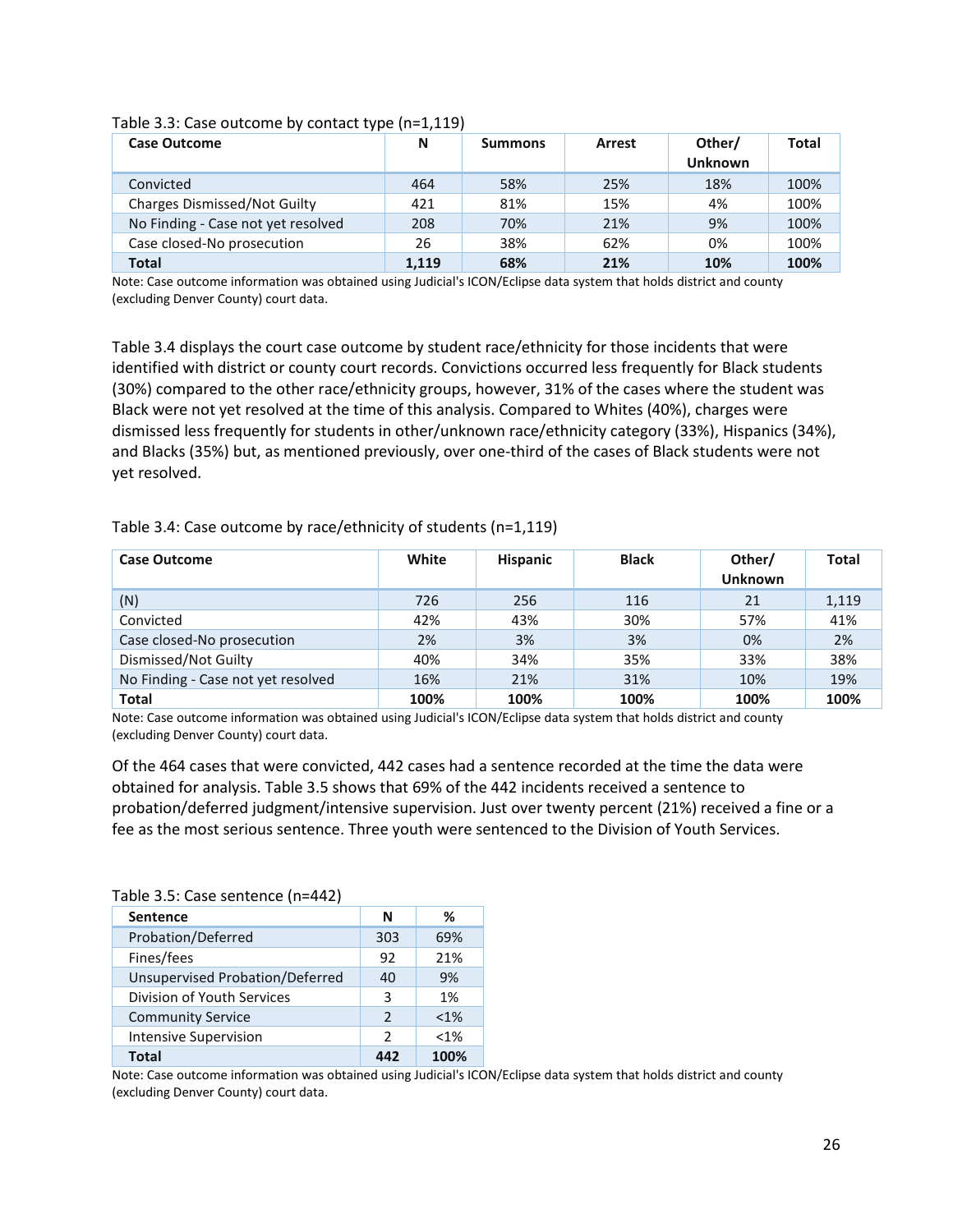Table 3.6 shows the sentence by type of offense. The number of cases in each category is shown rather than percentages because many of the small numbers would round to 0% and thus provide limited information.

According to the data presented in Table 3.6, the more frequent offenses (e.g., marijuana, assault, dangerous drugs) were more likely to result in a probation/deferred judgment sentence while incidents involving alcohol or traffic were more likely to receive a fine/fee.

| Sentence                    | Probation/<br><b>Deferred</b> | Fines,<br><b>Fees</b> | Unsupvd<br>Probation/ | Comm.<br><b>Service</b> | <b>Division</b><br>Youth | <b>Total</b>   |
|-----------------------------|-------------------------------|-----------------------|-----------------------|-------------------------|--------------------------|----------------|
|                             | Jugdment/                     |                       | <b>Deferred</b>       |                         | <b>Services</b>          |                |
| <b>Offense</b>              | Int. Supv.                    |                       |                       |                         |                          |                |
| Marijuana                   | 59                            | 38                    | 6                     | $\overline{2}$          | $\mathbf 0$              | 105            |
| Assault                     | 72                            | 4                     | 5                     | $\mathbf 0$             | $\mathbf 1$              | 82             |
| Dangerous Drugs             | 29                            | 5                     | $\overline{7}$        | $\mathbf 0$             | $\mathbf 0$              | 41             |
| Disorderly Conduct/Fighting | 19                            | 16                    | 4                     | 0                       | 0                        | 39             |
| Liquor/Alcohol              | 10                            | 13                    | 9                     | $\mathbf 0$             | $\mathbf 0$              | 32             |
| Harassing communication     | 21                            | 0                     | 3                     | $\mathbf 0$             | 0                        | 24             |
| Trespassing                 | 15                            | $\overline{2}$        | $\overline{2}$        | $\mathsf{O}\xspace$     | $\mathbf 0$              | 19             |
| Weapon Offense              | 14                            | 1                     | $\mathbf 0$           | $\mathbf 0$             | 0                        | 15             |
| <b>Traffic Offense</b>      | $\mathbf{1}$                  | 9                     | $\overline{2}$        | $\pmb{0}$               | $\mathbf 0$              | 12             |
| <b>Public Peace</b>         | 9                             | $\mathbf{1}$          | $\Omega$              | $\mathbf 0$             | 0                        | 10             |
| Sexual Assault/Offense      | 9                             | $\mathbf 0$           | $\mathbf 0$           | $\mathbf 0$             | $\mathbf 0$              | 9              |
| Obstruct                    | 8                             | 0                     | $\pmb{0}$             | 0                       | 0                        | 8              |
| <b>Damage Property</b>      | 6                             | $\mathbf 0$           | $\mathbf{1}$          | $\mathbf 0$             | $\mathbf 0$              | $\overline{7}$ |
| <b>Burglary</b>             | 5                             | 0                     | $\mathbf 0$           | $\mathbf 0$             | 0                        | 5              |
| <b>Criminal Mischief</b>    | $\overline{\mathbf{4}}$       | $\mathbf{1}$          | $\mathbf 0$           | $\mathbf 0$             | $\mathbf 0$              | 5              |
| Interference with Educ Inst | 5                             | 0                     | 0                     | $\mathbf 0$             | 0                        | 5              |
| Larceny/Theft               | $\overline{4}$                | 0                     | $\mathbf{0}$          | $\mathbf 0$             | $\mathbf 0$              | 4              |
| <b>Public Order Crimes</b>  | 4                             | 0                     | $\Omega$              | $\Omega$                | 0                        | 4              |
| Other                       | $\mathbf{1}$                  | $\mathbf{1}$          | $\mathbf{1}$          | $\mathbf 0$             | $\mathbf 0$              | 3              |
| Arson                       | $\overline{2}$                | 0                     | 0                     | $\mathbf 0$             | 0                        | $\overline{2}$ |
| Fraud/Forgery               | $\mathbf{1}$                  | $\mathbf{1}$          | $\mathbf{0}$          | $\mathbf 0$             | $\mathbf 0$              | $\overline{2}$ |
| Robbery                     | $\mathbf{1}$                  | 0                     | $\mathbf 0$           | $\mathbf 0$             | 1                        | $\overline{2}$ |
| Attempted murder            | $\mathbf 0$                   | $\mathbf 0$           | $\mathbf{0}$          | $\mathbf 0$             | $\mathbf{1}$             | $\mathbf{1}$   |
| Drugs/Health or Safety      | $\mathbf{1}$                  | 0                     | $\mathbf 0$           | $\mathbf 0$             | 0                        | $\mathbf{1}$   |
| Extortion                   | $\mathbf{1}$                  | 0                     | $\mathbf{0}$          | $\mathbf 0$             | $\mathbf 0$              | $\mathbf{1}$   |
| Family/Child Offense        | $\mathbf{1}$                  | 0                     | $\mathbf 0$           | $\mathbf 0$             | 0                        | $\mathbf{1}$   |
| Tobacco                     | $\mathbf{1}$                  | 0                     | $\mathbf 0$           | $\mathbf 0$             | $\mathbf 0$              | $\mathbf{1}$   |
| Warrant                     | $\mathbf{1}$                  | 0                     | $\mathbf 0$           | $\mathbf 0$             | 0                        | $\mathbf{1}$   |
| Tobacco                     | $\mathbf{1}$                  | 0                     | $\Omega$              | $\mathbf 0$             | $\mathbf 0$              | $\mathbf{1}$   |
| <b>Total</b>                | 305                           | 92                    | 40                    | $\overline{2}$          | 3                        | 442            |

Table 3.6: Offense type by sentence (n=442)

Note: Case outcome information was obtained using Judicial's ICON/Eclipse data system that holds district and county (excluding Denver County) court data.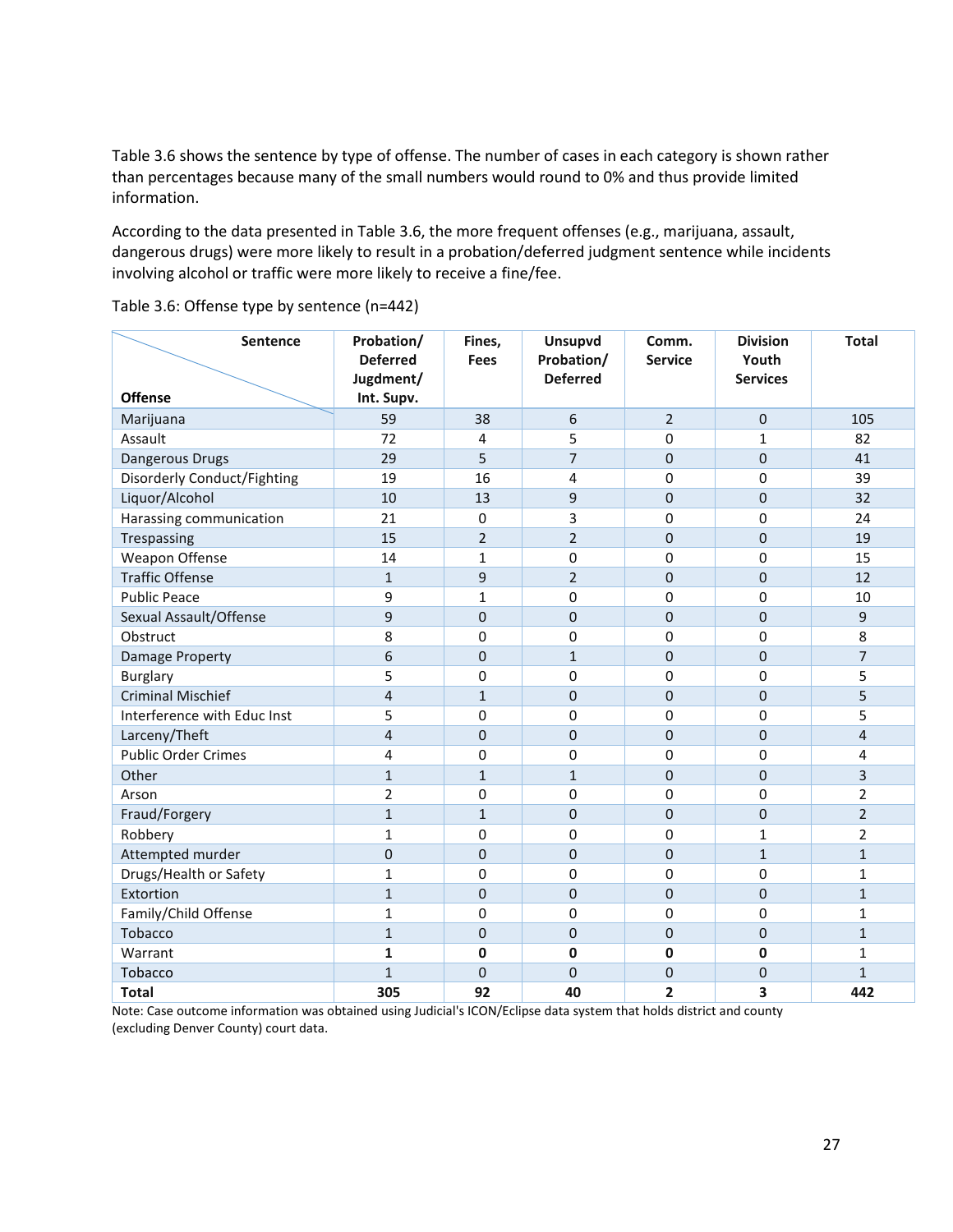Table 3.7 displays the original contact type by sentence. Whereas the overall arrest rate for all incidents was 9%, among those cases that were identified with district or county court filing records and had a sentence, 25% were arrested rather than ticketed. For cases sentenced to probation/deferred judgment/intensive supervision, the arrest rate was 34%. For the three cases sentenced to the Division of Youth Services, all three cases arrested.

| <b>Sentence</b>                          | N   | Arrest | <b>Summons</b> | Other/<br><b>Unknown</b> | <b>Total</b> |
|------------------------------------------|-----|--------|----------------|--------------------------|--------------|
| Probation/Deferred/Intensive Supervision | 303 | 34%    | 40%            | 26%                      | 100%         |
| Fines/fees                               | 92  | 1%     | 99%            | 0%                       | 100%         |
| Unsupervised Probation/Deferred          | 40  | 3%     | 98%            | 0%                       | 100%         |
| Division of Youth Services               | 3   | 100%   | 0%             | 0%                       | 100%         |
| <b>Community Service</b>                 |     | 0%     | 100%           | 0%                       | 100%         |
| <b>Intensive Supervision</b>             | 2   | 50%    | 0%             | 50%                      | 100%         |
| <b>Total</b>                             | 442 | 25%    | 57%            | 18%                      | 100%         |

Table 3.7: Case sentence by contact type (n=442)

Note: Case outcome information was obtained using Judicial's ICON/Eclipse data system that holds district and county (excluding Denver County) court data.

Table 3.8 displays the court sentence by student race/ethnicity for those cases that were identified with district or county court records. Most cases (69%) received a sentence of probation supervision. Probation/deferred judgment/intensive supervision sentences occurred more frequently for those few cases when race/ethnicity was other/unknown (80%) and for Hispanic students (75%).

| Table 3.8: Case sentence by race/ethnicity of student (n=442) |  |  |  |
|---------------------------------------------------------------|--|--|--|
|---------------------------------------------------------------|--|--|--|

| <b>Sentence</b>                          | White | <b>Hispanic</b> | <b>Black</b> | Other/<br><b>Unknown</b> | <b>Total</b> |
|------------------------------------------|-------|-----------------|--------------|--------------------------|--------------|
| (N)                                      | 298   | 104             | 30           | 10                       | 442          |
| Probation/Deferred/Intensive Supervision | 66%   | 75%             | 70%          | 80%                      | 69%          |
| Fines/fees                               | 22%   | 17%             | 20%          | 20%                      | 21%          |
| Unsupervised Probation/Deferred          | 11%   | 5%              | 10%          | 0%                       | 9%           |
| Division of Youth Services               | 1%    | 1%              | 0%           | 0%                       | 1%           |
| <b>Community Service</b>                 | 1%    | 0%              | 0%           | 0%                       | $< 1\%$      |
| <b>Intensive Supervision</b>             | 0%    | 2%              | 0%           | 0%                       | $<$ 1%       |
| <b>Total</b>                             | 100%  | 100%            | 100%         | 100%                     | 100%         |

Note: Case outcome information was obtained using Judicial's ICON/Eclipse data system that holds district and county (excluding Denver County) court data.

**Summary.** Court case information was found for a subset of 1119 incidents (23% of the total number of incidents analyzed) that were filed in county (excluding Denver) or district court. Of these 1119 cases, 442 had a sentence recorded in Judicial's data system.

Most often, cases were dismissed/not guilty (38%) or convicted (41%). For 19% of cases there was not yet a finding posted in the judicial data at the time the data were analyzed in November 2020. Although the overall arrest rate for student incidences was 9%, those instances that that resulted in a sentence had an arrest rate of 25%. This suggests that the incidents that resulted in a court sentence were more serious offenses overall.

Of the 442 sentenced cases, 69% received probation/deferred judgment/intensive supervision. Just over twenty percent of the cases (21%) received a fine/fee. Among those sentenced to probation/deferred judgment, 40% had been originally summonsed/ticketed rather than arrested (34%).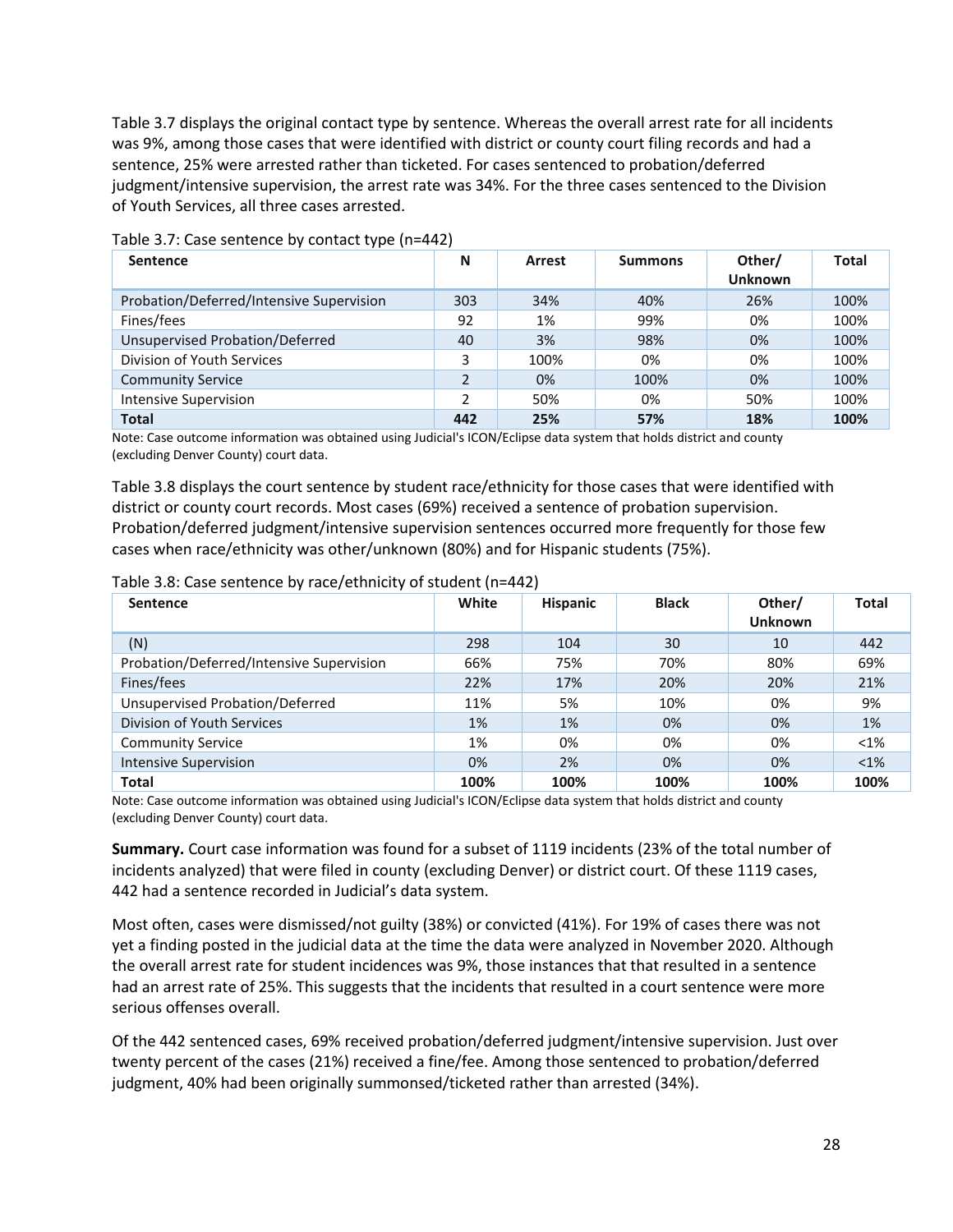# <span id="page-28-0"></span>Section Four: Analysis of diversion cases provided by district attorney offices

**Background.** House Bill 15-1273 requires district attorney (DA) offices to annually report to the Division of Criminal Justice (DCJ) specific information about any student who was granted pre-filing juvenile or adult diversion for a ticket, summons or offense that occurred at a public school, in a school vehicle, or at a school sanctioned event. The data required include the student's full name, date of birth (DOB), race/ethnicity, gender, and the arrest or incident number. DCJ provided a data collection instrument for DA officials to use that would allow for the submission of this information.

Diversion programs give juveniles the opportunity to avoid a criminal conviction. Pre-filing diversion programs means that no charges are filed in court. If the individual successfully completes the program, there will be no record of the offense in the court system. Not all DA offices operate a juvenile diversion program. For those that do, agency officials decide which cases are appropriate for diversion.

DA offices provided data to DCJ regarding cases that were diverted during the 2019-20 academic year. Researchers matched these cases to the incident data submitted by law enforcement agencies for the same period to find the original offense type.

Matches between data sets used name, date of birth (DOB), and a combination of incident number, arrest number or arrest date. Matches were not found for all cases. This could be due to differences in the spelling of names or differences in recorded DOBs. The lack of match may also be due to differences in the interpretation of what constituted a school-based incident or the inability to identify a schoolbased incident with precision.

## <span id="page-28-1"></span>Description of diversion cases

Seventeen of the 22 DA offices in Colorado submitted information to DCJ. Four DA offices indicated no pre-file diversion cases. Thirteen offices reported 453 diversion cases. The offices with the most diversion cases reported were from the  $8<sup>th</sup>$  and  $1<sup>st</sup>$  Judicial Districts, with 129 and 108 cases, respectively.

Among diversion cases, 4% were Black, 32% were Hispanics and 59% were White; for the remaining 5% of students the race/ethnicity was "other/unknown" (Table 4.1). There was considerable variation in the distribution of race/ethnicity across the DA diversion programs.

| <b>Judicial</b><br><b>District</b> | N              | White | <b>Hispanic</b> | <b>Black</b> | Other/<br><b>Unknown</b> | <b>Total</b> |
|------------------------------------|----------------|-------|-----------------|--------------|--------------------------|--------------|
| $\mathbf{1}$                       | 108            | 80%   | 6%              | 3%           | 11%                      | 100%         |
| 5                                  | 37             | 38%   | 62%             | 0%           | 0%                       | 100%         |
| 6                                  | $\overline{4}$ | 25%   | 75%             | 0%           | 0%                       | 100%         |
| 8                                  | 129            | 58%   | 35%             | 7%           | 0%                       | 100%         |
| 10                                 | 11             | 64%   | 18%             | 0%           | 18%                      | 100%         |
| 12                                 | 6              | 67%   | 33%             | 0%           | 0%                       | 100%         |
| 14                                 | 10             | 60%   | 30%             | 10%          | 0%                       | 100%         |
| 15                                 | 10             | 60%   | 30%             | 10%          | 0%                       | 100%         |
| 17                                 | 19             | 63%   | 32%             | 5%           | 0%                       | 100%         |
| 19                                 | 31             | 26%   | 68%             | 6%           | 0%                       | 100%         |
| 20                                 | 62             | 45%   | 50%             | 3%           | 2%                       | 100%         |
| 21                                 | 26             | 73%   | 4%              | 0%           | 23%                      | 100%         |
| <b>Total</b>                       | 453            | 59%   | 32%             | 4%           | 5%                       | 100%         |

Table 4.1: Judicial district pre-file diversion cases by student race/ethnicity (n=453)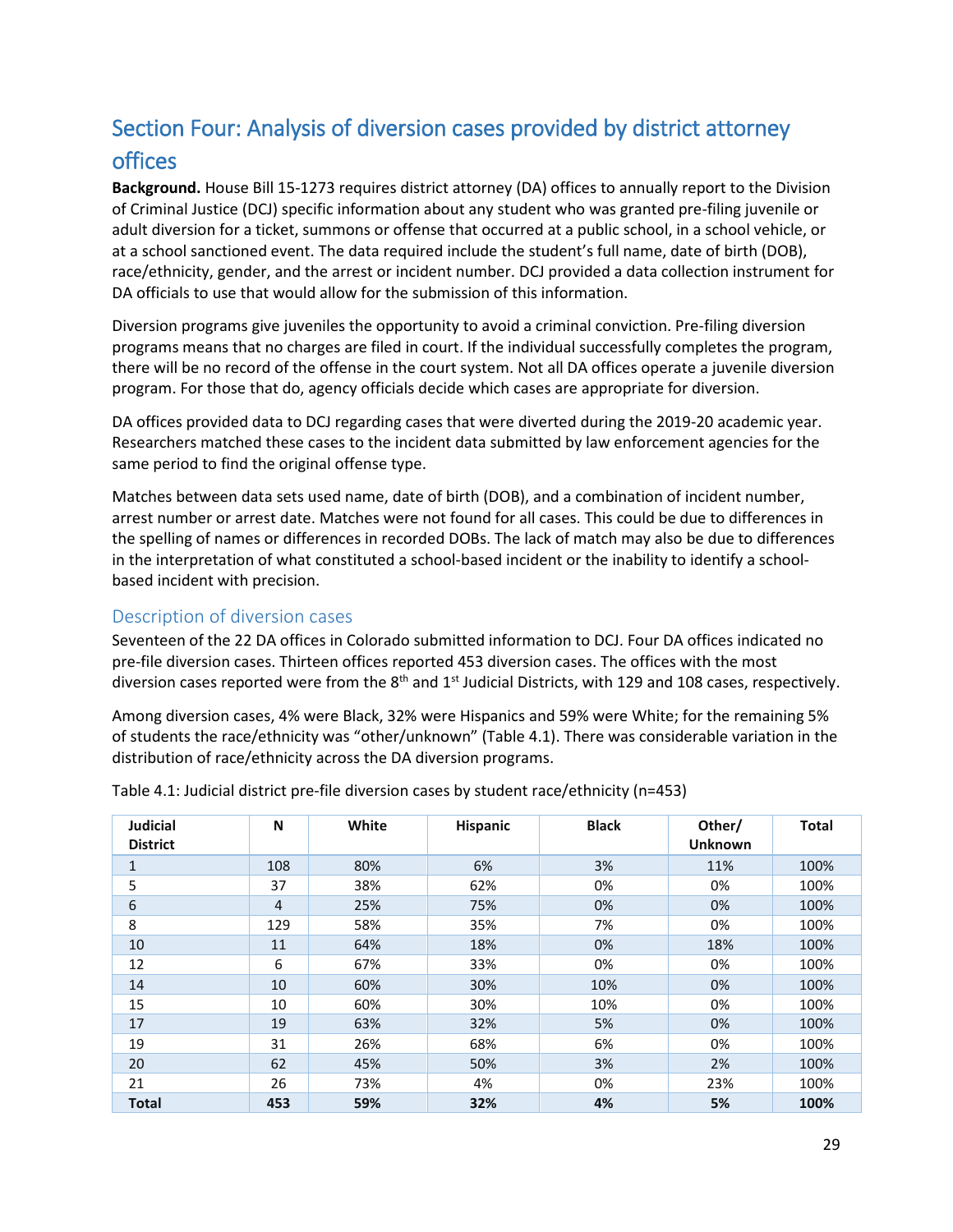Table 4.2 shows the ages of the students who participated in diversion programs. Less than one percent (n=1) were under 10 years old and 7% were in the 10-11 year old category. Well over half (62%) were between the ages of 14 and 17.

| <b>Judicial District</b> | N   | $10$ | $10 - 11$ | $12 - 13$ | 14-15 | $16 - 17$ | <b>Unknown</b> | Total |
|--------------------------|-----|------|-----------|-----------|-------|-----------|----------------|-------|
| 1                        | 108 | 1%   | 4%        | 31%       | 49%   | 15%       | 0%             | 100%  |
| 5                        | 37  | 0%   | 8%        | 35%       | 24%   | 32%       | 0%             | 100%  |
| 6                        | 4   | 0%   | 0%        | 25%       | 50%   | 0%        | 25%            | 100%  |
| 8                        | 129 | 0%   | 11%       | 33%       | 37%   | 19%       | 0%             | 100%  |
| 10                       | 11  | 0%   | 0%        | 18%       | 27%   | 55%       | 0%             | 100%  |
| 12                       | 6   | 0%   | 0%        | 33%       | 33%   | 33%       | 0%             | 100%  |
| 14                       | 10  | 0%   | 10%       | 10%       | 40%   | 40%       | 0%             | 100%  |
| 15                       | 10  | 0%   | 10%       | 10%       | 40%   | 40%       | 0%             | 100%  |
| 17                       | 19  | 0%   | 0%        | 16%       | 53%   | 32%       | 0%             | 100%  |
| 19                       | 31  | 0%   | 16%       | 48%       | 26%   | 10%       | 0%             | 100%  |
| 20                       | 62  | 0%   | 10%       | 21%       | 45%   | 24%       | 0%             | 100%  |
| 21                       | 26  | 0%   | 0%        | 38%       | 31%   | 31%       | 0%             | 100%  |
| <b>Total</b>             | 453 | $1%$ | 7%        | 30%       | 40%   | 22%       | $1%$           | 100%  |

Table 4.2: Judicial district pre-file diversion cases by student age category (n=453)

Overall, 67% of diversion cases were male and 33% were female, although this varied considerably by judicial district (Table 4.3).

| <b>Judicial</b><br><b>District</b> | N   | Female | <b>Male</b> | Total |
|------------------------------------|-----|--------|-------------|-------|
| $\mathbf{1}$                       | 108 | 35%    | 65%         | 100%  |
| 5                                  | 37  | 30%    | 70%         | 100%  |
| 6                                  | 4   | 0%     | 100%        | 100%  |
| 8                                  | 129 | 42%    | 58%         | 100%  |
| 10                                 | 11  | 27%    | 73%         | 100%  |
| 12                                 | 6   | 17%    | 83%         | 100%  |
| 14                                 | 10  | 10%    | 90%         | 100%  |
| 15                                 | 10  | 10%    | 90%         | 100%  |
| 17                                 | 19  | 47%    | 53%         | 100%  |
| 19                                 | 31  | 29%    | 71%         | 100%  |
| 20                                 | 62  | 26%    | 74%         | 100%  |
| 21                                 | 26  | 23%    | 77%         | 100%  |
| Total                              | 453 | 33%    | 67%         | 100%  |

Table 4.3: Judicial district pre-file diversion cases by gender of student (n=453)

Offense type (Table 4.4), obtained by matching the case with the submitted law enforcement agency record, was found for 219 cases, about 48% of diversion cases reported. Among these 219 cases, disorderly conduct/fighting was the most common charge (17%), followed by assault (13%). Information by judicial district regarding the crime type associated with diversion cases (when the information was available) may be found in Appendix A.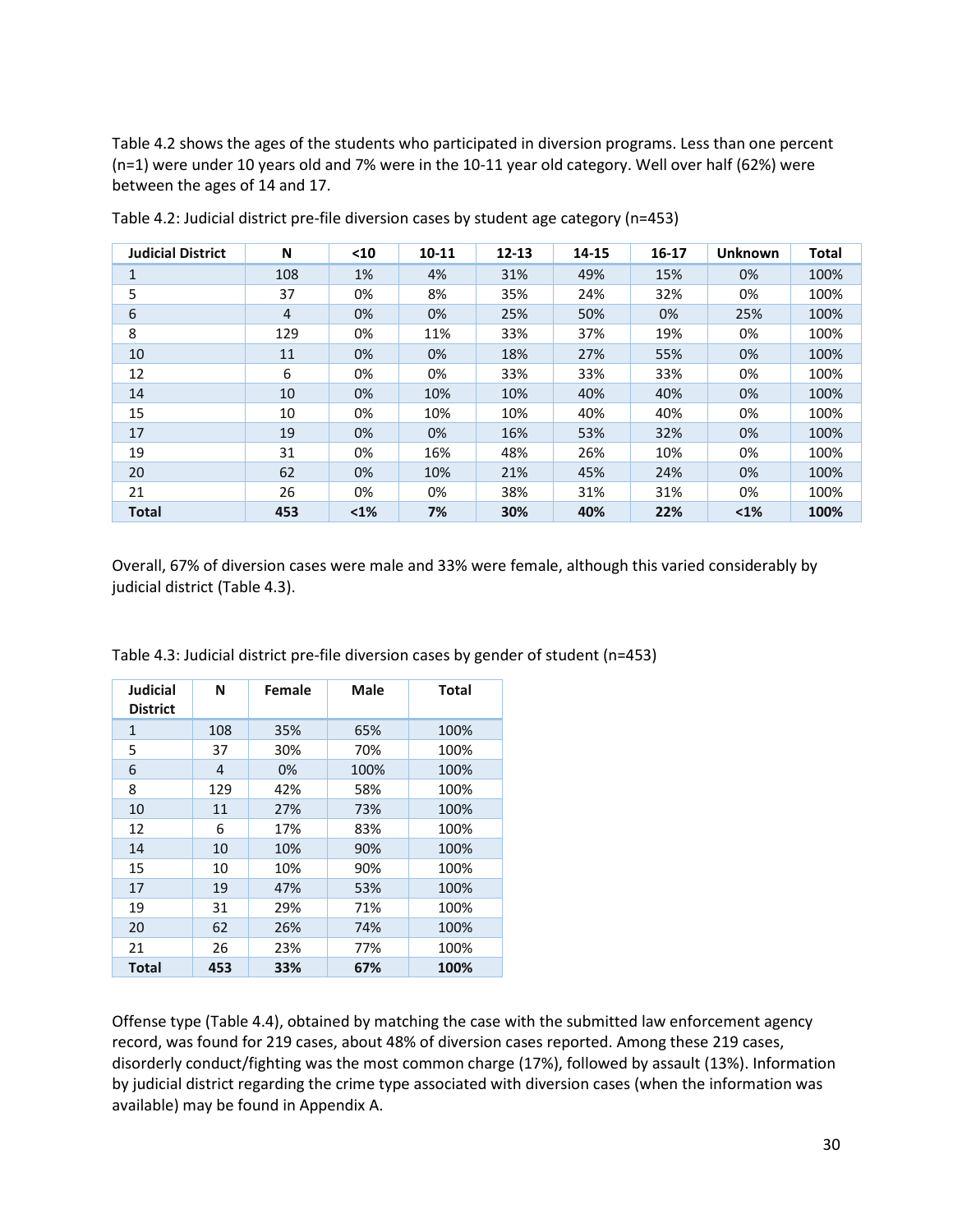| <b>Offense</b>              | N              | %       |
|-----------------------------|----------------|---------|
| Disorderly Conduct/Fighting | 38             | 17%     |
| Assault                     | 28             | 13%     |
| Harassing communication     | 25             | 11%     |
| Marijuana                   | 23             | 11%     |
| Sexual Assault/Offense      | 22             | 10%     |
| Larceny/Theft               | 19             | 9%      |
| Dangerous Drugs             | 13             | 6%      |
| Liquor/Alcohol              | 12             | 5%      |
| Damage Property             | 7              | 3%      |
| Arson                       | 5              | 2%      |
| Other                       | 5              | 2%      |
| Interference with Educ Inst | 3              | 1%      |
| Obstruction                 | 3              | 1%      |
| Tobacco                     | 3              | 1%      |
| Trespassing                 | 3              | 1%      |
| Kidnapping                  | $\overline{2}$ | 1%      |
| <b>Public Peace</b>         | $\overline{2}$ | 1%      |
| <b>Traffic Offense</b>      | $\overline{2}$ | 1%      |
| <b>Weapon Offense</b>       | $\overline{2}$ | 1%      |
| <b>Burglary</b>             | 1              | $< 1\%$ |
| <b>Criminal Mischief</b>    | $\mathbf{1}$   | $< 1\%$ |
| Total                       | 219            | 100%    |

Table 4.4: Pre-file diversion offense type (n=219)

**Summary.** Seventeen of 22 district attorney offices submitted information to DCJ for the 2019-20 academic year. Thirteen offices reported 453 pre-file diversion cases of which 33% were females and 67% were males. Black students represented 4% of the group, while 32% were Hispanic and 59% were White. For the remaining 5%, race/ethnicity was "other/unknown." Offense type was found for 219 cases that were granted diversion. Among these cases, disorderly conduct/fighting was the most common charge followed by assault and harassing communication.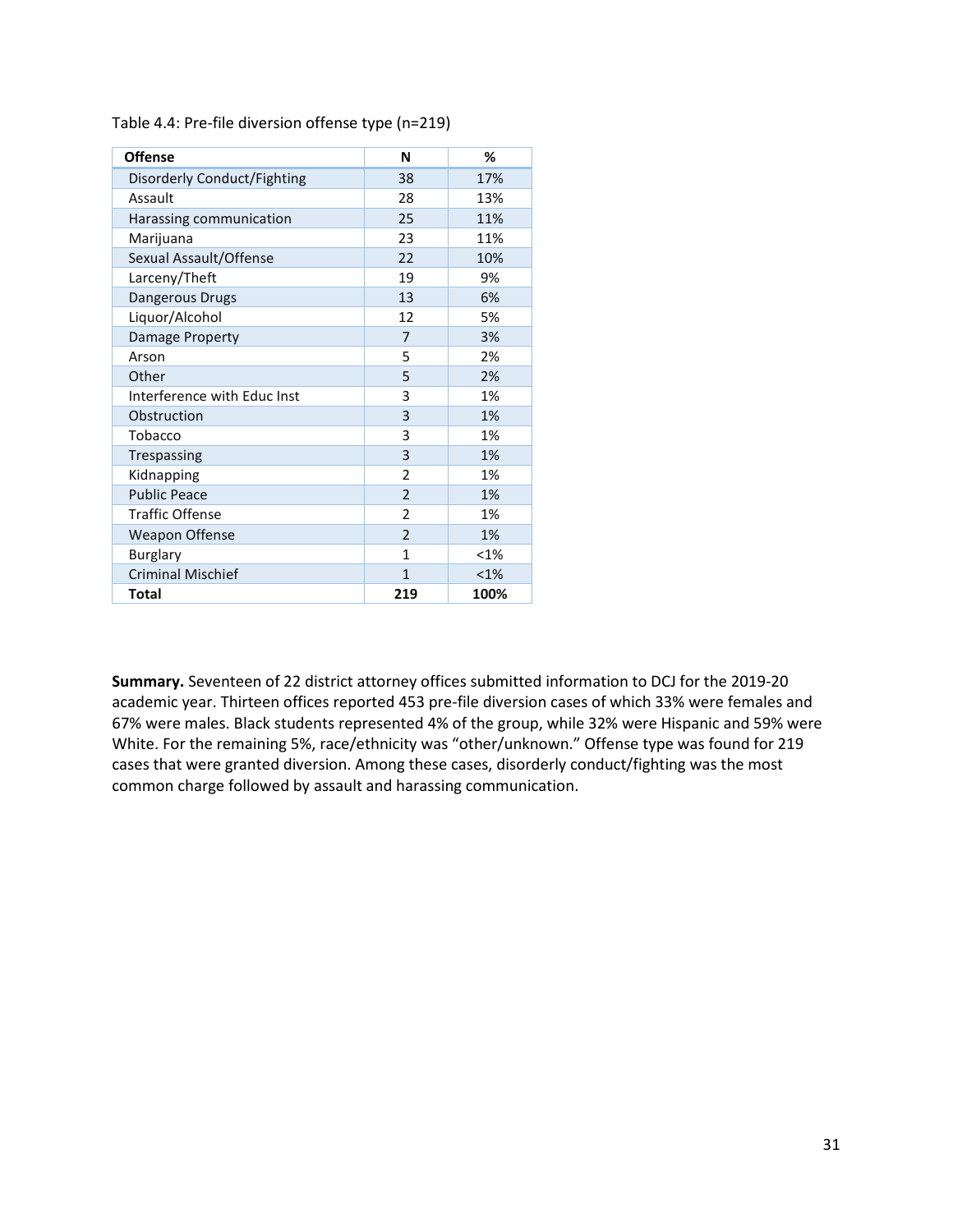# <span id="page-31-0"></span>Appendix A

## <span id="page-31-1"></span>Law Enforcement Agencies that Submitted Incident Reports to DCJ **2019-20 Academic Year**

| <b>Adams County Sheriff's Office</b>      |
|-------------------------------------------|
| Alamosa Police Department                 |
| <b>Antonito Police Department</b>         |
| Arapahoe County Sheriff's Office          |
| Arvada Police Department                  |
| <b>Basalt Police Department</b>           |
| <b>Bayfield Marshal's Office</b>          |
| <b>Boulder County Sheriff's Office</b>    |
| <b>Boulder Police Department</b>          |
| <b>Brighton Police Department</b>         |
| <b>Broomfield Police Department</b>       |
| <b>Buena Vista Police Department</b>      |
| Carbondale Police Department              |
| Castle Rock Police Department             |
| <b>Colorado Springs Police Department</b> |
| <b>Cortez Police Department</b>           |
| <b>Craig Police Department</b>            |
| <b>Crested Butte Marshal's Office</b>     |
| <b>Custer County Sheriff's Office</b>     |
| <b>Delta Police Department</b>            |
| <b>Denver Police Department</b>           |
| Douglas County Sheriff's Office           |
| Durango Police Department                 |
| Eagle County Sheriff's Office             |
| <b>Eaton Police Department</b>            |
| <b>Edgewater Police Department</b>        |
| El Paso County Sheriff's Office           |
| Elizabeth Police Department               |
| <b>Englewood Police Department</b>        |
| <b>Erie Police Department</b>             |
| <b>Estes Park Police Department</b>       |
| <b>Evans Police Department</b>            |
| <b>Federal Heights Police Department</b>  |
| <b>Firestone Police Department</b>        |
| <b>Florence Police Department</b>         |
| Fort Collins Police Department            |
| Fort Morgan Police Department             |

Table A.1: Law Enforcement Agencies with Incidents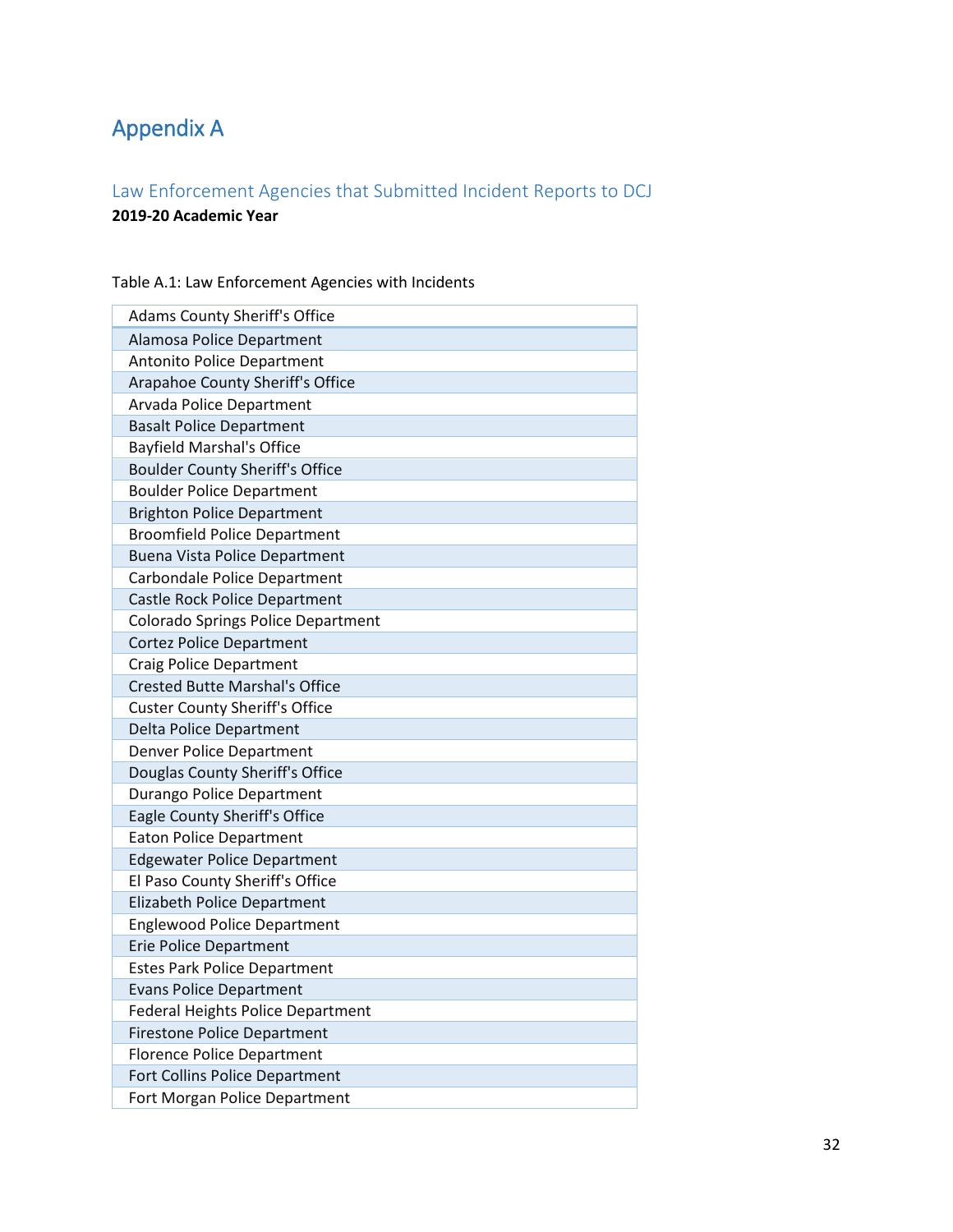| <b>Fountain Police Department</b>         |
|-------------------------------------------|
| <b>Fruita Police Department</b>           |
| <b>Garfield County Sheriff's Office</b>   |
| <b>Glenwood Springs Police Department</b> |
| <b>Golden Police Department</b>           |
| <b>Greeley Police Department</b>          |
| Greenwood Village Police Department       |
| <b>Gunnison Police Department</b>         |
| Hayden Police Department                  |
| <b>Hotchkiss Marshal's Office</b>         |
| Jackson County Sheriff's Office           |
| Jefferson County Sheriff's Office         |
| Johnstown Police Department               |
| <b>Kersey Police Department</b>           |
| Lafayette Police Department               |
| Lakewood Police Department                |
| Lamar Police Department                   |
| Larimer County Sheriff's Office           |
| LaSalle Police Department                 |
| Leadville Police Department               |
| Littleton Police Department               |
| Lochbuie Police Department                |
| Lone Tree Police Department               |
| Longmont Police Department                |
| Louisville Police Department              |
| <b>Loveland Police Department</b>         |
| <b>Manitou Springs Police Department</b>  |
| <b>Mead Police Department</b>             |
| Meeker Police Department                  |
| Mesa County Sheriff's Office              |
| Milliken Police Department                |
| Monte Vista Police Department             |
| Montrose County Sheriff's Office          |
| Montrose Police Department                |
| Northglenn Police Department              |
| Pagosa Springs Police Department          |
| Palisade Police Department                |
| Parker Police Department                  |
| <b>Platteville Police Department</b>      |
| Prowers County Sheriff's Office           |
| <b>Pueblo Police Department</b>           |
| <b>Rifle Police Department</b>            |
| Rio Grande County Sheriff's Office        |
| Routt County Sheriff's Office             |
| Salida Police Department                  |
| Sheridan Police Department                |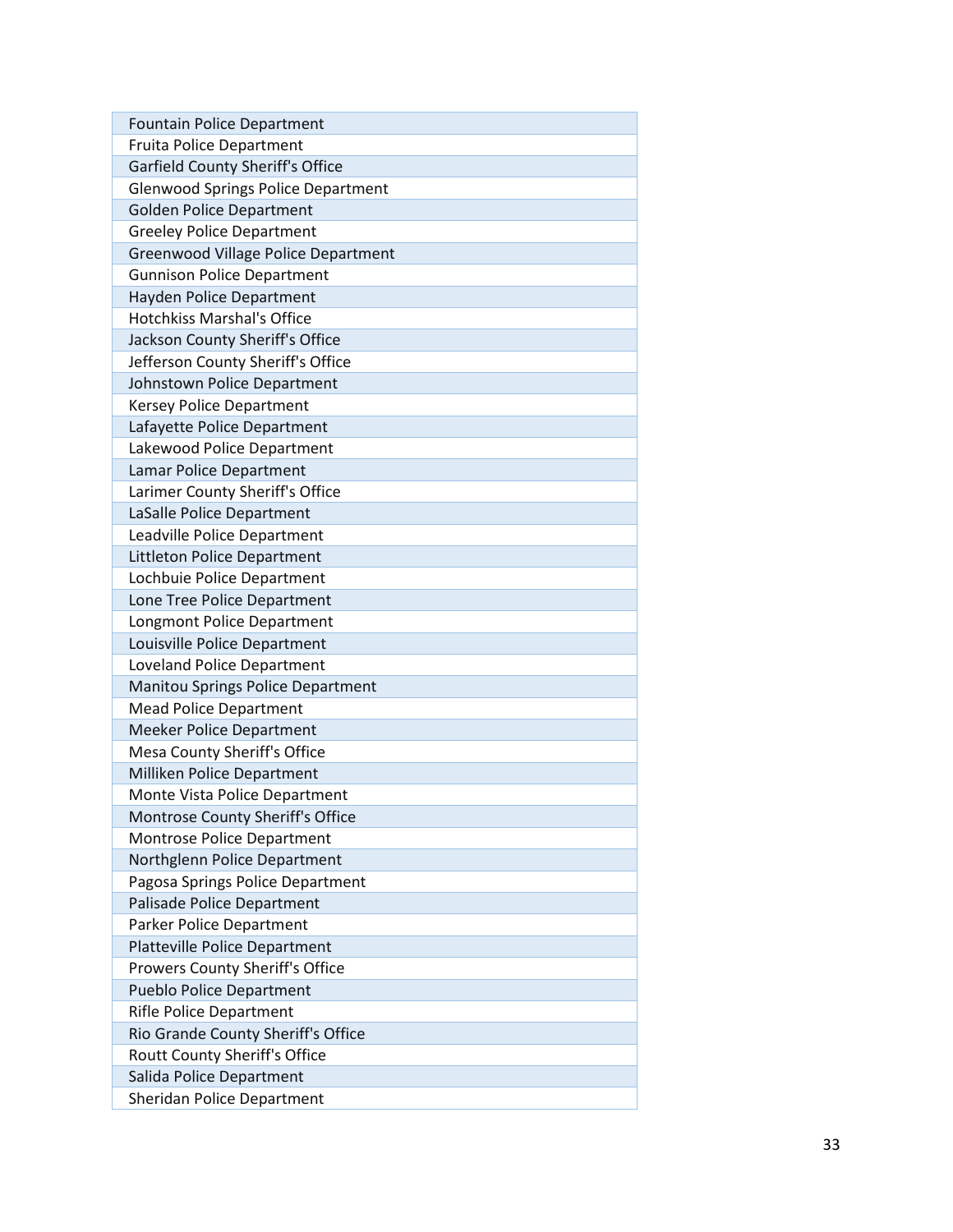| <b>Sterling Police Department</b>    |
|--------------------------------------|
| <b>Telluride Marshal's Office</b>    |
| <b>Thornton Police Department</b>    |
| <b>Trinidad Police Department</b>    |
| Weld County Sheriff's Office         |
| <b>Westminster Police Department</b> |
| Wheat Ridge Police Department        |
| <b>Windsor Police Department</b>     |
|                                      |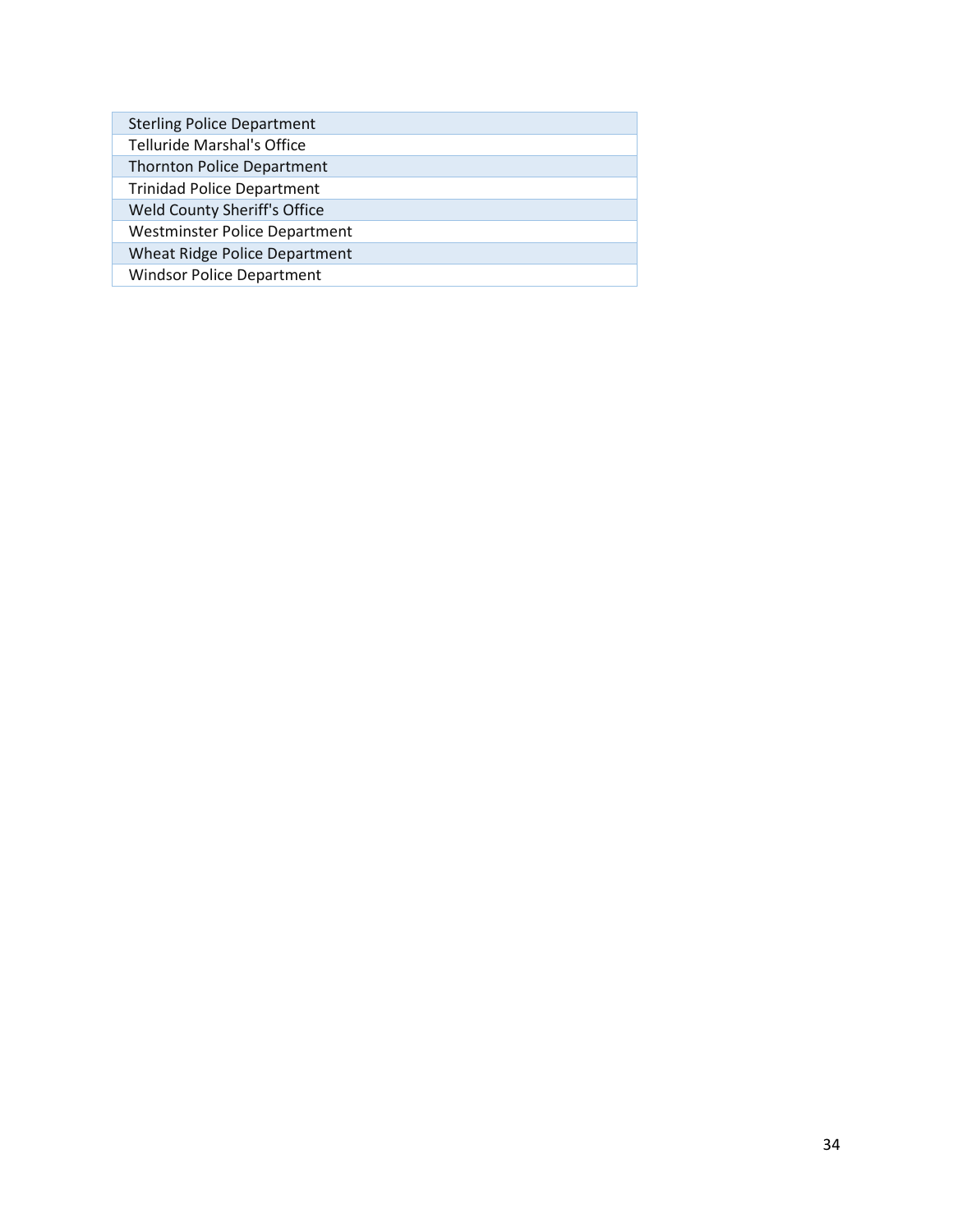# <span id="page-34-0"></span>Appendix B

## <span id="page-34-1"></span>Law Enforcement Agencies that Submitted No-Incident Reports to DCJ

## **2019-20 Academic Year**

Table B.1: Law Enforcement Agencies and DA Offices with No-Incidents

| 2nd Judicial District                  |
|----------------------------------------|
| 13th Judicial District                 |
| <b>16th Judicial District</b>          |
| 18th Judicial District                 |
| Archuleta County Sheriff's Office      |
| <b>Aspen Police Department</b>         |
| <b>Avon Police Department</b>          |
| <b>Breckenridge Police Department</b>  |
| <b>Burlington Police Department</b>    |
| <b>Cedaredge Police Department</b>     |
| Cherry Hills Village Police Department |
| Cheyenne County Sheriff's Office       |
| Cripple Creek Police Department        |
| Dacono Police Department               |
| <b>Dillon Police Department</b>        |
| <b>Eagle Police Department</b>         |
| <b>Elbert County Sheriff's Office</b>  |
| Fraser/Winter Park Police Department   |
| <b>Glendale Police Department</b>      |
| Haxtun Police Department               |
| Hinsdale County Sheriff's Office       |
| <b>Hudson Marshal's Office</b>         |
| Idaho Springs Police Department        |
| Ignacio Police Department              |
| Kiowa County Sheriff's Office          |
| Kit Carson County Sheriff's Office     |
| La Jara Police Department              |
| La Plata County Sheriff's Office       |
| Las Animas County Sheriff's Office     |
| Logan County Sheriff's Office          |
| Logan County Sheriff's Office          |
| Manzanola Police Department            |
| Mineral County Sheriff's Office        |
| Moffat County Sheriff's Office         |
| Oak Creek Police Department            |
| Pueblo County Sheriff's Office         |
| Rangely Police Department              |
| Ridgway Marshal's Office               |
| Sedgwick County Sheriff's Office       |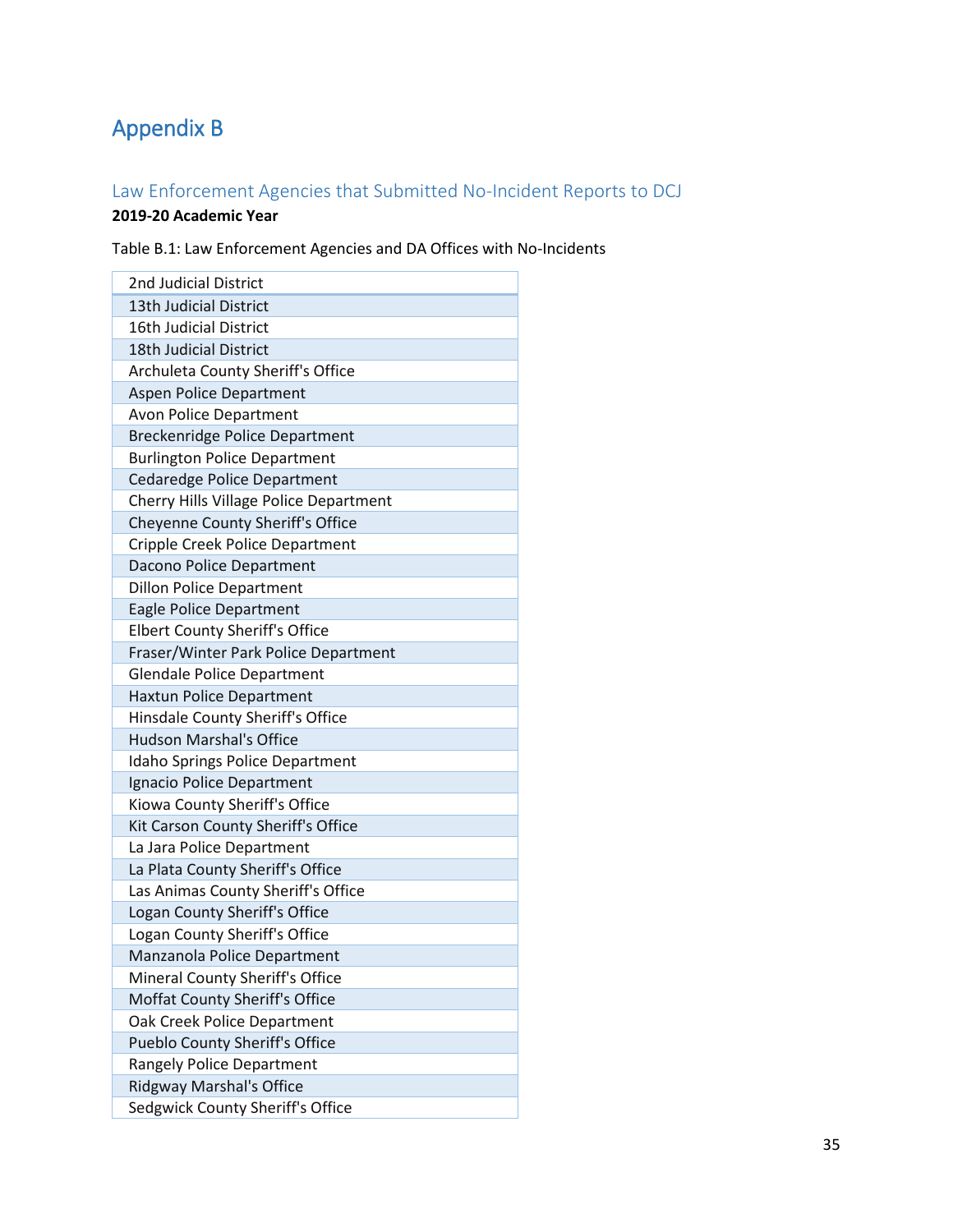| Silverthorne Police Department     |
|------------------------------------|
| <b>Timnath Police Department</b>   |
| Vail Police Department             |
| Washington County Sheriff's Office |
| Yuma County Sheriff's Office       |

Г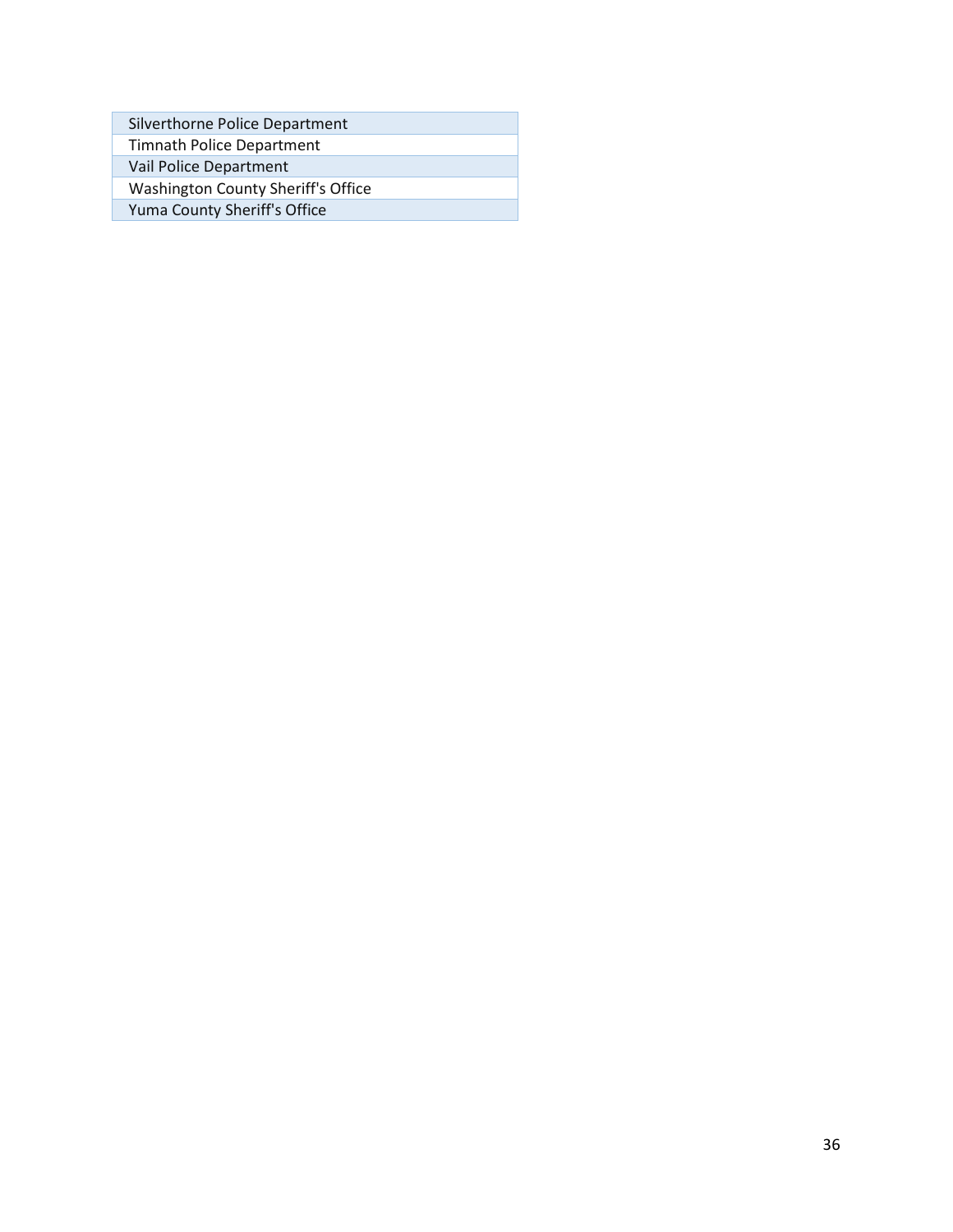# <span id="page-36-0"></span>Appendix C

## <span id="page-36-1"></span>Schools Involved in Incidents Reported by Law Enforcement Agencies

### **2018-19 Academic Year**

Table C.1: Schools with between 51 and 110 incidents and school district

| <b>School Name</b>                          | <b>School District</b>      |
|---------------------------------------------|-----------------------------|
| <b>COLUMBINE HIGH SCHOOL</b>                | <b>JEFFERSON COUNTY R-1</b> |
| DAKOTA RIDGE SENIOR HIGH SCHOOL             | JEFFERSON COUNTY R-1        |
| <b>FOUNTAIN-FORT CARSON HIGH SCHOOL</b>     | <b>FOUNTAIN 8</b>           |
| HIGHLANDS RANCH HIGH SCHOOL                 | DOUGLAS COUNTY RE 1         |
| <b>MOUNTAIN VIEW HIGH SCHOOL</b>            | THOMPSON R2-J               |
| NORTHGLENN HIGH SCHOOL                      | ADAMS 12 FIVE STAR SCHOOLS  |
| ROOSEVELT HIGH SCHOOL                       | JOHNSTOWN-MILLIKEN RE-5J    |
| THE INTERNATIONAL SCHOOL AT THORNTON MIDDLE | ADAMS 12 FIVE STAR SCHOOLS  |
| THOMPSON VALLEY HIGH SCHOOL                 | THOMPSON R2-J               |
| <b>THORNTON HIGH SCHOOL</b>                 | ADAMS 12 FIVE STAR SCHOOLS  |

Table C.2: Schools with between 26 and 50 incidents and school district

| <b>School Name</b>                     | <b>School District</b>            |
|----------------------------------------|-----------------------------------|
| ALAMEDA INTERNATIONAL JUNIOR/SENIOR HS | JEFFERSON COUNTY R-1              |
| <b>ARVADA WEST HIGH SCHOOL</b>         | JEFFERSON COUNTY R-1              |
| <b>BEAR CREEK HIGH SCHOOL</b>          | JEFFERSON COUNTY R-1              |
| <b>BELL MIDDLE SCHOOL</b>              | JEFFERSON COUNTY R-1              |
| <b>BOULDER HIGH SCHOOL</b>             | <b>BOULDER VALLEY RE 2</b>        |
| <b>BRIGHTON HIGH SCHOOL</b>            | <b>SCHOOL DISTRICT 27J</b>        |
| <b>CARMODY MIDDLE SCHOOL</b>           | JEFFERSON COUNTY R-1              |
| <b>CENTRAL HIGH SCHOOL</b>             | PUEBLO CITY 60                    |
| <b>CHAPARRAL HIGH SCHOOL</b>           | <b>DOUGLAS COUNTY RE 1</b>        |
| <b>CHATFIELD HIGH SCHOOL</b>           | JEFFERSON COUNTY R-1              |
| <b>CHERRY CREEK HIGH SCHOOL</b>        | <b>CHERRY CREEK 5</b>             |
| DOUGLAS COUNTY HIGH SCHOOL             | <b>DOUGLAS COUNTY RE 1</b>        |
| <b>EAST HIGH SCHOOL</b>                | PUEBLO CITY 60                    |
| <b>ENGLEWOOD HIGH SCHOOL</b>           | ENGLEWOOD 1                       |
| <b>FORT MORGAN HIGH SCHOOL</b>         | <b>FORT MORGAN RE-3</b>           |
| <b>GREEN MOUNTAIN HIGH SCHOOL</b>      | JEFFERSON COUNTY R-1              |
| <b>HAROLD FERGUSON HIGH SCHOOL</b>     | <b>THOMPSON R2-J</b>              |
| <b>HARRISON HIGH SCHOOL</b>            | <b>HARRISON 2</b>                 |
| JEFFERSON JUNIOR/SENIOR HIGH SCHOOL    | JEFFERSON COUNTY R-1              |
| LAKEWOOD HIGH SCHOOL                   | JEFFERSON COUNTY R-1              |
| <b>LEGACY HIGH SCHOOL</b>              | <b>ADAMS 12 FIVE STAR SCHOOLS</b> |
| LOVELAND HIGH SCHOOL                   | THOMPSON R2-J                     |
| LUCILE ERWIN MIDDLE SCHOOL             | <b>THOMPSON R2-J</b>              |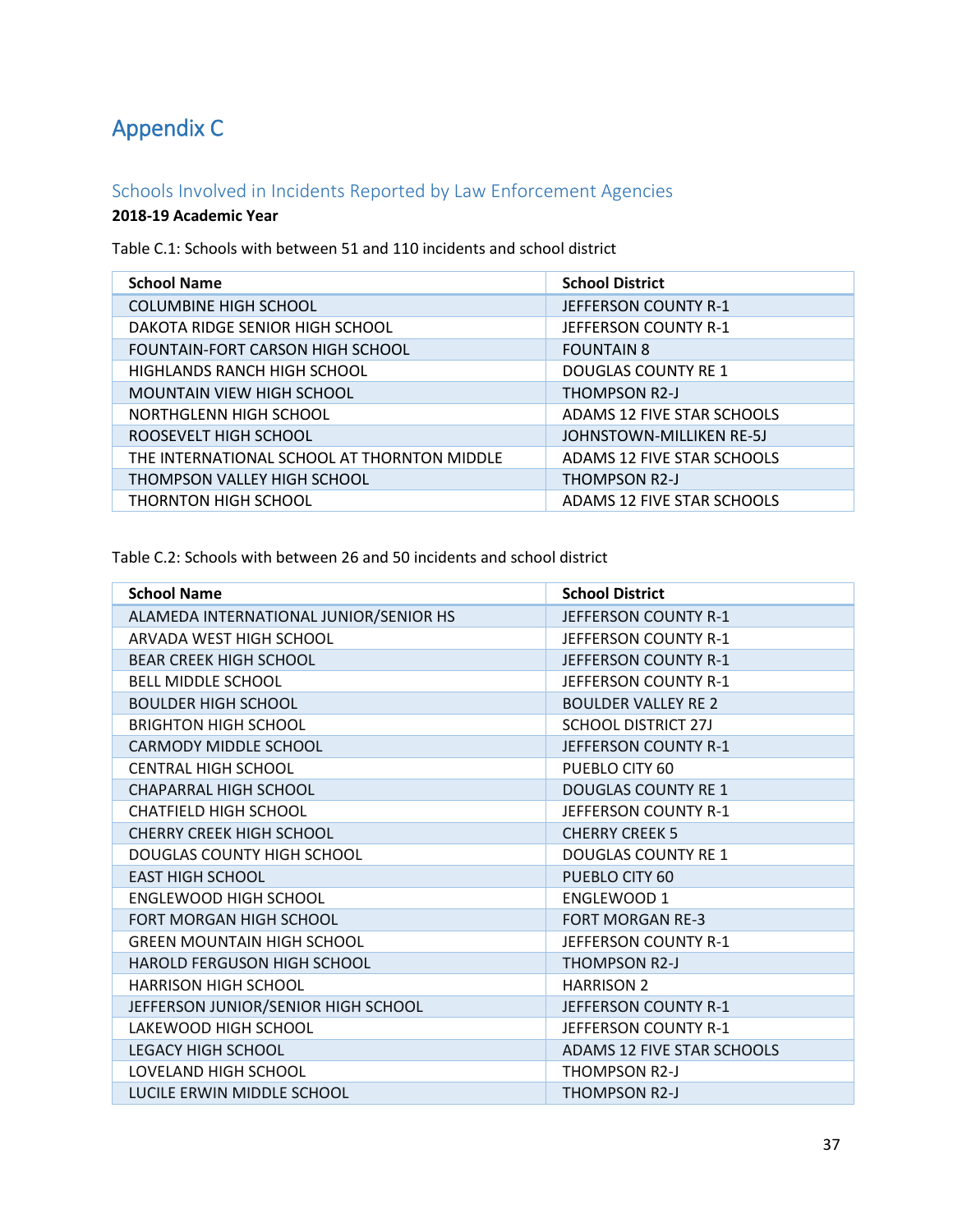| MC LAIN HIGH SCHOOL               | JEFFERSON COUNTY R-1              |
|-----------------------------------|-----------------------------------|
| <b>MEAD HIGH SCHOOL</b>           | ST VRAIN VALLEY RE 1J             |
| <b>MITCHELL HIGH SCHOOL</b>       | <b>COLORADO SPRINGS 11</b>        |
| <b>MONTROSE HIGH SCHOOL</b>       | <b>MONTROSE COUNTY RE-1J</b>      |
| MOUNTAIN RANGE HIGH SCHOOL        | ADAMS 12 FIVE STAR SCHOOLS        |
| NORTH HIGH SCHOOL                 | <b>DENVER COUNTY 1</b>            |
| NORTHGLENN MIDDLE SCHOOL          | ADAMS 12 FIVE STAR SCHOOLS        |
| POMONA HIGH SCHOOL                | JEFFERSON COUNTY R-1              |
| PONDEROSA HIGH SCHOOL             | <b>DOUGLAS COUNTY RE 1</b>        |
| POUDRE HIGH SCHOOL                | <b>POUDRE R-1</b>                 |
| PRAIRIE HEIGHTS MIDDLE SCHOOL     | GREELEY 6                         |
| <b>PRAIRIE VIEW HIGH SCHOOL</b>   | <b>SCHOOL DISTRICT 27J</b>        |
| RALSTON VALLEY SENIOR HIGH SCHOOL | JEFFERSON COUNTY R-1              |
| ROCKY MOUNTAIN HIGH SCHOOL        | <b>POUDRE R-1</b>                 |
| RONCALLI STEM ACADEMY             | PUEBLO CITY 60                    |
| W H HEATON MIDDLE SCHOOL          | PUEBLO CITY 60                    |
| WELD CENTRAL SENIOR HIGH SCHOOL   | WELD COUNTY SCHOOL DISTRICT RE-3J |
| WESTMINSTER HIGH SCHOOL           | WESTMINSTER PUBLIC SCHOOLS        |
| WHEAT RIDGE HIGH SCHOOL           | JEFFERSON COUNTY R-1              |

Table C.3: Schools with between 6 and 25 incidents and school district

| <b>School Name</b>                      | <b>School District</b>       |
|-----------------------------------------|------------------------------|
| ABRAHAM LINCOLN HIGH SCHOOL             | <b>DENVER COUNTY 1</b>       |
| AIR ACADEMY HIGH SCHOOL                 | <b>ACADEMY 20</b>            |
| ANGEVINE MIDDLE SCHOOL                  | <b>BOULDER VALLEY RE 2</b>   |
| ARAPAHOE RIDGE HIGH SCHOOL              | <b>BOULDER VALLEY RE 2</b>   |
| ARVADA K-8                              | JEFFERSON COUNTY R-1         |
| <b>BASALT HIGH SCHOOL</b>               | <b>ROARING FORK RE-1</b>     |
| <b>BAYFIELD PRIMARY SCHOOL</b>          | BAYFIELD 10 JT-R             |
| <b>BENNETT MIDDLE SCHOOL</b>            | <b>BENNETT 29J</b>           |
| <b>BERTHOUD HIGH SCHOOL</b>             | <b>THOMPSON R2-J</b>         |
| BILL REED MIDDLE SCHOOL                 | THOMPSON R2-J                |
| <b>BLEVINS MIDDLE SCHOOL</b>            | <b>POUDRE R-1</b>            |
| <b>BRADY EXPLORATION SCHOOL</b>         | JEFFERSON COUNTY R-1         |
| <b>BRIGHTON HERITAGE ACADEMY</b>        | <b>SCHOOL DISTRICT 27J</b>   |
| <b>BROOMFIELD HEIGHTS MIDDLE SCHOOL</b> | <b>BOULDER VALLEY RE 2</b>   |
| <b>BROOMFIELD HIGH SCHOOL</b>           | <b>BOULDER VALLEY RE 2</b>   |
| <b>BRUCE RANDOLPH SCHOOL</b>            | <b>DENVER COUNTY 1</b>       |
| <b>CASTLE ROCK MIDDLE SCHOOL</b>        | <b>DOUGLAS COUNTY RE 1</b>   |
| <b>CASTLE VIEW HIGH SCHOOL</b>          | <b>DOUGLAS COUNTY RE 1</b>   |
| <b>CENTAURUS HIGH SCHOOL</b>            | <b>BOULDER VALLEY RE 2</b>   |
| <b>CENTENNIAL HIGH SCHOOL</b>           | PUEBLO CITY 60               |
| <b>CENTENNIAL MIDDLE SCHOOL</b>         | <b>MONTROSE COUNTY RE-1J</b> |
| <b>CENTRAL HIGH SCHOOL</b>              | <b>MESA COUNTY VALLEY 51</b> |
| <b>CENTURY MIDDLE SCHOOL</b>            | ADAMS 12 FIVE STAR SCHOOLS   |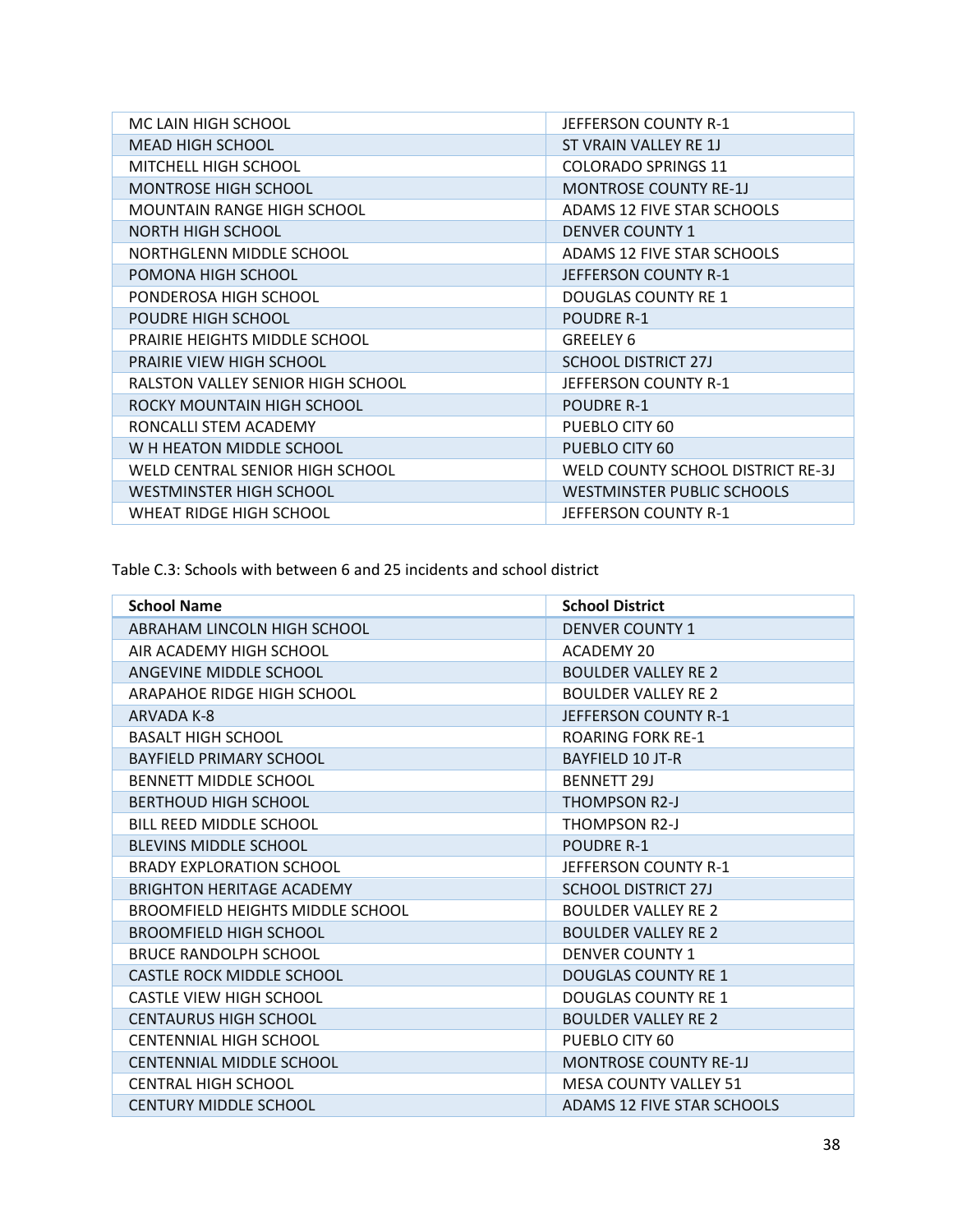| <b>CHAPPELOW K-8 MAGNET SCHOOL</b>       | <b>GREELEY 6</b>                |  |  |
|------------------------------------------|---------------------------------|--|--|
| CHEYENNE MOUNTAIN HIGH SCHOOL            | <b>CHEYENNE MOUNTAIN 12</b>     |  |  |
| <b>CLAYTON PARTNERSHIP SCHOOL</b>        | <b>MAPLETON 1</b>               |  |  |
| <b>COAL RIDGE HIGH SCHOOL</b>            | <b>GARFIELD RE-2</b>            |  |  |
| COAL RIDGE MIDDLE SCHOOL                 | ST VRAIN VALLEY RE 1J           |  |  |
| COLORADO'S FINEST HIGH SCHOOL OF CHOICE  | ENGLEWOOD 1                     |  |  |
| <b>COLUMBINE MIDDLE SCHOOL</b>           | <b>MONTROSE COUNTY RE-1J</b>    |  |  |
| <b>CONIFER SENIOR HIGH SCHOOL</b>        | JEFFERSON COUNTY R-1            |  |  |
| CONNECTIONS LEARNING CENTER ON THE EARLE | JEFFERSON COUNTY R-1            |  |  |
| <b>JOHNSON CAMPUS</b>                    |                                 |  |  |
| <b>CORONADO HIGH SCHOOL</b>              | <b>COLORADO SPRINGS 11</b>      |  |  |
| <b>CRAIG MIDDLE SCHOOL</b>               | <b>MOFFAT COUNTY RE:NO 1</b>    |  |  |
| <b>CREIGHTON MIDDLE SCHOOL</b>           | JEFFERSON COUNTY R-1            |  |  |
| CRESTHILL MIDDLE SCHOOL                  | <b>DOUGLAS COUNTY RE 1</b>      |  |  |
| D'EVELYN JUNIOR/SENIOR HIGH SCHOOL       | JEFFERSON COUNTY R-1            |  |  |
| DCIS AT MONTBELLO                        | <b>DENVER COUNTY 1</b>          |  |  |
| DELTA HIGH SCHOOL                        | DELTA COUNTY 50(J)              |  |  |
| DRAKE JUNIOR HIGH SCHOOL                 | JEFFERSON COUNTY R-1            |  |  |
| DSST: GREEN VALLEY RANCH MIDDLE SCHOOL   | <b>DENVER COUNTY 1</b>          |  |  |
| DSST: HENRY MIDDLE SCHOOL                | <b>DENVER COUNTY 1</b>          |  |  |
| <b>DURANGO HIGH SCHOOL</b>               | <b>DURANGO 9-R</b>              |  |  |
| EAGLE VALLEY HIGH SCHOOL                 | <b>EAGLE COUNTY RE 50</b>       |  |  |
| <b>EAGLECREST HIGH SCHOOL</b>            | <b>CHERRY CREEK 5</b>           |  |  |
| EARLY COLLEGE OF ARVADA                  | <b>CHARTER SCHOOL INSTITUTE</b> |  |  |
| <b>EAST HIGH SCHOOL</b>                  | <b>DENVER COUNTY 1</b>          |  |  |
| EATON MIDDLE SCHOOL                      | <b>EATON RE-2</b>               |  |  |
| ELIZABETH HIGH SCHOOL                    | ELIZABETH C-1                   |  |  |
| ENGLEWOOD MIDDLE SCHOOL                  | ENGLEWOOD 1                     |  |  |
| <b>ERIE HIGH SCHOOL</b>                  | ST VRAIN VALLEY RE 1J           |  |  |
| EVA R BACA ELEMENTARY SCHOOL             | PUEBLO CITY 60                  |  |  |
| <b>EVERGREEN HIGH SCHOOL</b>             | JEFFERSON COUNTY R-1            |  |  |
| <b>EVERITT MIDDLE SCHOOL</b>             | JEFFERSON COUNTY R-1            |  |  |
| <b>FAIRVIEW HIGH SCHOOL</b>              | <b>BOULDER VALLEY RE 2</b>      |  |  |
| <b>FALCON HIGH SCHOOL</b>                | FALCON 49                       |  |  |
| <b>FLORENCE HIGH SCHOOL</b>              | <b>FREMONT RE-2</b>             |  |  |
| <b>FORT LOGAN NORTHGATE</b>              | SHERIDAN 2                      |  |  |
| FORT MORGAN MIDDLE SCHOOL                | <b>FORT MORGAN RE-3</b>         |  |  |
| <b>FOSSIL RIDGE HIGH SCHOOL</b>          | <b>POUDRE R-1</b>               |  |  |
| FOUNTAIN MIDDLE SCHOOL                   | <b>FOUNTAIN 8</b>               |  |  |
| FOX MEADOW MIDDLE SCHOOL                 | <b>HARRISON 2</b>               |  |  |
| FRUITA 8/9 SCHOOL                        | <b>MESA COUNTY VALLEY 51</b>    |  |  |
| FRUITA MIDDLE SCHOOL                     | <b>MESA COUNTY VALLEY 51</b>    |  |  |
| FRUITA MONUMENT HIGH SCHOOL              | <b>MESA COUNTY VALLEY 51</b>    |  |  |
| <b>GEORGE WASHINGTON HIGH SCHOOL</b>     | <b>DENVER COUNTY 1</b>          |  |  |
| <b>GLENWOOD SPRINGS HIGH SCHOOL</b>      | <b>ROARING FORK RE-1</b>        |  |  |
| <b>GODDARD MIDDLE SCHOOL</b>             | <b>LITTLETON 6</b>              |  |  |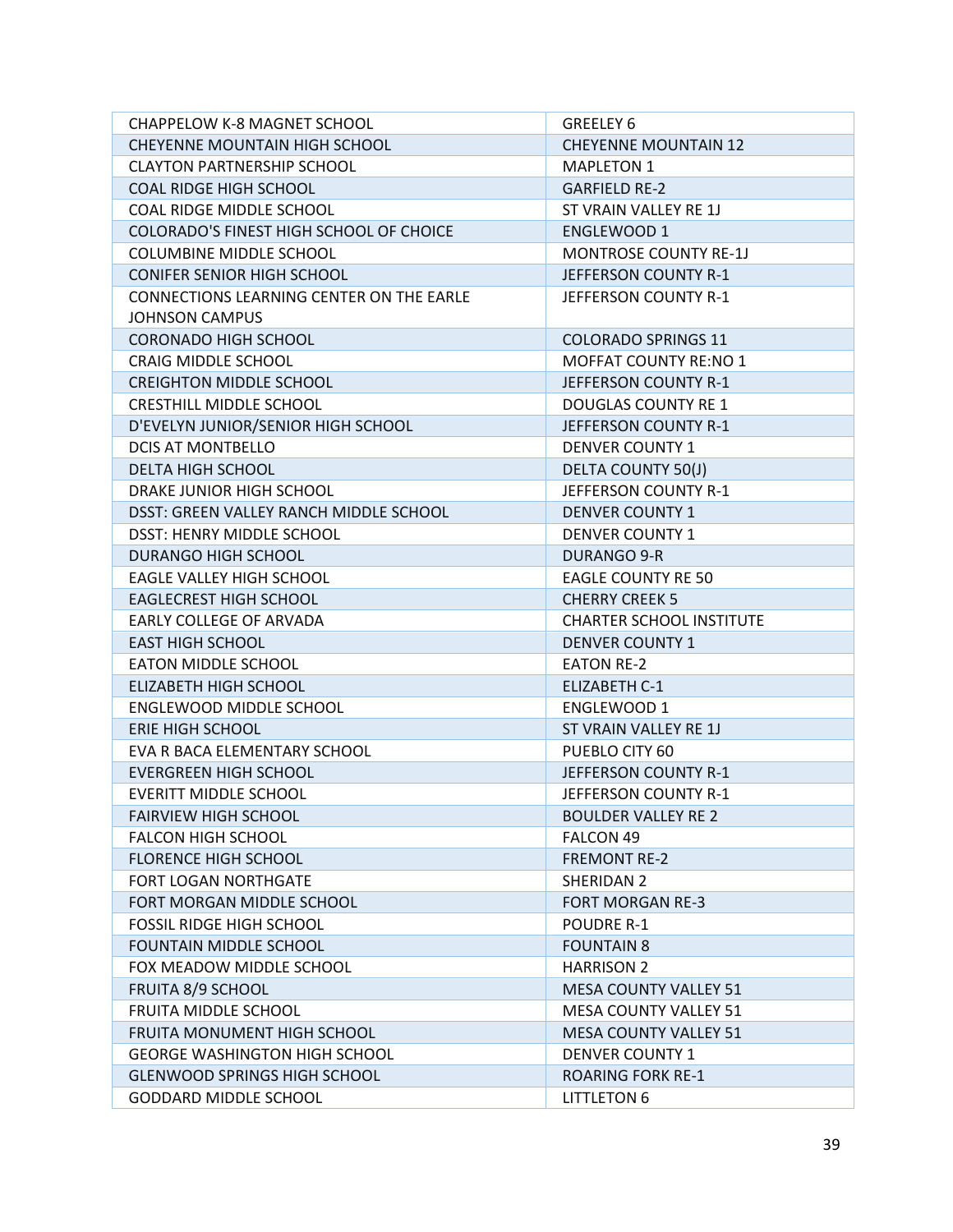| <b>GOLDEN HIGH SCHOOL</b>                                       | JEFFERSON COUNTY R-1              |  |  |
|-----------------------------------------------------------------|-----------------------------------|--|--|
| <b>GRAND MESA MIDDLE SCHOOL</b><br><b>MESA COUNTY VALLEY 51</b> |                                   |  |  |
| <b>GREELEY WEST HIGH SCHOOL</b><br>GREELEY 6                    |                                   |  |  |
| HAMILTON MIDDLE SCHOOL<br><b>DENVER COUNTY 1</b>                |                                   |  |  |
| HEATH MIDDLE SCHOOL<br><b>GREELEY 6</b>                         |                                   |  |  |
| HIGH PLAINS SCHOOL                                              | THOMPSON R2-J                     |  |  |
| HIGH TECH EARLY COLLEGE                                         | <b>DENVER COUNTY 1</b>            |  |  |
| HILL CAMPUS OF ARTS AND SCIENCES                                | <b>DENVER COUNTY 1</b>            |  |  |
| <b>HORIZON HIGH SCHOOL</b>                                      | ADAMS 12 FIVE STAR SCHOOLS        |  |  |
| HORIZON MIDDLE SCHOOL                                           | FALCON 49                         |  |  |
| <b>IVER C. RANUM MIDDLE SCHOOL</b>                              | <b>WESTMINSTER PUBLIC SCHOOLS</b> |  |  |
| JOHN F KENNEDY HIGH SCHOOL                                      | <b>DENVER COUNTY 1</b>            |  |  |
| KEPNER BEACON MIDDLE SCHOOL                                     | <b>DENVER COUNTY 1</b>            |  |  |
| KIPP DENVER COLLEGIATE HIGH SCHOOL                              | <b>DENVER COUNTY 1</b>            |  |  |
| KIPP NORTHEAST DENVER LEADERSHIP ACADEMY                        | <b>DENVER COUNTY 1</b>            |  |  |
| LAKE INTERNATIONAL SCHOOL                                       | <b>DENVER COUNTY 1</b>            |  |  |
| LEGEND HIGH SCHOOL                                              | <b>DOUGLAS COUNTY RE 1</b>        |  |  |
| <b>LIBERTY HIGH SCHOOL</b>                                      | ACADEMY 20                        |  |  |
| LINCOLN HIGH SCHOOL                                             | <b>FORT MORGAN RE-3</b>           |  |  |
| LINCOLN MIDDLE SCHOOL                                           | <b>POUDRE R-1</b>                 |  |  |
| LITTLETON HIGH SCHOOL                                           | <b>LITTLETON 6</b>                |  |  |
| LONGMONT HIGH SCHOOL                                            | ST VRAIN VALLEY RE 1J             |  |  |
| LONGS PEAK MIDDLE SCHOOL                                        | ST VRAIN VALLEY RE 1J             |  |  |
| MANITOU SPRINGS HIGH SCHOOL                                     | <b>MANITOU SPRINGS 14</b>         |  |  |
| MANUAL HIGH SCHOOL                                              | <b>DENVER COUNTY 1</b>            |  |  |
| MAPLETON EARLY COLLEGE HIGH SCHOOL                              | <b>MAPLETON 1</b>                 |  |  |
| MCAULIFFE INTERNATIONAL SCHOOL                                  | <b>DENVER COUNTY 1</b>            |  |  |
| MESA MIDDLE SCHOOL                                              | <b>DOUGLAS COUNTY RE 1</b>        |  |  |
| MESA RIDGE HIGH SCHOOL                                          | <b>WIDEFIELD 3</b>                |  |  |
| MILLIKEN MIDDLE SCHOOL                                          | JOHNSTOWN-MILLIKEN RE-5J          |  |  |
| MOFFAT COUNTY HIGH SCHOOL                                       | <b>MOFFAT COUNTY RE:NO 1</b>      |  |  |
| <b>MONARCH HIGH SCHOOL</b>                                      | <b>BOULDER VALLEY RE 2</b>        |  |  |
| MONARCH K-8 SCHOOL                                              | <b>BOULDER VALLEY RE 2</b>        |  |  |
| <b>MOORE MIDDLE SCHOOL</b>                                      | JEFFERSON COUNTY R-1              |  |  |
| <b>MOUNTAIN VISTA HIGH SCHOOL</b>                               | <b>DOUGLAS COUNTY RE 1</b>        |  |  |
| NIWOT HIGH SCHOOL                                               | ST VRAIN VALLEY RE 1J             |  |  |
| NOEL COMMUNITY ARTS SCHOOL                                      | <b>DENVER COUNTY 1</b>            |  |  |
| NORTH ARVADA MIDDLE SCHOOL                                      | JEFFERSON COUNTY R-1              |  |  |
| NORTH MIDDLE SCHOOL                                             | <b>COLORADO SPRINGS 11</b>        |  |  |
| NORTH VALLEY SCHOOL FOR YOUNG ADULTS                            | <b>MAPLETON 1</b>                 |  |  |
| NORTHFIELD HIGH SCHOOL                                          | <b>DENVER COUNTY 1</b>            |  |  |
| OBERON JUNIOR HIGH SCHOOL                                       | JEFFERSON COUNTY R-1              |  |  |
| OVERLAND TRAIL MIDDLE SCHOOL                                    | <b>SCHOOL DISTRICT 27J</b>        |  |  |
| PAGOSA SPRINGS HIGH SCHOOL                                      | ARCHULETA COUNTY 50 JT            |  |  |
| PALISADE HIGH SCHOOL                                            | <b>MESA COUNTY VALLEY 51</b>      |  |  |
| PALMER HIGH SCHOOL                                              | <b>COLORADO SPRINGS 11</b>        |  |  |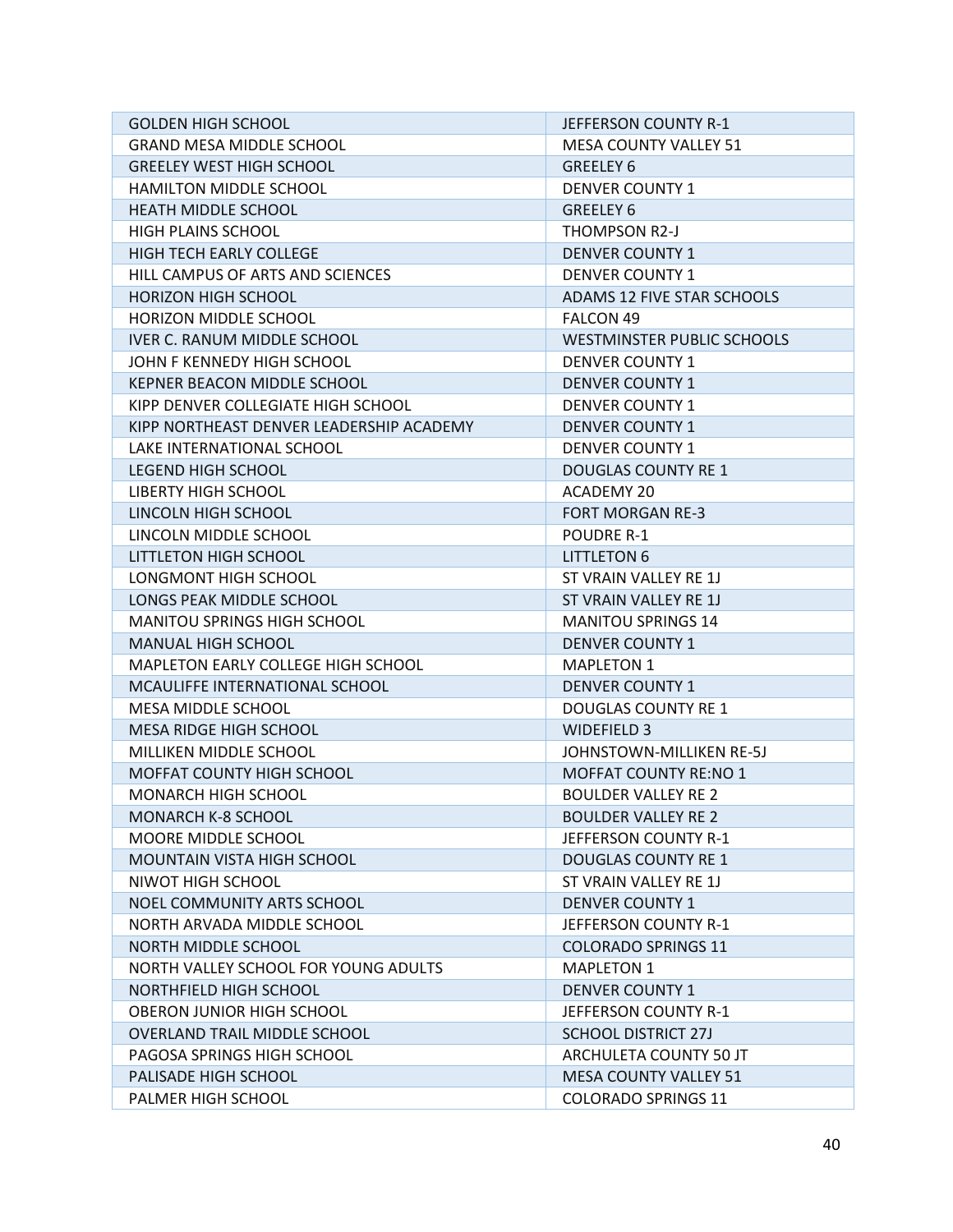| PANORAMA MIDDLE SCHOOL                     | <b>HARRISON 2</b>          |  |  |
|--------------------------------------------|----------------------------|--|--|
| PARAGON LEARNING CENTER                    | PUEBLO CITY 60             |  |  |
| PATRIOT HIGH SCHOOL                        | <b>FALCON 49</b>           |  |  |
| PEAK TO PEAK CHARTER SCHOOL                | <b>BOULDER VALLEY RE 2</b> |  |  |
| PLATTE VALLEY HIGH SCHOOL                  | PLATTE VALLEY RE-7         |  |  |
| <b>PRAIRIE VIEW MIDDLE SCHOOL</b>          | <b>SCHOOL DISTRICT 27J</b> |  |  |
| PUEBLO ACADEMY OF ARTS                     | PUEBLO CITY 60             |  |  |
| RANCH VIEW MIDDLE SCHOOL                   | <b>DOUGLAS COUNTY RE 1</b> |  |  |
| RENAISSANCE SECONDARY SCHOOL               | <b>DOUGLAS COUNTY RE 1</b> |  |  |
| RIFLE HIGH SCHOOL                          | <b>GARFIELD RE-2</b>       |  |  |
| RIFLE MIDDLE SCHOOL                        | <b>GARFIELD RE-2</b>       |  |  |
| RISLEY INTERNATIONAL ACADEMY OF INNOVATION | PUEBLO CITY 60             |  |  |
| RIVERDALE RIDGE HIGH SCHOOL                | <b>SCHOOL DISTRICT 27J</b> |  |  |
| ROARING FORK HIGH SCHOOL                   | <b>ROARING FORK RE-1</b>   |  |  |
| ROCK CANYON HIGH SCHOOL                    | <b>DOUGLAS COUNTY RE 1</b> |  |  |
| ROCKY HEIGHTS MIDDLE SCHOOL                | <b>DOUGLAS COUNTY RE 1</b> |  |  |
| ROCKY TOP MIDDLE SCHOOL                    | ADAMS 12 FIVE STAR SCHOOLS |  |  |
| RUSSELL MIDDLE SCHOOL                      | <b>COLORADO SPRINGS 11</b> |  |  |
| SAGEWOOD MIDDLE SCHOOL                     | <b>DOUGLAS COUNTY RE 1</b> |  |  |
| SALIDA HIGH SCHOOL                         | SALIDA R-32                |  |  |
| <b>SAND CREEK HIGH SCHOOL</b>              | FALCON 49                  |  |  |
| SHADOW RIDGE MIDDLE SCHOOL                 | ADAMS 12 FIVE STAR SCHOOLS |  |  |
| SHERIDAN HIGH SCHOOL                       | <b>SHERIDAN 2</b>          |  |  |
| SIERRA HIGH SCHOOL                         | <b>HARRISON 2</b>          |  |  |
| SIERRA MIDDLE SCHOOL                       | <b>DOUGLAS COUNTY RE 1</b> |  |  |
| SILVER CREEK HIGH SCHOOL                   | ST VRAIN VALLEY RE 1J      |  |  |
| SILVER HILLS MIDDLE SCHOOL                 | ADAMS 12 FIVE STAR SCHOOLS |  |  |
| SKYLINE HIGH SCHOOL                        | ST VRAIN VALLEY RE 1J      |  |  |
| SOUTH HIGH SCHOOL                          | <b>DENVER COUNTY 1</b>     |  |  |
| SOUTH HIGH SCHOOL                          | PUEBLO CITY 60             |  |  |
| SPROUL JUNIOR HIGH SCHOOL                  | <b>WIDEFIELD 3</b>         |  |  |
| ST. VRAIN GLOBAL ONLINE ACADEMY            | ST VRAIN VALLEY RE 1J      |  |  |
| STANDLEY LAKE HIGH SCHOOL                  | JEFFERSON COUNTY R-1       |  |  |
| STERLING MIDDLE SCHOOL                     | <b>VALLEY RE-1</b>         |  |  |
| SUMMIT RIDGE MIDDLE SCHOOL                 | JEFFERSON COUNTY R-1       |  |  |
| <b>SUNSET MIDDLE SCHOOL</b>                | ST VRAIN VALLEY RE 1J      |  |  |
| <b>TELLURIDE HIGH SCHOOL</b>               | TELLURIDE R-1              |  |  |
| THE BIJOU SCHOOL                           | <b>COLORADO SPRINGS 11</b> |  |  |
| THOMAS JEFFERSON HIGH SCHOOL               | <b>DENVER COUNTY 1</b>     |  |  |
| <b>THUNDERRIDGE HIGH SCHOOL</b>            | <b>DOUGLAS COUNTY RE 1</b> |  |  |
| <b>TIMBERLINE PK-8</b>                     | ST VRAIN VALLEY RE 1J      |  |  |
| TRAIL RIDGE MIDDLE SCHOOL                  | ST VRAIN VALLEY RE 1J      |  |  |
| <b>TRINIDAD HIGH SCHOOL</b>                | <b>TRINIDAD 1</b>          |  |  |
| <b>VALLEY HIGH SCHOOL</b>                  | <b>WELD COUNTY RE-1</b>    |  |  |
| VIKAN MIDDLE SCHOOL                        | <b>SCHOOL DISTRICT 27J</b> |  |  |
| VISTA RIDGE HIGH SCHOOL                    | FALCON 49                  |  |  |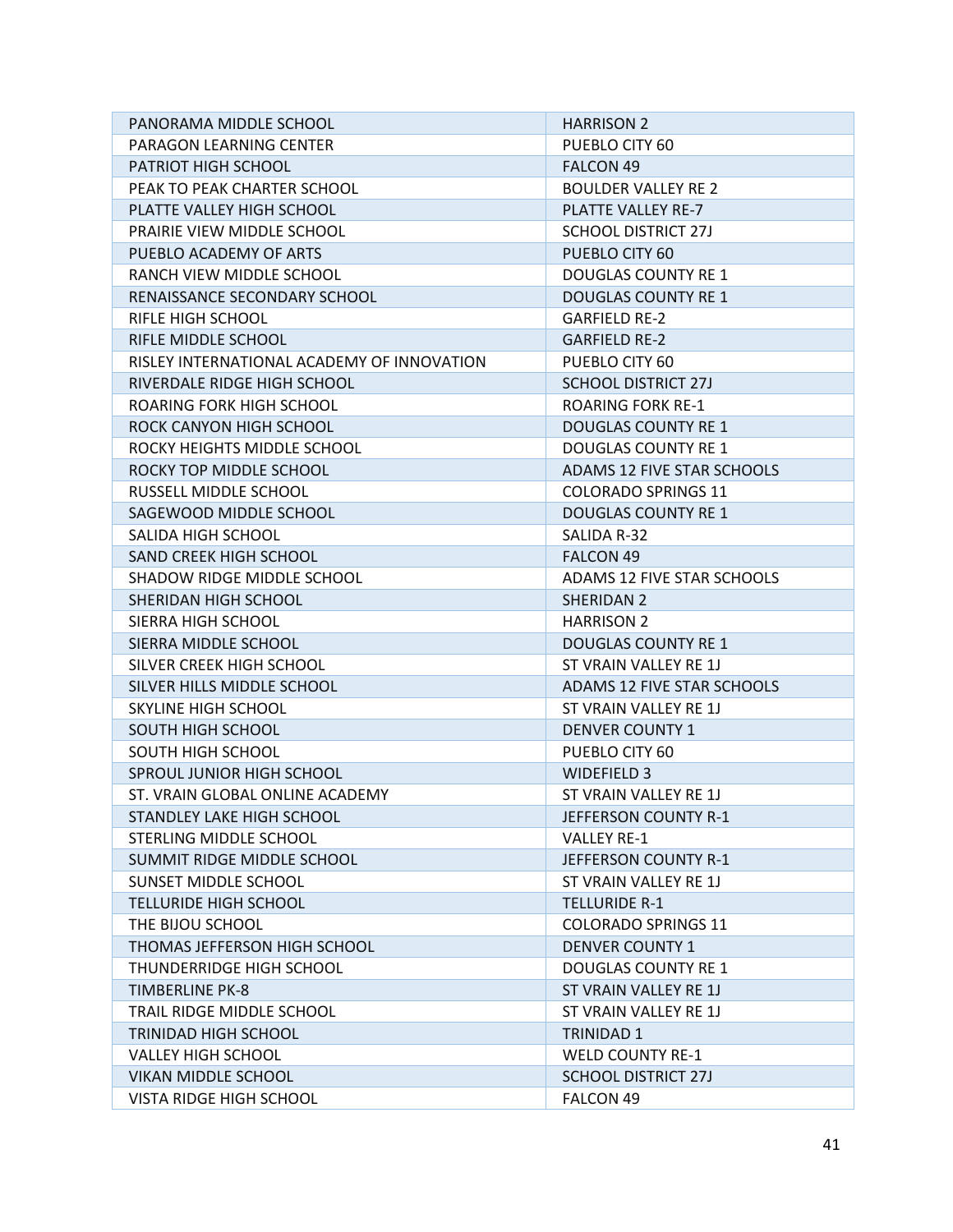| WALT CLARK MIDDLE SCHOOL       | <b>THOMPSON R2-J</b>              |
|--------------------------------|-----------------------------------|
| WATSON JUNIOR HIGH SCHOOL      | WIDEFIELD 3                       |
| WELD CENTRAL MIDDLE SCHOOL     | WELD COUNTY SCHOOL DISTRICT RE-3J |
| WEST JEFFERSON MIDDLE SCHOOL   | JEFFERSON COUNTY R-1              |
| <b>WEST LEADERSHIP ACADEMY</b> | <b>DENVER COUNTY 1</b>            |
| <b>WEST MIDDLE SCHOOL</b>      | <b>CHERRY CREEK 5</b>             |
| <b>WESTLAKE MIDDLE SCHOOL</b>  | ADAMS 12 FIVE STAR SCHOOLS        |
| WIDEFIELD HIGH SCHOOL          | WIDEFIELD 3                       |
| WINDSOR HIGH SCHOOL            | <b>WINDSOR RE-4</b>               |
| YORK INTERNATIONAL             | <b>MAPLETON 1</b>                 |

Table C.4: Schools with between 1 and 5 incidents and school district

| <b>School Name</b>                         | <b>School District</b>          |  |
|--------------------------------------------|---------------------------------|--|
| 5280 HIGH SCHOOL                           | <b>DENVER COUNTY 1</b>          |  |
| <b>ACADEMY OF CHARTER SCHOOLS</b>          | <b>CHARTER SCHOOL INSTITUTE</b> |  |
| ADDENBROOKE CLASSICAL ACADEMY              | JEFFERSON COUNTY R-1            |  |
| ALAMOSA HIGH SCHOOL                        | ALAMOSA RE-11J                  |  |
| ALICE TERRY ELEMENTARY SCHOOL              | SHERIDAN 2                      |  |
| ALLENDALE ELEMENTARY SCHOOL                | JEFFERSON COUNTY R-1            |  |
| ALTONA MIDDLE SCHOOL                       | ST VRAIN VALLEY RE 1J           |  |
| <b>ANTONITO HIGH SCHOOL</b>                | <b>SOUTH CONEJOS RE-10</b>      |  |
| <b>ARAPAHOE HIGH SCHOOL</b>                | <b>LITTLETON 6</b>              |  |
| ARVADA HIGH SCHOOL                         | JEFFERSON COUNTY R-1            |  |
| <b>ASPEN CREEK K-8 SCHOOL</b>              | <b>BOULDER VALLEY RE 2</b>      |  |
| AVERY/PARSONS ELEMENTARY SCHOOL            | <b>BUENA VISTA R-31</b>         |  |
| <b>BARNUM ELEMENTARY SCHOOL</b>            | <b>DENVER COUNTY 1</b>          |  |
| <b>BARONE MIDDLE SCHOOL</b>                | <b>MEEKER RE1</b>               |  |
| <b>BATTLE MOUNTAIN HIGH SCHOOL</b>         | <b>EAGLE COUNTY RE 50</b>       |  |
| BAYFIELD ELEMENTARY SCHOOL                 | BAYFIELD 10 JT-R                |  |
| <b>BAYFIELD HIGH SCHOOL</b>                | <b>BAYFIELD 10 JT-R</b>         |  |
| BAYFIELD MIDDLE SCHOOL                     | <b>BAYFIELD 10 JT-R</b>         |  |
| <b>BEAR CREEK K-8 SCHOOL</b>               | JEFFERSON COUNTY R-1            |  |
| BEATTIE ELEMENTARY SCHOOL                  | <b>POUDRE R-1</b>               |  |
| BELLA ROMERO ACADEMY OF APPLIED TECHNOLOGY | <b>GREELEY 6</b>                |  |
| <b>BENNETT ELEMENTARY SCHOOL</b>           | <b>POUDRE R-1</b>               |  |
| <b>BENNETT HIGH SCHOOL</b>                 | <b>BENNETT 29J</b>              |  |
| BESSEMER ELEMENTARY SCHOOL                 | PUEBLO CITY 60                  |  |
| BIG PICTURE COLLEGE AND CAREER ACADEMY     | <b>MAPLETON 1</b>               |  |
| <b>BOLTZ MIDDLE SCHOOL</b>                 | <b>POUDRE R-1</b>               |  |
| <b>BRADFORD ELEMENTARY SCHOOL</b>          | PUEBLO CITY 60                  |  |
| BRENTWOOD MIDDLE SCHOOL                    | <b>GREELEY 6</b>                |  |
| <b>BRIDGES</b>                             | <b>ROARING FORK RE-1</b>        |  |
| <b>BROMLEY EAST CHARTER SCHOOL</b>         | <b>SCHOOL DISTRICT 27J</b>      |  |
| <b>BUENA VISTA HIGH SCHOOL</b>             | <b>BUENA VISTA R-31</b>         |  |
| BYERS JUNIOR-SENIOR HIGH SCHOOL            | BYERS 32J                       |  |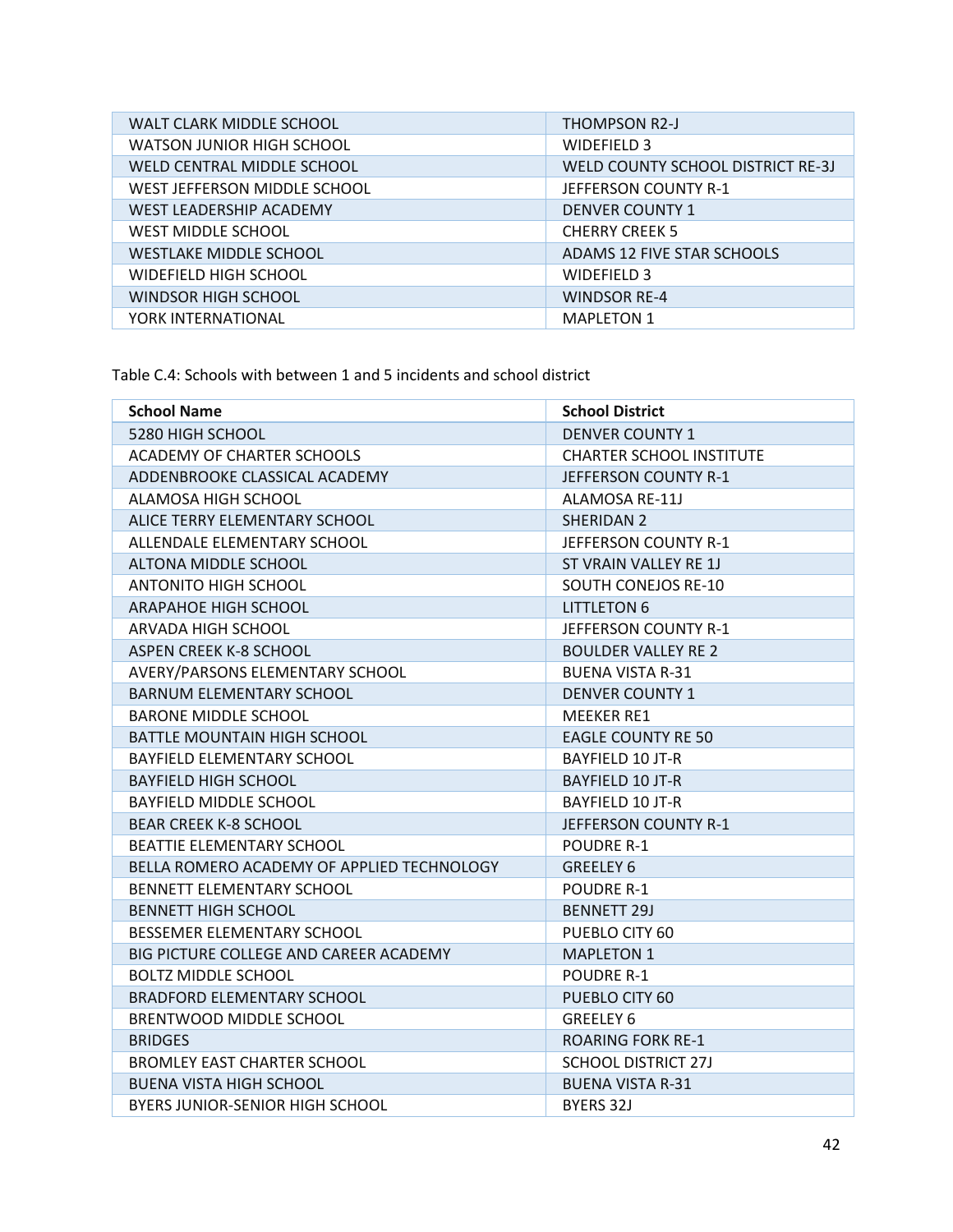| CACHE LA POUDRE ELEMENTARY SCHOOL        | <b>POUDRE R-1</b>                        |  |  |
|------------------------------------------|------------------------------------------|--|--|
| CACHE LA POUDRE MIDDLE SCHOOL            | <b>POUDRE R-1</b>                        |  |  |
| CAMPBELL ELEMENTARY SCHOOL               | <b>VALLEY RE-1</b>                       |  |  |
| CAMPUS MIDDLE SCHOOL                     | <b>CHERRY CREEK 5</b>                    |  |  |
| CAREER EDUCATION CENTER EARLY COLLEGE    | <b>DENVER COUNTY 1</b>                   |  |  |
| CARMEL MIDDLE SCHOOL                     | <b>HARRISON 2</b>                        |  |  |
| <b>CASEY MIDDLE SCHOOL</b>               | <b>BOULDER VALLEY RE 2</b>               |  |  |
| <b>CASTRO ELEMENTARY SCHOOL</b>          | <b>DENVER COUNTY 1</b>                   |  |  |
| CENTENNIAL ELEMENTARY SCHOOL             | ADAMS 12 FIVE STAR SCHOOLS               |  |  |
| <b>CENTENNIAL HIGH SCHOOL</b>            | <b>POUDRE R-1</b>                        |  |  |
| <b>CHALLENGER MIDDLE SCHOOL</b>          | <b>ACADEMY 20</b>                        |  |  |
| CHERRY CREEK CHARTER ACADEMY             | <b>CHERRY CREEK 5</b>                    |  |  |
| CHEYENNE MOUNTAIN JUNIOR HIGH SCHOOL     | <b>CHEYENNE MOUNTAIN 12</b>              |  |  |
| COLLEGIATE ACADEMY OF COLORADO           | JEFFERSON COUNTY R-1                     |  |  |
| COLLEGIATE PREPARATORY ACADEMY           | <b>DENVER COUNTY 1</b>                   |  |  |
| <b>COLORADO EARLY COLLEGES - PARKER</b>  | <b>CHARTER SCHOOL INSTITUTE</b>          |  |  |
| <b>COLORADO HIGH SCHOOL CHARTER</b>      | <b>DENVER COUNTY 1</b>                   |  |  |
| COLORADO SCHOOL FOR THE DEAF AND BLIND   | CO SCHOOL FOR THE DEAF AND BLIND         |  |  |
| <b>COMMUNITY PREP CHARTER SCHOOL</b>     | <b>COLORADO SPRINGS 11</b>               |  |  |
| COMPASS COMMUNITY COLLABORATIVE SCHOOL   | <b>POUDRE R-1</b>                        |  |  |
| <b>COMPASSION ROAD ACADEMY</b>           | <b>DENVER COUNTY 1</b>                   |  |  |
| CONTEMPORARY LEARNING ACADEMY            | <b>DENVER COUNTY 1</b>                   |  |  |
| <b>CORTEZ MIDDLE SCHOOL</b>              | MONTEZUMA-CORTEZ RE-1                    |  |  |
| CORWIN INTERNATIONAL MAGNET SCHOOL       | PUEBLO CITY 60                           |  |  |
| COTTONWOOD PLAINS ELEMENTARY SCHOOL      | <b>THOMPSON R2-J</b>                     |  |  |
| <b>COWELL ELEMENTARY SCHOOL</b>          | <b>DENVER COUNTY 1</b>                   |  |  |
| COYOTE CREEK ELEMENTARY SCHOOL           | <b>DOUGLAS COUNTY RE 1</b>               |  |  |
| <b>CRESTED BUTTE SECONDARY SCHOOL</b>    | <b>GUNNISON WATERSHED RE1J</b>           |  |  |
| CROWN POINTE CHARTER ACADEMY             | <b>CHARTER SCHOOL INSTITUTE</b>          |  |  |
| CRYSTAL RIVER ELEMENTARY SCHOOL          | <b>ROARING FORK RE-1</b>                 |  |  |
| <b>CUSTER COUNTY HIGH SCHOOL</b>         | <b>CUSTER COUNTY SCHOOL DISTRICT C-1</b> |  |  |
| DEANE ELEMENTARY SCHOOL                  | JEFFERSON COUNTY R-1                     |  |  |
| DEANE ELEMENTARY SCHOOL                  | ST VRAIN VALLEY RE 1J                    |  |  |
| DEER CREEK MIDDLE SCHOOL                 | JEFFERSON COUNTY R-1                     |  |  |
| DELTA MIDDLE SCHOOL                      | <b>DELTA COUNTY 50(J)</b>                |  |  |
| DENVER CENTER FOR 21ST LEARNING AT WYMAN | <b>DENVER COUNTY 1</b>                   |  |  |
| DENVER CENTER FOR INTERNATIONAL STUDIES  | <b>DENVER COUNTY 1</b>                   |  |  |
| DENVER DISCOVERY SCHOOL                  | <b>DENVER COUNTY 1</b>                   |  |  |
| DENVER SCHOOL OF THE ARTS                | <b>DENVER COUNTY 1</b>                   |  |  |
| DISCOVERY HIGH SCHOOL                    | WIDEFIELD 3                              |  |  |
| DOHERTY HIGH SCHOOL                      | <b>COLORADO SPRINGS 11</b>               |  |  |
| DOS RIOS ELEMENTARY SCHOOL               | <b>GREELEY 6</b>                         |  |  |
| DR. MARTIN LUTHER KING JR. EARLY COLLEGE | <b>DENVER COUNTY 1</b>                   |  |  |
| <b>DSST: BYERS MIDDLE SCHOOL</b>         | <b>DENVER COUNTY 1</b>                   |  |  |
| <b>DSST: COLE HIGH SCHOOL</b>            | <b>DENVER COUNTY 1</b>                   |  |  |
| DSST: COLE MIDDLE SCHOOL                 | <b>DENVER COUNTY 1</b>                   |  |  |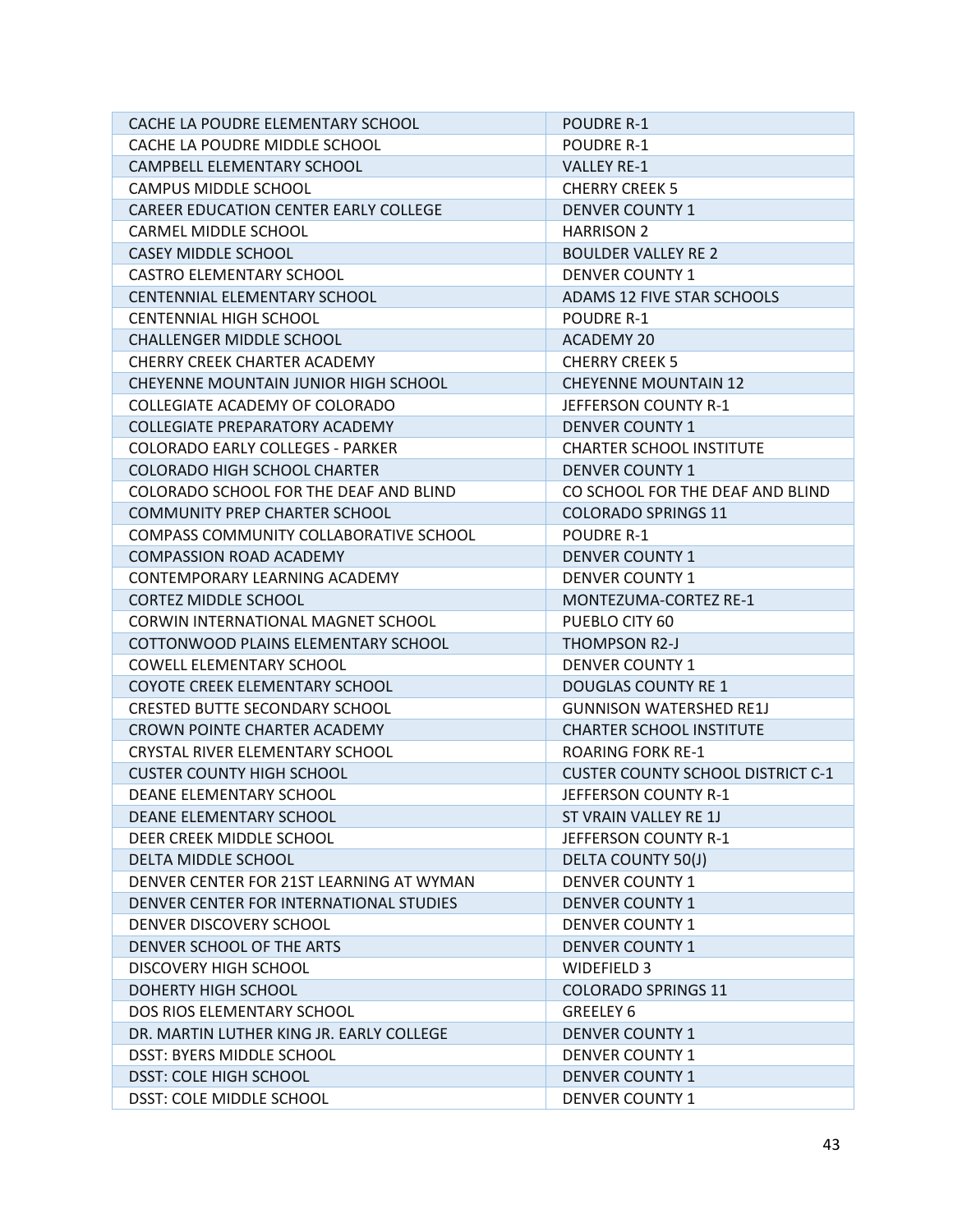| DSST: COLLEGE VIEW MIDDLE SCHOOL               | <b>DENVER COUNTY 1</b>         |  |  |
|------------------------------------------------|--------------------------------|--|--|
| DSST: CONSERVATORY GREEN MIDDLE SCHOOL         | <b>DENVER COUNTY 1</b>         |  |  |
| DSST: GREEN VALLEY RANCH HIGH SCHOOL           | <b>DENVER COUNTY 1</b>         |  |  |
| <b>DSST: STAPLETON HIGH SCHOOL</b>             | <b>DENVER COUNTY 1</b>         |  |  |
| DUNSTAN MIDDLE SCHOOL                          | JEFFERSON COUNTY R-1           |  |  |
| EAGLE RIDGE ACADEMY                            | <b>SCHOOL DISTRICT 27J</b>     |  |  |
| EAGLE RIDGE ELEMENTARY SCHOOL                  | <b>DOUGLAS COUNTY RE 1</b>     |  |  |
| <b>EAGLEVIEW MIDDLE SCHOOL</b>                 | ACADEMY 20                     |  |  |
| <b>EATON HIGH SCHOOL</b>                       | <b>EATON RE-2</b>              |  |  |
| ELIZABETH MIDDLE SCHOOL                        | <b>ELIZABETH C-1</b>           |  |  |
| ELLICOTT SENIOR HIGH SCHOOL                    | <b>ELLICOTT 22</b>             |  |  |
| <b>EMILY GRIFFITH HIGH SCHOOL</b>              | <b>DENVER COUNTY 1</b>         |  |  |
| <b>EMORY ELEMENTARY SCHOOL</b>                 | JEFFERSON COUNTY R-1           |  |  |
| ERIE MIDDLE SCHOOL                             | ST VRAIN VALLEY RE 1J          |  |  |
| <b>ESTES PARK HIGH SCHOOL</b>                  | <b>ESTES PARK R-3</b>          |  |  |
| ESTES PARK MIDDLE SCHOOL                       | <b>ESTES PARK R-3</b>          |  |  |
| EUCLID MIDDLE SCHOOL                           | <b>LITTLETON 6</b>             |  |  |
| EVERGREEN MIDDLE SCHOOL                        | JEFFERSON COUNTY R-1           |  |  |
| <b>EVERITT MIDDLE SCHOOL</b>                   | <b>BOULDER VALLEY RE 2</b>     |  |  |
| <b>EXCEL ACADEMY</b>                           | <b>DENVER COUNTY 1</b>         |  |  |
| EXCEL ACADEMY CHARTER SCHOOL                   | JEFFERSON COUNTY R-1           |  |  |
| EYESTONE ELEMENTARY SCHOOL                     | <b>POUDRE R-1</b>              |  |  |
| FALCON BLUFFS MIDDLE SCHOOL                    | JEFFERSON COUNTY R-1           |  |  |
| FALCON CREEK MIDDLE SCHOOL                     | <b>CHERRY CREEK 5</b>          |  |  |
| <b>FALCON MIDDLE SCHOOL</b>                    | FALCON 49                      |  |  |
| <b>FRANKLIN MIDDLE SCHOOL</b>                  | <b>GREELEY 6</b>               |  |  |
| FREMONT ELEMENTARY SCHOOL                      | <b>COLORADO SPRINGS 11</b>     |  |  |
| FRONTIER CHARTER ACADEMY                       | GREELEY 6                      |  |  |
| <b>FRONTIER HIGH SCHOOL</b>                    | ELIZABETH C-1                  |  |  |
| GALILEO SCHOOL OF MATH AND SCIENCE             | <b>COLORADO SPRINGS 11</b>     |  |  |
| <b>GIBERSON ELEMENTARY SCHOOL</b>              | <b>HARRISON 2</b>              |  |  |
| GIRLS ATHLETIC LEADERSHIP SCHOOL MIDDLE SCHOOL | <b>DENVER COUNTY 1</b>         |  |  |
| <b>GLENNON HEIGHTS ELEMENTARY SCHOOL</b>       | JEFFERSON COUNTY R-1           |  |  |
| <b>GLENWOOD SPRINGS MIDDLE SCHOOL</b>          | <b>ROARING FORK RE-1</b>       |  |  |
| <b>GRAND VALLEY HIGH SCHOOL</b>                | <b>GARFIELD 16</b>             |  |  |
| <b>GRAND VALLEY MIDDLE SCHOOL</b>              | GARFIELD 16                    |  |  |
| <b>GRANT BEACON MIDDLE SCHOOL</b>              | <b>DENVER COUNTY 1</b>         |  |  |
| <b>GRANT RANCH ECE-8 SCHOOL</b>                | <b>DENVER COUNTY 1</b>         |  |  |
| <b>GREELEY CENTRAL HIGH SCHOOL</b>             | <b>GREELEY 6</b>               |  |  |
| <b>GUNNISON HIGH SCHOOL</b>                    | <b>GUNNISON WATERSHED RE1J</b> |  |  |
| <b>HAYDEN MIDDLE SCHOOL</b>                    | <b>HAYDEN RE-1</b>             |  |  |
| <b>HERITAGE ELEMENTARY SCHOOL</b>              | <b>DOUGLAS COUNTY RE 1</b>     |  |  |
| <b>HERITAGE HIGH SCHOOL</b>                    | <b>LITTLETON 6</b>             |  |  |
| <b>HIDDEN LAKE HIGH SCHOOL</b>                 | WESTMINSTER PUBLIC SCHOOLS     |  |  |
| HILLCREST ELEMENTARY SCHOOL                    | ADAMS 12 FIVE STAR SCHOOLS     |  |  |
| HOLLY HILLS ELEMENTARY SCHOOL                  | <b>CHERRY CREEK 5</b>          |  |  |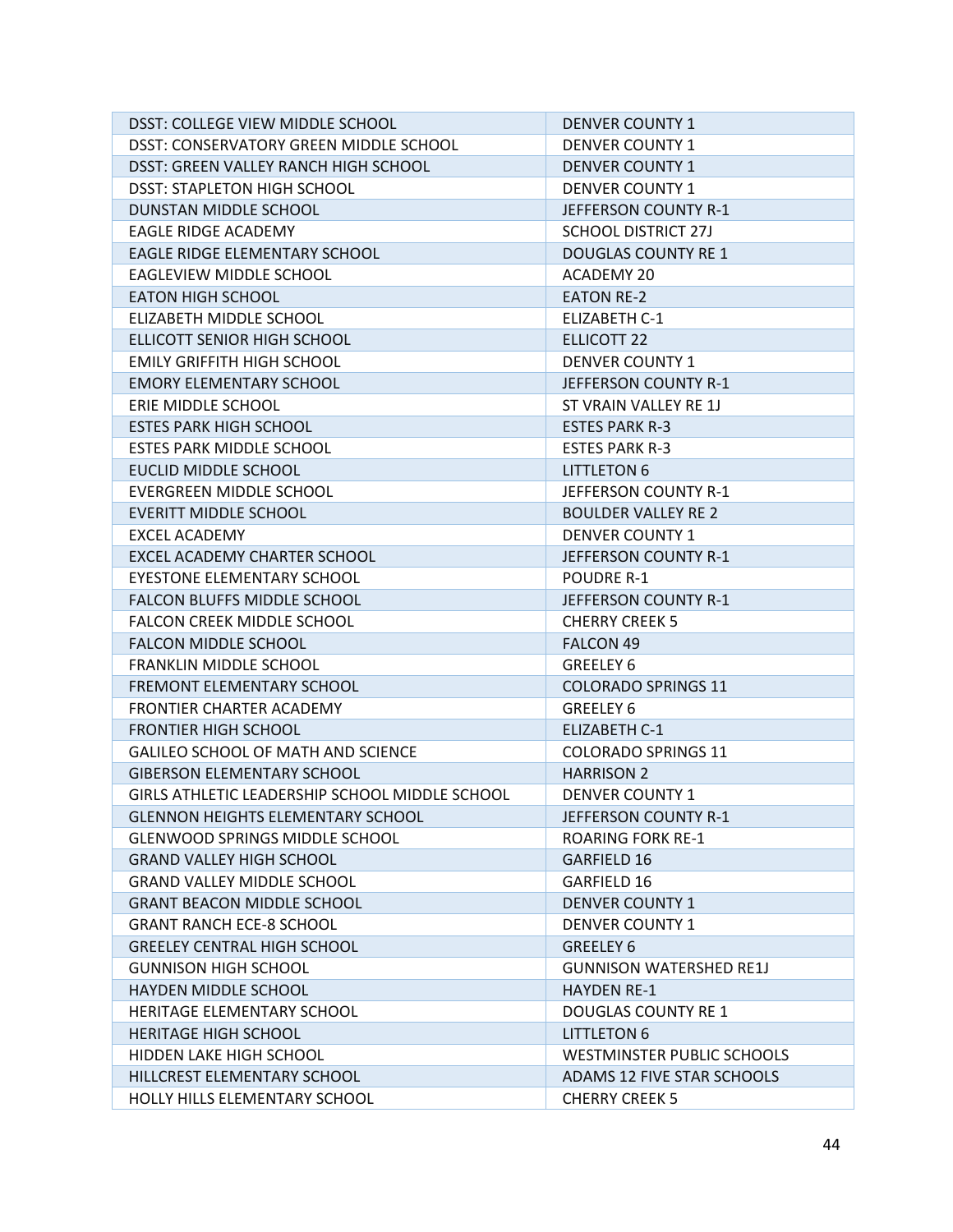| HOLMES MIDDLE SCHOOL                    | <b>COLORADO SPRINGS 11</b>        |  |  |
|-----------------------------------------|-----------------------------------|--|--|
| <b>HOTCHKISS HIGH SCHOOL</b>            | DELTA COUNTY 50(J)                |  |  |
| IRISH ELEMENTARY SCHOOL                 | POUDRE R-1                        |  |  |
| <b>IRVING ELEMENTARY SCHOOL</b>         | PUEBLO CITY 60                    |  |  |
| JACK SWIGERT AEROSPACE ACADEMY          | <b>COLORADO SPRINGS 11</b>        |  |  |
| JANITELL JUNIOR HIGH SCHOOL             | WIDEFIELD 3                       |  |  |
| JEFFERSON ACADEMY                       | JEFFERSON COUNTY R-1              |  |  |
| JEFFERSON ACADEMY HIGH SCHOOL           | JEFFERSON COUNTY R-1              |  |  |
| JEFFERSON COUNTY OPEN SECONDARY         | JEFFERSON COUNTY R-1              |  |  |
| JEFFERSON JUNIOR/SENIOR HIGH            | <b>GREELEY 6</b>                  |  |  |
| JENKINS MIDDLE SCHOOL                   | <b>COLORADO SPRINGS 11</b>        |  |  |
| <b>JUSTICE HIGH CHARTER SCHOOL</b>      | <b>BOULDER VALLEY RE 2</b>        |  |  |
| KEN CARYL MIDDLE SCHOOL                 | JEFFERSON COUNTY R-1              |  |  |
| KINARD CORE KNOWLEDGE MIDDLE SCHOOL     | POUDRE R-1                        |  |  |
| KIPP MONTBELLO ELEMENTARY               | <b>DENVER COUNTY 1</b>            |  |  |
| KNAPP ELEMENTARY SCHOOL                 | <b>DENVER COUNTY 1</b>            |  |  |
| KUNSMILLER CREATIVE ARTS ACADEMY        | <b>DENVER COUNTY 1</b>            |  |  |
| LAKE COUNTY HIGH SCHOOL                 | LAKE COUNTY R-1                   |  |  |
| <b>LAMAR HIGH SCHOOL</b>                | <b>LAMAR RE-2</b>                 |  |  |
| LESHER MIDDLE SCHOOL                    | <b>POUDRE R-1</b>                 |  |  |
| LEWIS-PALMER HIGH SCHOOL                | LEWIS-PALMER 38                   |  |  |
| LEWIS-PALMER MIDDLE SCHOOL              | LEWIS-PALMER 38                   |  |  |
| LINCOLN CHARTER ACADEMY                 | JEFFERSON COUNTY R-1              |  |  |
| LONGVIEW HIGH SCHOOL                    | JEFFERSON COUNTY R-1              |  |  |
| LOUISVILLE ELEMENTARY SCHOOL            | <b>BOULDER VALLEY RE 2</b>        |  |  |
| LOUISVILLE MIDDLE SCHOOL                | <b>BOULDER VALLEY RE 2</b>        |  |  |
| LUMBERG ELEMENTARY SCHOOL               | JEFFERSON COUNTY R-1              |  |  |
| LYONS MIDDLE/SENIOR HIGH SCHOOL         | ST VRAIN VALLEY RE 1J             |  |  |
| M. SCOTT CARPENTER MIDDLE SCHOOL        | <b>WESTMINSTER PUBLIC SCHOOLS</b> |  |  |
| MALLEY DRIVE ELEMENTARY SCHOOL          | ADAMS 12 FIVE STAR SCHOOLS        |  |  |
| MANDALAY MIDDLE SCHOOL                  | JEFFERSON COUNTY R-1              |  |  |
| MANHATTAN MIDDLE SCHOOL OF THE ARTS AND | <b>BOULDER VALLEY RE 2</b>        |  |  |
| <b>ACADEMICS</b>                        |                                   |  |  |
| <b>MANN MIDDLE SCHOOL</b>               | <b>COLORADO SPRINGS 11</b>        |  |  |
| <b>MANNING OPTIONS SCHOOL</b>           | JEFFERSON COUNTY R-1              |  |  |
| MARTIN LUTHER KING JR ELEMENTARY SCHOOL | WIDEFIELD 3                       |  |  |
| MCAULIFFE ELEMENTARY                    | <b>COLORADO SPRINGS 11</b>        |  |  |
| <b>MCGLONE ACADEMY</b>                  | <b>DENVER COUNTY 1</b>            |  |  |
| <b>MEADOWLARK SCHOOL</b>                | <b>BOULDER VALLEY RE 2</b>        |  |  |
| <b>MEEKER HIGH SCHOOL</b>               | <b>MEEKER RE1</b>                 |  |  |
| MEIKLEJOHN ELEMENTARY                   | JEFFERSON COUNTY R-1              |  |  |
| MERRILL MIDDLE SCHOOL                   | <b>DENVER COUNTY 1</b>            |  |  |
| MINNEQUA ELEMENTARY SCHOOL              | PUEBLO CITY 60                    |  |  |
| MONTE VISTA MIDDLE SCHOOL               | <b>MONTE VISTA C-8</b>            |  |  |
| MONTE VISTA SENIOR HIGH SCHOOL          | <b>MONTE VISTA C-8</b>            |  |  |
| MONTEREY COMMUNITY SCHOOL               | <b>MAPLETON 1</b>                 |  |  |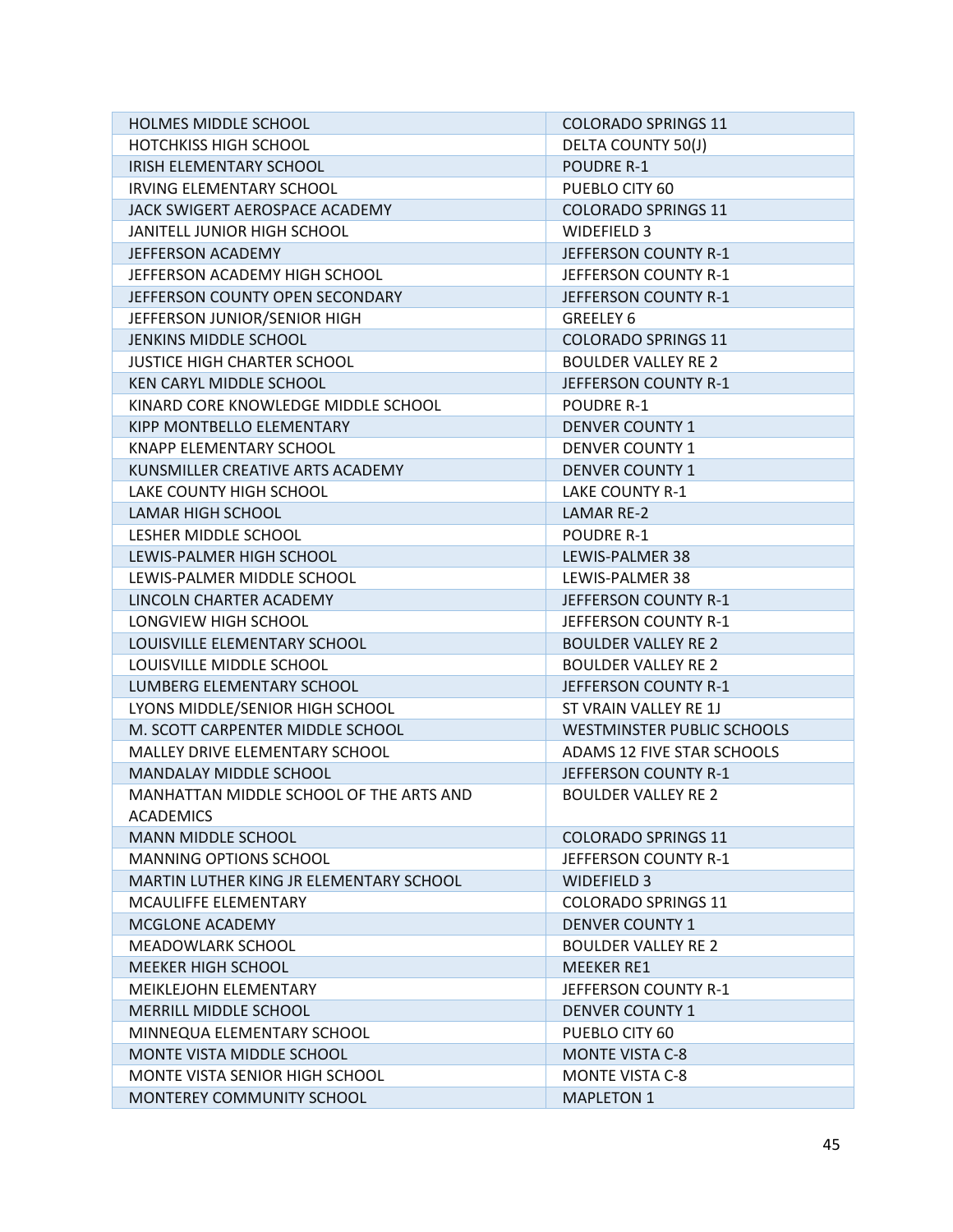| MONTEZUMA-CORTEZ HIGH SCHOOL                  | MONTEZUMA-CORTEZ RE-1           |  |  |
|-----------------------------------------------|---------------------------------|--|--|
| MONUMENT CHARTER ACADEMY                      | LEWIS-PALMER 38                 |  |  |
| MOREY MIDDLE SCHOOL                           | <b>DENVER COUNTY 1</b>          |  |  |
| MOUNT GARFIELD MIDDLE SCHOOL                  | <b>MESA COUNTY VALLEY 51</b>    |  |  |
| MOUNTAIN RIDGE MIDDLE SCHOOL                  | ACADEMY 20                      |  |  |
| MOUNTAIN VISTA COMMUNITY SCHOOL               | <b>HARRISON 2</b>               |  |  |
| NEVIN PLATT MIDDLE SCHOOL                     | <b>BOULDER VALLEY RE 2</b>      |  |  |
| NEW AMERICA SCHOOL                            | JEFFERSON COUNTY R-1            |  |  |
| NEW AMERICA SCHOOL - THORNTON                 | <b>CHARTER SCHOOL INSTITUTE</b> |  |  |
| NEW VISTA HIGH SCHOOL                         | <b>BOULDER VALLEY RE 2</b>      |  |  |
| <b>NORTH PARK SCHOOL</b>                      | <b>NORTH PARK R-1</b>           |  |  |
| NORTH VALLEY MIDDLE SCHOOL                    | <b>WELD COUNTY RE-1</b>         |  |  |
| NORTHEAST ELEMENTARY SCHOOL                   | <b>DOUGLAS COUNTY RE 1</b>      |  |  |
| NORTHRIDGE HIGH SCHOOL                        | <b>GREELEY 6</b>                |  |  |
| OLATHE MIDDLE SCHOOL                          | <b>MONTROSE COUNTY RE-1J</b>    |  |  |
| OMAR D BLAIR CHARTER SCHOOL                   | <b>DENVER COUNTY 1</b>          |  |  |
| ORTEGA MIDDLE SCHOOL                          | ALAMOSA RE-11J                  |  |  |
| P.R.E.P. (POSITIVE REFOCUS EDUCATION PROGRAM) | <b>DENVER COUNTY 1</b>          |  |  |
| P.U.S.H. ACADEMY                              | <b>DENVER COUNTY 1</b>          |  |  |
| PAGOSA SPRINGS MIDDLE SCHOOL                  | ARCHULETA COUNTY 50 JT          |  |  |
| PARKER PERFORMING ARTS                        | <b>DOUGLAS COUNTY RE 1</b>      |  |  |
| PARR ELEMENTARY SCHOOL                        | JEFFERSON COUNTY R-1            |  |  |
| PATHWAYS FUTURE CENTER                        | ADAMS 12 FIVE STAR SCHOOLS      |  |  |
| PECK ELEMENTARY SCHOOL                        | JEFFERSON COUNTY R-1            |  |  |
| PEYTON SENIOR HIGH SCHOOL                     | PEYTON 23 JT                    |  |  |
| PINE CREEK HIGH SCHOOL                        | <b>ACADEMY 20</b>               |  |  |
| PLATTE VALLEY MIDDLE SCHOOL                   | PLATTE VALLEY RE-7              |  |  |
| POLARIS EXPEDITIONARY LEARNING SCHOOL         | <b>POUDRE R-1</b>               |  |  |
| POUDRE COMMUNITY ACADEMY                      | <b>POUDRE R-1</b>               |  |  |
| PRESTON MIDDLE SCHOOL                         | <b>POUDRE R-1</b>               |  |  |
| RAMPART HIGH SCHOOL                           | ACADEMY 20                      |  |  |
| RED CANYON HIGH SCHOOL                        | <b>EAGLE COUNTY RE 50</b>       |  |  |
| RED HAWK RIDGE ELEMENTARY SCHOOL              | <b>CHERRY CREEK 5</b>           |  |  |
| ROCKY MOUNTAIN ACADEMY OF EVERGREEN           | JEFFERSON COUNTY R-1            |  |  |
| RODGER QUIST MIDDLE SCHOOL                    | <b>SCHOOL DISTRICT 27J</b>      |  |  |
| ROSE STEIN INTERNATIONAL ELEMENTARY           | JEFFERSON COUNTY R-1            |  |  |
| ROXBOROUGH INTERMEDIATE                       | <b>DOUGLAS COUNTY RE 1</b>      |  |  |
| S. CHRISTA MCAULIFFE STEM ACADEMY             | GREELEY 6                       |  |  |
| SABIN MIDDLE SCHOOL                           | <b>COLORADO SPRINGS 11</b>      |  |  |
| SADDLE RANCH ELEMENTARY SCHOOL                | <b>DOUGLAS COUNTY RE 1</b>      |  |  |
| SARGENT SENIOR HIGH SCHOOL                    | <b>SARGENT RE-33J</b>           |  |  |
| SHELLEDY ELEMENTARY SCHOOL                    | <b>MESA COUNTY VALLEY 51</b>    |  |  |
| SILVER CREEK ELEMENTARY                       | ADAMS 12 FIVE STAR SCHOOLS      |  |  |
| SKINNER MIDDLE SCHOOL                         | <b>DENVER COUNTY 1</b>          |  |  |
| SKY VISTA MIDDLE SCHOOL                       | <b>CHERRY CREEK 5</b>           |  |  |
| SKYVIEW ACADEMY                               | <b>DOUGLAS COUNTY RE 1</b>      |  |  |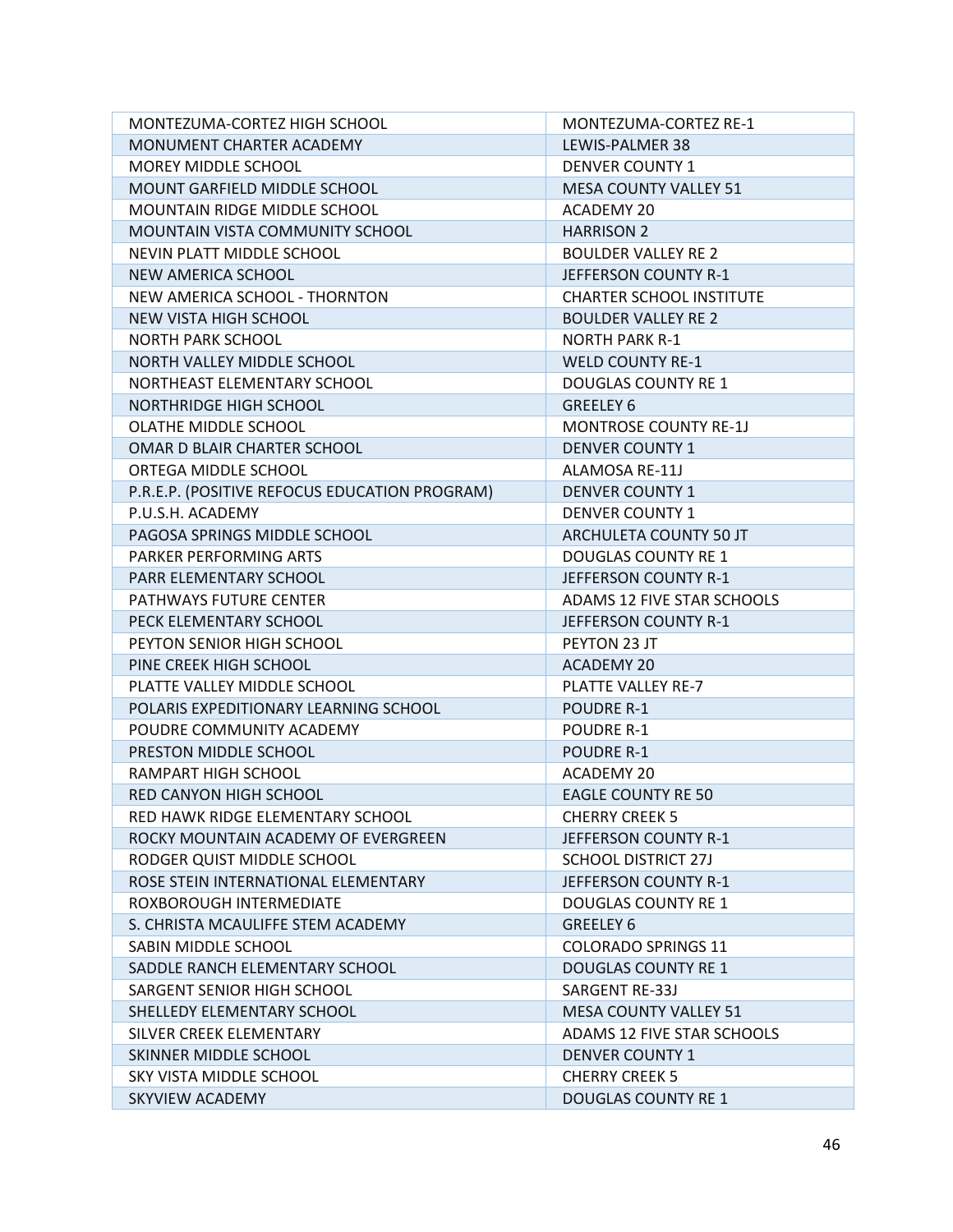| SKYVIEW MIDDLE SCHOOL                  | <b>FALCON 49</b>                |
|----------------------------------------|---------------------------------|
| SOAR ACADEMY                           | SHERIDAN 2                      |
| <b>SOARING HEIGHTS PK-8</b>            | ST VRAIN VALLEY RE 1J           |
| SOUTHWEST OPEN CHARTER SCHOOL          | MONTEZUMA-CORTEZ RE-1           |
| STARGATE CHARTER SCHOOL                | ADAMS 12 FIVE STAR SCHOOLS      |
| STEAMBOAT SPRINGS MIDDLE SCHOOL        | STEAMBOAT SPRINGS RE-2          |
| STEDMAN ELEMENTARY SCHOOL              | <b>DENVER COUNTY 1</b>          |
| <b>STEM SCHOOL</b>                     | <b>DOUGLAS COUNTY RE 1</b>      |
| STERLING HIGH SCHOOL                   | <b>VALLEY RE-1</b>              |
| STEVENS ELEMENTARY SCHOOL              | JEFFERSON COUNTY R-1            |
| STRIVE PREP - FEDERAL                  | <b>DENVER COUNTY 1</b>          |
| <b>STRIVE PREP - KEPNER</b>            | <b>DENVER COUNTY 1</b>          |
| STRIVE PREP - SUNNYSIDE                | <b>DENVER COUNTY 1</b>          |
| STRIVE PREP - WESTWOOD                 | <b>DENVER COUNTY 1</b>          |
| STUKEY ELEMENTARY SCHOOL               | ADAMS 12 FIVE STAR SCHOOLS      |
| SUMMIT VIEW ELEMENTARY SCHOOL          | <b>DOUGLAS COUNTY RE 1</b>      |
| <b>TALBOTT STEAM INNOVATION SCHOOL</b> | <b>WIDEFIELD 3</b>              |
| <b>TAVELLI ELEMENTARY SCHOOL</b>       | POUDRE R-1                      |
| THE PINNACLE CHARTER SCHOOL HIGH       | <b>CHARTER SCHOOL INSTITUTE</b> |
| THREE CREEKS K-8                       | JEFFERSON COUNTY R-1            |
| THUNDER RIDGE MIDDLE SCHOOL            | <b>CHERRY CREEK 5</b>           |
| TIMBERVIEW MIDDLE SCHOOL               | <b>ACADEMY 20</b>               |
| TRAILS WEST ELEMENTARY SCHOOL          | <b>CHERRY CREEK 5</b>           |
| TRAUT CORE ELEMENTARY SCHOOL           | <b>POUDRE R-1</b>               |
| <b>TURNER MIDDLE SCHOOL</b>            | THOMPSON R2-J                   |
| UNION COLONY PREPARATORY SCHOOL        | GREELEY 6                       |
| VAN ARSDALE ELEMENTARY SCHOOL          | JEFFERSON COUNTY R-1            |
| <b>VANTAGE POINT</b>                   | ADAMS 12 FIVE STAR SCHOOLS      |
| <b>VISTA ACADEMY</b>                   | <b>DENVER COUNTY 1</b>          |
| <b>WARREN TECH CENTRAL</b>             | JEFFERSON COUNTY R-1            |
| WAYNE CARLE MIDDLE SCHOOL              | JEFFERSON COUNTY R-1            |
| <b>WEBBER MIDDLE SCHOOL</b>            | <b>POUDRE R-1</b>               |
| <b>WELLINGTON MIDDLE SCHOOL</b>        | <b>POUDRE R-1</b>               |
| <b>WELTE EDUCATION CENTER</b>          | <b>FOUNTAIN 8</b>               |
| <b>WEST EARLY COLLEGE</b>              | <b>DENVER COUNTY 1</b>          |
| <b>WESTVIEW MIDDLE SCHOOL</b>          | ST VRAIN VALLEY RE 1J           |
| WILEY JUNIOR-SENIOR HIGH SCHOOL        | WILEY RE-13 JT                  |
| <b>WINDSOR MIDDLE SCHOOL</b>           | <b>WINDSOR RE-4</b>             |
| YAMPAH MOUNTAIN SCHOOL                 | <b>MOUNTAIN BOCES</b>           |
|                                        |                                 |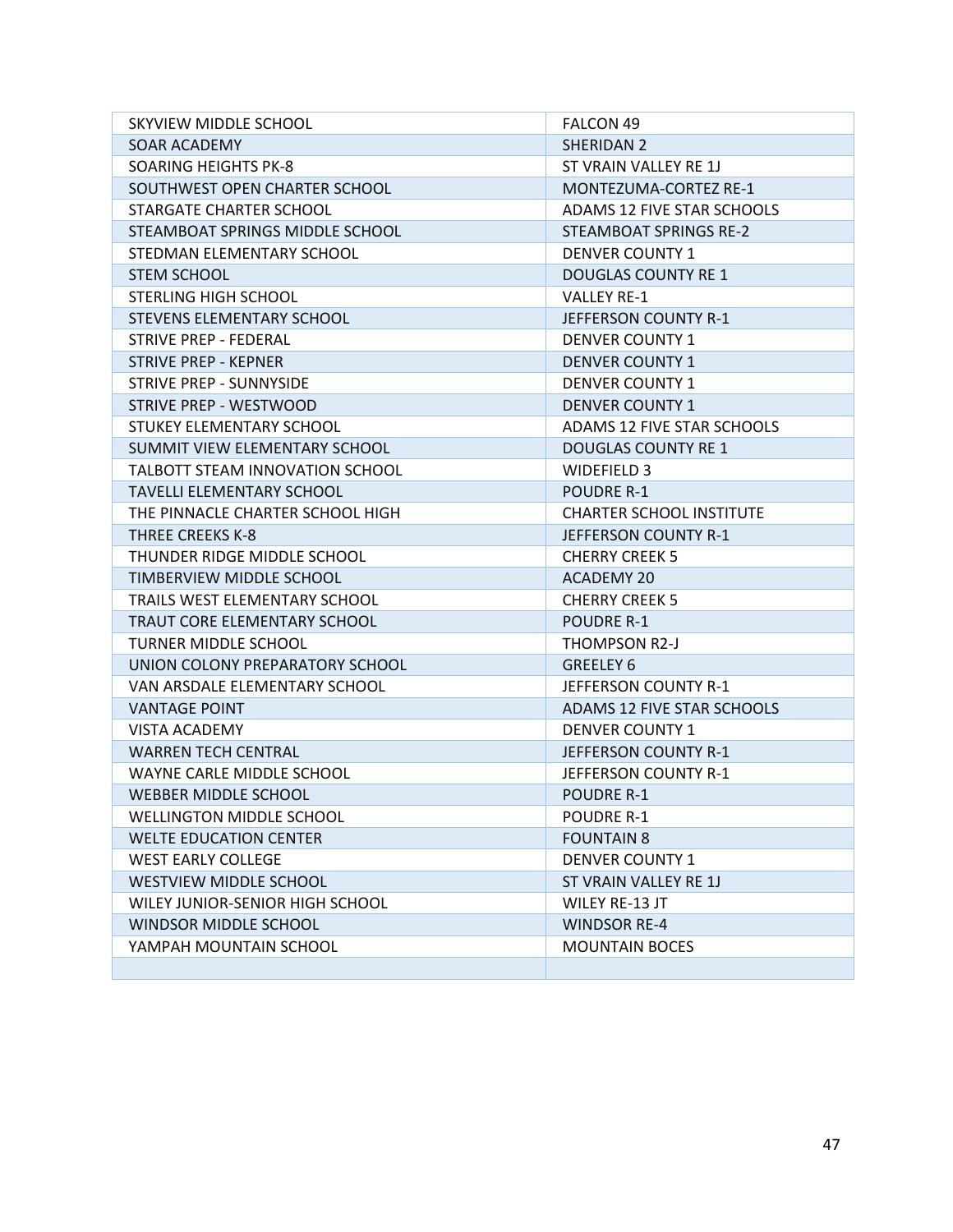# <span id="page-47-0"></span>Appendix D

## <span id="page-47-1"></span>Colorado Judicial Districts and School Populations

## **2019-20 Academic Year**

Colorado is divided into 22 judicial districts, each of which is comprised of between 1 and 7 counties. These 22 judicial districts and their respective counties are listed in Table D.1.

| <b>Judicial</b><br><b>District</b> | <b>Counties (in alphabetical order)</b>                         | Number of<br><b>Counties</b> |
|------------------------------------|-----------------------------------------------------------------|------------------------------|
| $\mathbf{1}$                       | Gilpin, Jefferson                                               | 2                            |
| 2                                  | Denver                                                          | 1                            |
| 3                                  | Huerfano, Las Animas                                            | $\overline{2}$               |
| 4                                  | El Paso, Teller                                                 | 2                            |
| 5                                  | Clear Creek, Eagle, Lake, Summit                                | 4                            |
| 6                                  | Archuleta, La Plata, San Juan                                   | 3                            |
| 7                                  | Delta, Gunnison, Hinsdale, Montrose, Ouray, San Miguel          | 6                            |
| 8                                  | Jackson, Larimer                                                | 2                            |
| 9                                  | Garfield, Pitkin, Rio Blanco                                    | 3                            |
| 10                                 | Pueblo                                                          | 1                            |
| 11                                 | Chaffee, Custer, Fremont, Park                                  | 4                            |
| 12                                 | Alamosa, Conejos, Costilla, Mineral, Rio Grande, Saguache       | 6                            |
| 13                                 | Kit Carson, Logan, Morgan, Phillips, Sedgwick, Washington, Yuma | 7                            |
| 14                                 | Grand, Moffat, Routt                                            | 3                            |
| 15                                 | Baca, Cheyenne, Kiowa, Prowers                                  | 4                            |
| 16                                 | Bent, Crowley, Otero                                            | 3                            |
| 17                                 | Adams, Broomfield                                               | $\overline{2}$               |
| 18                                 | Arapahoe, Douglas, Elbert, Lincoln                              | 4                            |
| 19                                 | Weld                                                            | 1                            |
| 20                                 | <b>Boulder</b>                                                  | 1                            |
| 21                                 | Mesa                                                            | 1                            |
| 22                                 | Dolores, Montezuma                                              | 2                            |

Table D.1: Judicial districts and constituting counties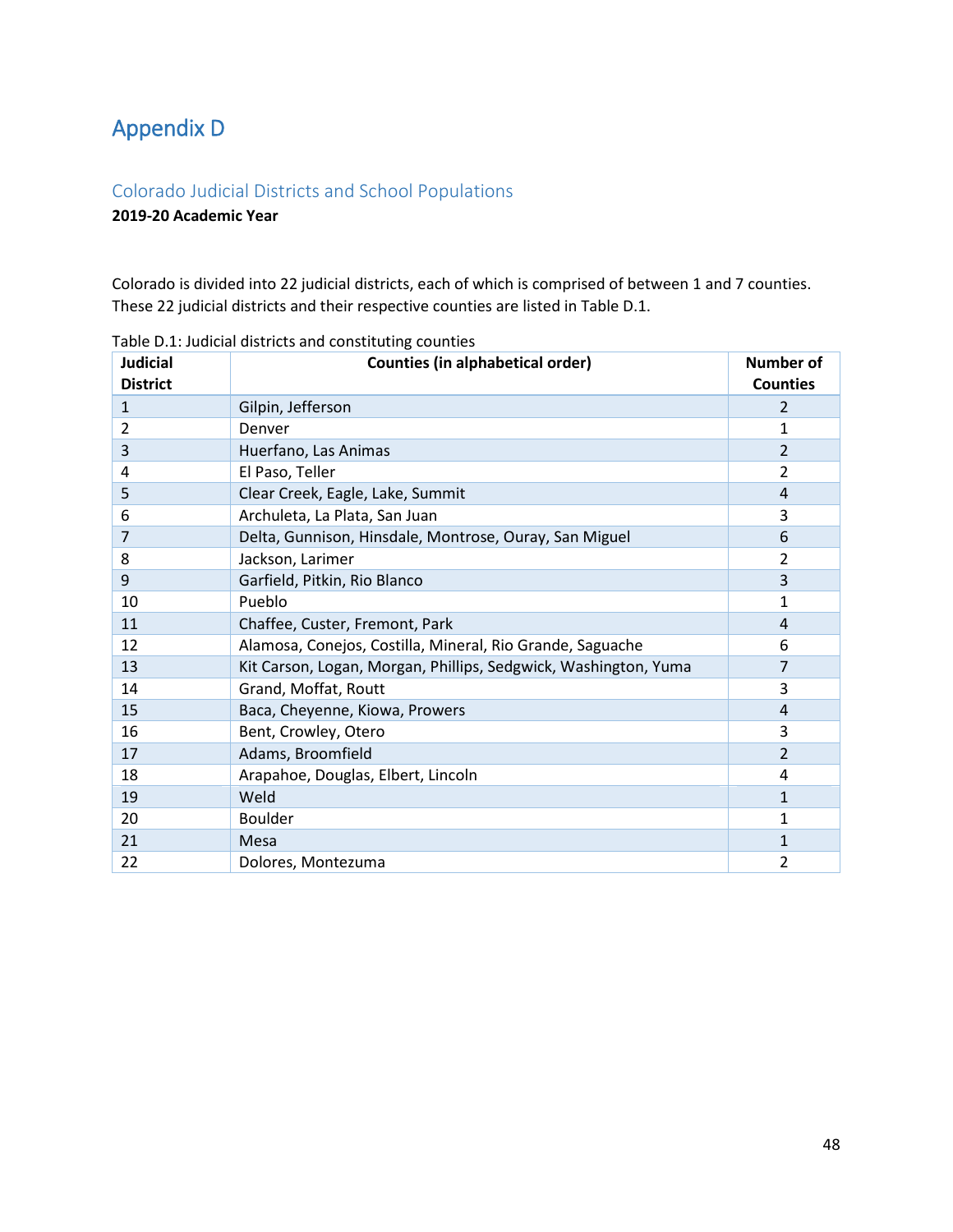Table D.2: Race/ethnicity of student populations for schools with incidents by judicial district for the 2019-2020 Academic Year

| JD                      | <b>Total</b> | White | <b>Hispanic</b> | <b>African American/</b><br><b>Black</b> | Other |
|-------------------------|--------------|-------|-----------------|------------------------------------------|-------|
| $1\,$                   | 46,533       | 63%   | 28%             | 1%                                       | 8%    |
| $\overline{2}$          | 38,837       | 22%   | 56%             | 13%                                      | 8%    |
| $\overline{\mathbf{3}}$ | 240          | 28%   | 66%             | $< 1\%$                                  | 5%    |
| 4                       | 48,696       | 55%   | 27%             | 7%                                       | 11%   |
| 5                       | 3,071        | 41%   | 55%             | $< 1\%$                                  | 4%    |
| 6                       | 3,632        | 68%   | 22%             | <1%                                      | 9%    |
| $\overline{7}$          | 5,078        | 63%   | 32%             | $< 1\%$                                  | 4%    |
| 8                       | 25,565       | 72%   | 20%             | 1%                                       | 6%    |
| 9                       | 5,483        | 48%   | 49%             | $< 1\%$                                  | 3%    |
| 10                      | 8,690        | 23%   | 71%             | 2%                                       | 4%    |
| 11                      | 1,780        | 81%   | 14%             | 1%                                       | 4%    |
| 12                      | 1,760        | 29%   | 67%             | 1%                                       | 4%    |
| 13                      | 3,037        | 47%   | 46%             | 4%                                       | 3%    |
| 14                      | 1,778        | 75%   | 20%             | 1%                                       | 4%    |
| 15                      | 548          | 45%   | 53%             | 1%                                       | 2%    |
| 17                      | 50,555       | 44%   | 46%             | 2%                                       | 8%    |
| 18                      | 57,701       | 68%   | 17%             | 3%                                       | 12%   |
| 19                      | 22,935       | 45%   | 49%             | 2%                                       | 4%    |
| 20                      | 27,170       | 64%   | 25%             | 1%                                       | 10%   |
| 21                      | 7,191        | 70%   | 24%             | $< 1\%$                                  | 5%    |
| 22                      | 1,344        | 49%   | 20%             | 1%                                       | 31%   |

Source: Colorado Department of Education at<http://www.cde.state.co.us/cdereval/2017-2018pupilmembership>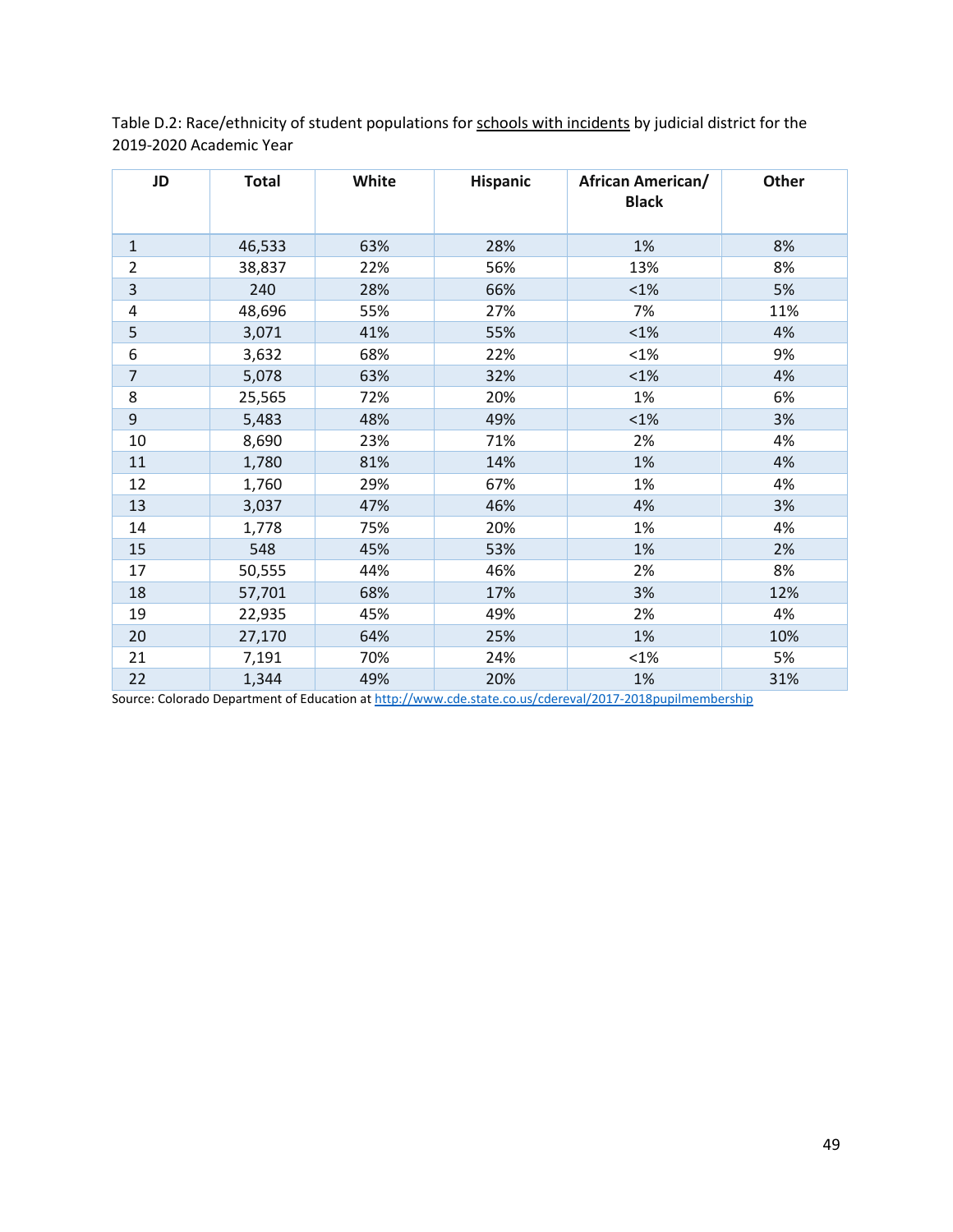## <span id="page-49-0"></span>Appendix E

### <span id="page-49-1"></span>Crimes of Diversion Cases by Judicial District **2019-20 Academic Year**

**Information by DA office.** The following Tables E.1 - E.9 list the offense type for pre-file diversion cases reported by District Attorney (DA) offices. Note that DA offices do not provide offense information. Rather, this was obtained by matching the DA cases with the reports provided by law enforcement. This series of tables provides the frequency of offense types for the cases for which a match was found between the DA record and a law enforcement record. A review of the following tables reflects considerable variation in information available by crime type across the judicial districts.

| <b>Offenses</b>                    | N              | ℅    |
|------------------------------------|----------------|------|
| Sexual Assault/Offense             | 18             | 29%  |
| <b>Disorderly Conduct/Fighting</b> | 15             | 24%  |
| Larceny/Theft                      | 13             | 21%  |
| Harassing communication            | 8              | 13%  |
| Assault                            | 3              | 5%   |
| Dangerous Drugs                    | $\mathfrak{p}$ | 3%   |
| <b>Public Peace</b>                | 1              | 2%   |
| Tobacco                            |                | 2%   |
| <b>Traffic Offense</b>             |                | 2%   |
| Total                              |                | 100% |

Table E.1: Offense type for cases reported by the DA office of the  $1<sup>st</sup>$  Judicial District

Table E.2: Offense type for cases reported by the DA office of the 5<sup>th</sup> Judicial District

| <b>Offenses</b> | N | %    |
|-----------------|---|------|
| Assault         | ٠ | 100% |
| Total           |   | 100% |

Table E.3: Offense type for cases reported by the DA office of the 6<sup>th</sup> Judicial District

| <b>Offenses</b>        | %    |
|------------------------|------|
| <b>Traffic Offense</b> | 100% |
| <b>Total</b>           | 100% |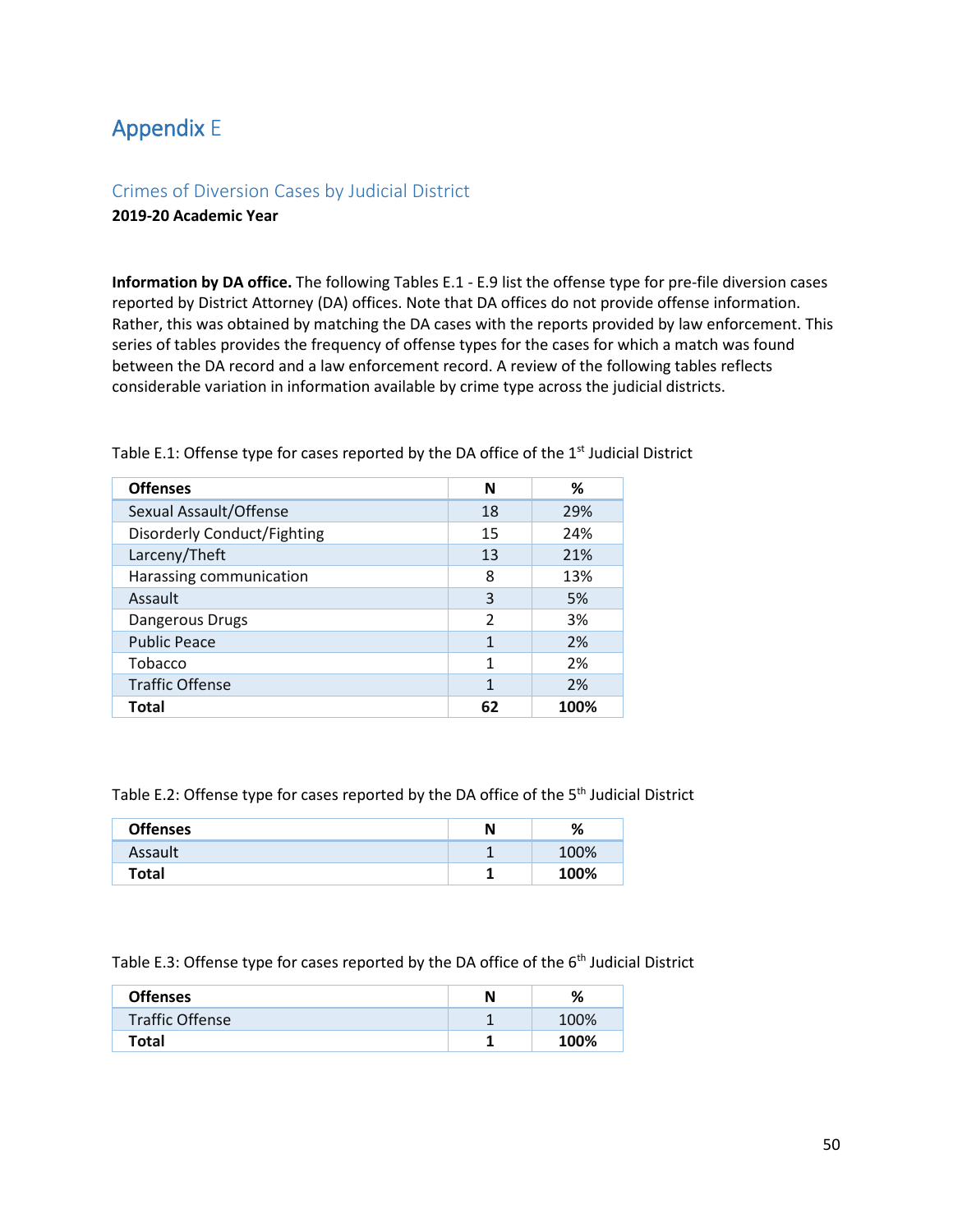| <b>Offenses</b>             | N              | ℅    |
|-----------------------------|----------------|------|
| Marijuana                   | 16             | 17%  |
| Harassing communication     | 14             | 15%  |
| Assault                     | 12             | 13%  |
| Disorderly Conduct/Fighting | 12             | 13%  |
| Liquor/Alcohol              | 12             | 13%  |
| Dangerous Drugs             | 6              | 7%   |
| Larceny/Theft               | 5              | 5%   |
| Sexual Assault/Offense      | 4              | 4%   |
| Interference with Educ Inst | 3              | 3%   |
| Other                       | $\mathfrak{p}$ | 2%   |
| Tobacco                     | $\mathfrak{D}$ | 2%   |
| <b>Burglary</b>             | 1              | 1%   |
| <b>Criminal Mischief</b>    | $\mathbf{1}$   | 1%   |
| Damage Property             | 1              | 1%   |
| Trespassing                 | $\mathbf{1}$   | 1%   |
| <b>Total</b>                | 92             | 100% |

Table E.4: Offense type for cases reported by the DA office of the 8<sup>th</sup> Judicial District

Table E.5: Offense type for cases reported by the DA office of the 12<sup>th</sup> Judicial District

| <b>Offenses</b>                | N | ℅    |
|--------------------------------|---|------|
| Assault                        |   | 33%  |
| <b>Harassing Communication</b> |   | 33%  |
| Weapon Offense                 |   | 33%  |
| Total                          |   | 100% |

Table E.6: Offense type for cases reported by the DA office of the 14<sup>th</sup> Judicial District

| <b>Offenses</b> | Ν | %    |
|-----------------|---|------|
| Kidnapping      |   | 100% |
| Total           |   | 100% |

Table E.7: Offense type for cases reported by the DA office of the 17<sup>th</sup> Judicial District

| <b>Offenses</b>         | Ν | ℅    |
|-------------------------|---|------|
| Other                   | 2 | 32%  |
| Assault                 | 1 | 17%  |
| Dangerous Drugs         |   | 17%  |
| Harassing communication | 1 | 17%  |
| Marijuana               | 1 | 17%  |
| <b>Total</b>            | 6 | 100% |